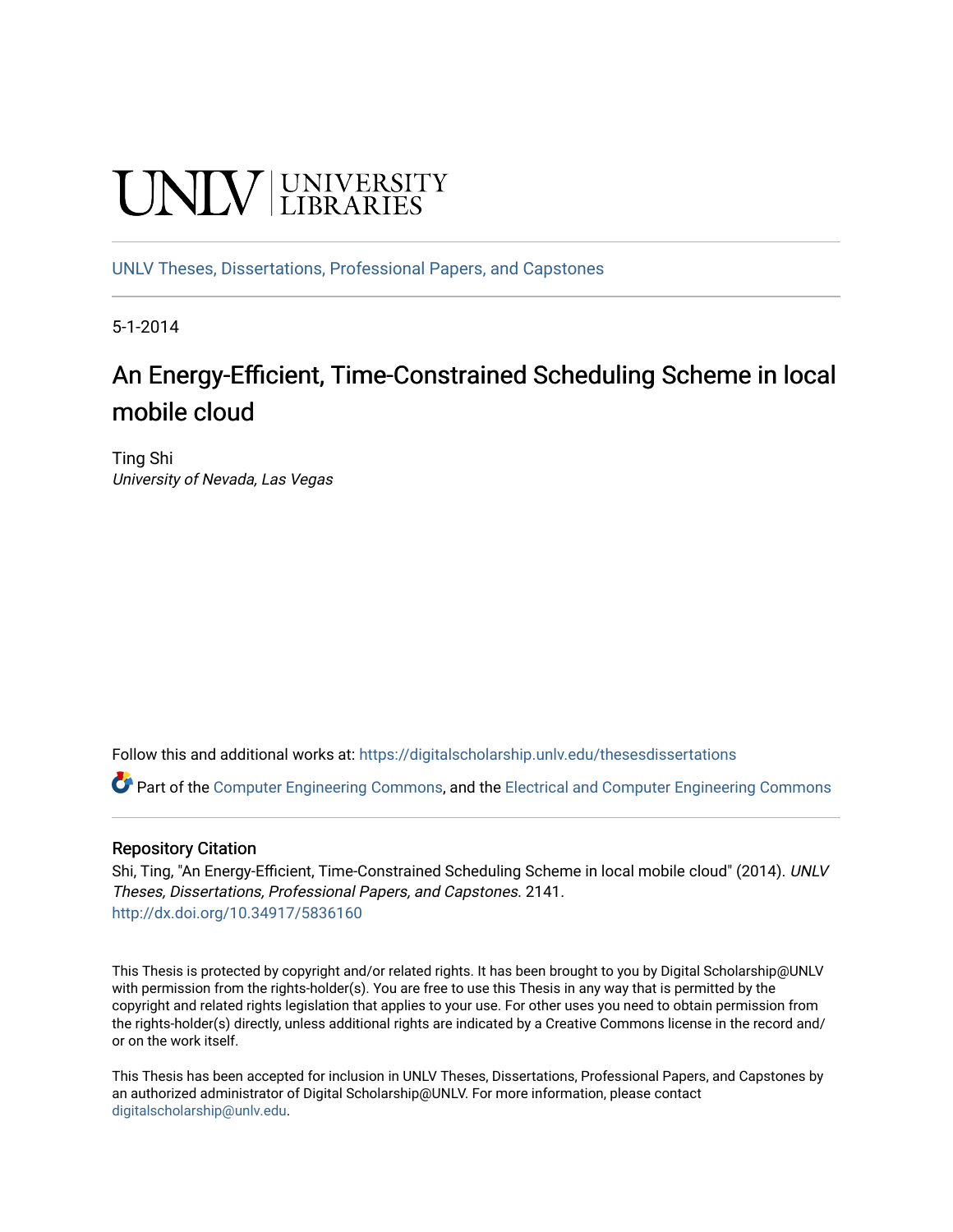# AN ENERGY-EFFICIENT, TIME-CONSTRAINED SCHEDULING SCHEME IN LOCAL MOBILE CLOUD

by

Ting Shi

Bachelor of Engineering in Electrical Engineering

Tianjin University

2008

A thesis submitted in partial fulfillment

of the requirements for the

Master of Science in Engineering – Electrical Engineering

Department of Electrical and Computer Engineering

Howard R. Hughes College of Engineering

The Graduate College

University of Nevada, Las Vegas

January 2014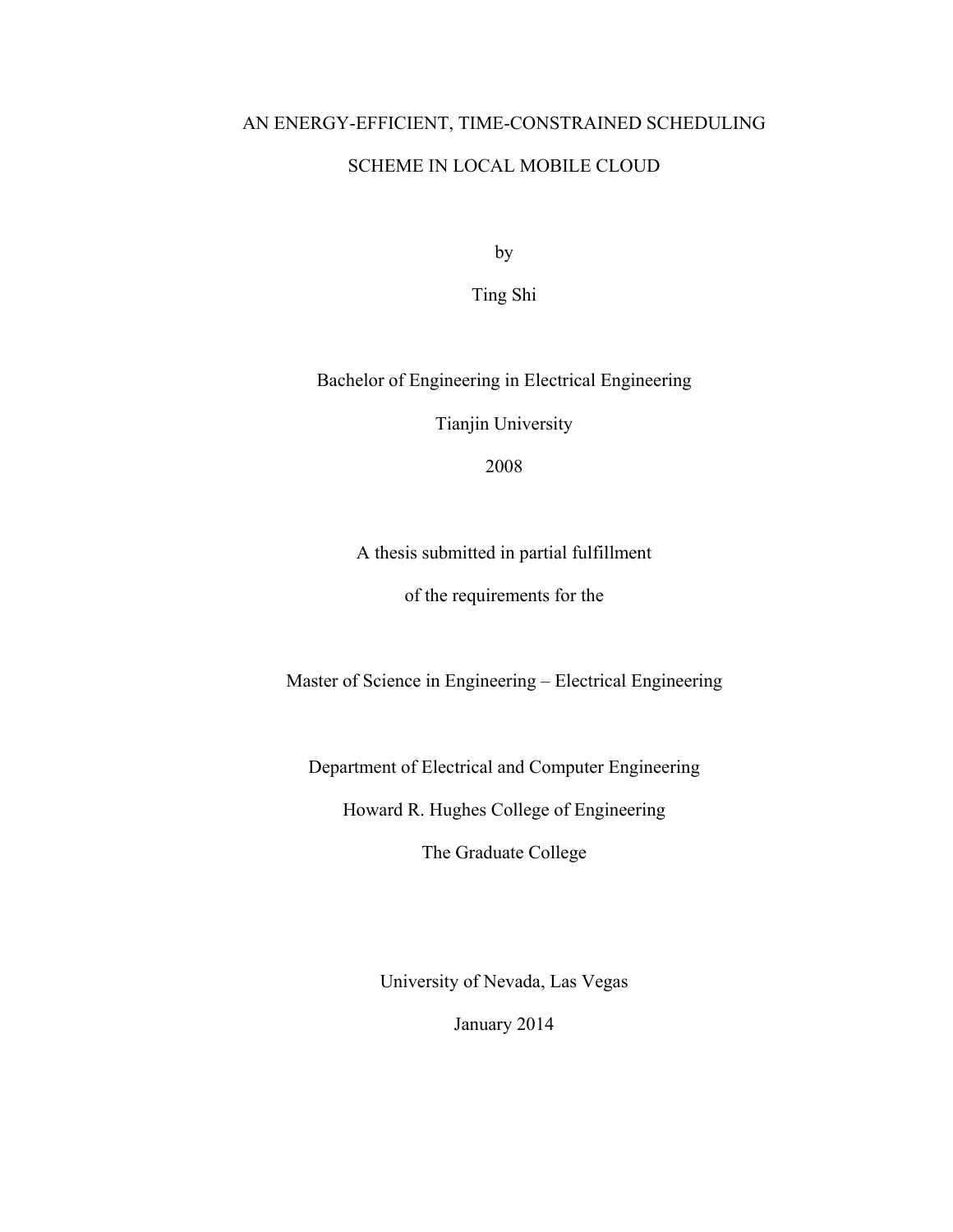

## THE GRADUATE COLLEGE

We recommend the thesis prepared under our supervision by

**Ting Shi** 

entitled

# **An Energy-Efficient, Time-Constrained Scheduling Scheme in Local Mobile Cloud**

is approved in partial fulfillment of the requirements for the degree of

# **Master of Science in Electrical Engineering Department of Electrical and Computer Engineering**

Mei Yang, Ph.D., Committee Chair Yingtao Jiang,Ph.D.,Committee Member EbrahimSaberinia, Ph.D., Committee Member Hui Zhao, Ph.D., Graduate College Representative Kathryn HausbeckKorgan, Ph.D., Interim Dean of the Graduate College

**May 2014**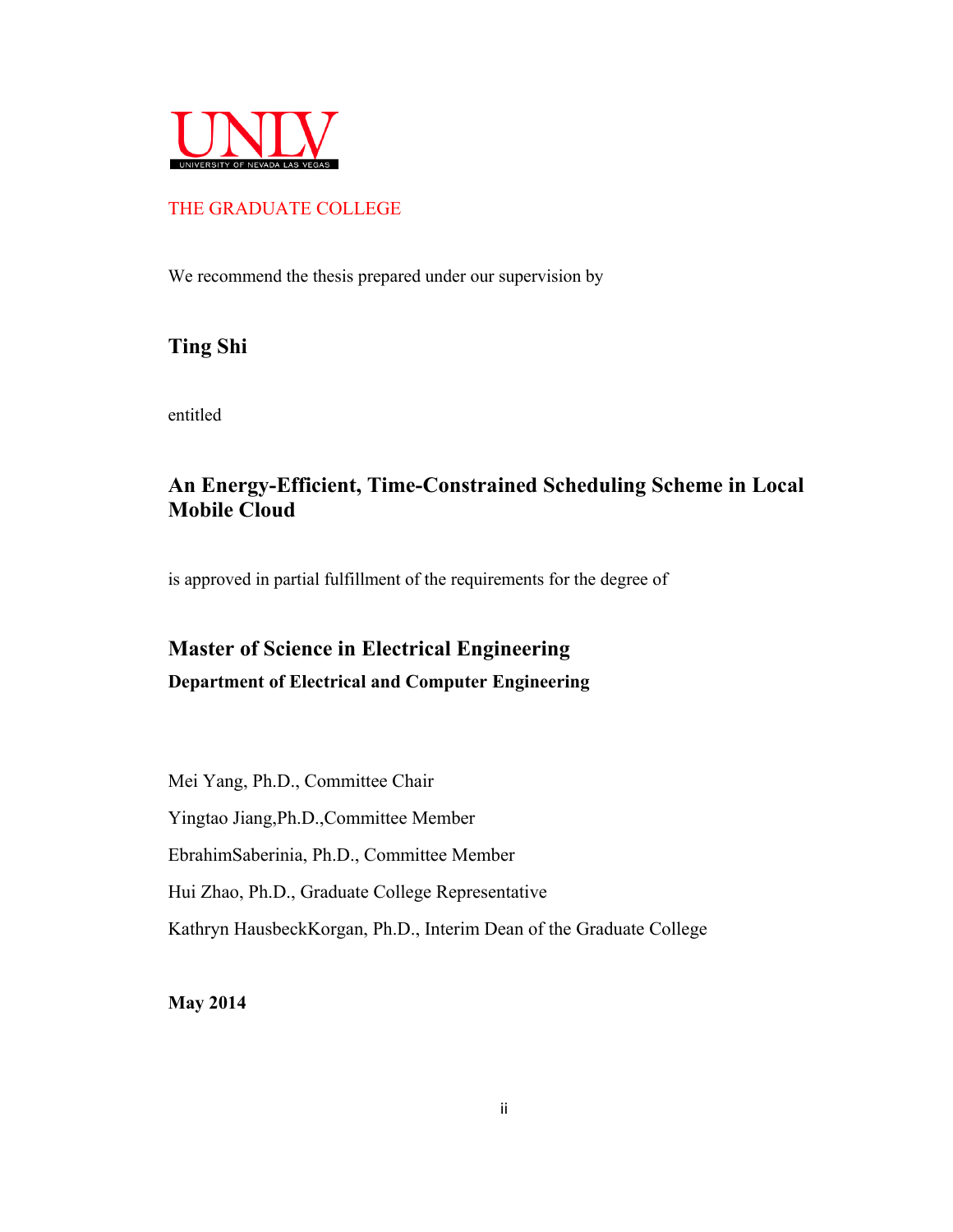#### ABSTRACT

 Mobile devices have limited resource, such as computation performance and battery life. Mobile cloud computing is gaining popularity as a solution to overcome these resource limitations by sending heavy computation to resourceful servers and receiving the results from these servers. Local mobile clouds comprised of nearby mobile devices are proposed as a better solution to support real-time applications. Since network bandwidth and computational resource is shared among all the mobile devices, a scheduling scheme is needed to ensure that multiple mobile devices can efficiently offload tasks to local mobile clouds, satisfying the tasks' time constraint while keeping low-energy consumption. Two critical challenges need to be solved: (1) estimation of the energy consumption and completion time for tasks to be scheduled, (2) schedule the tasks from multiple source nodes to an appropriate device to accomplish the computation and receive the results.

In this thesis, the adaptive probabilistic task scheduler for local mobile clouds is proposed. The scheduler relies on periodic network messages to discover neighboring computation and network resources. It first estimates the completion time and energy consumption at each potential processing node. Next, it schedules the current task to the proper processing node in a probabilistic way and adaptively adjusts its time margin to improve performance under the unpredictable network condition. Comparing with other existing scheduling schemes, the experimental results confirm that the proposed scheduler achieves highest task completion rate and the lowest average energy per successful task. In addition, the proposed scheduler is able to accommodate different types of tasks and network scenarios.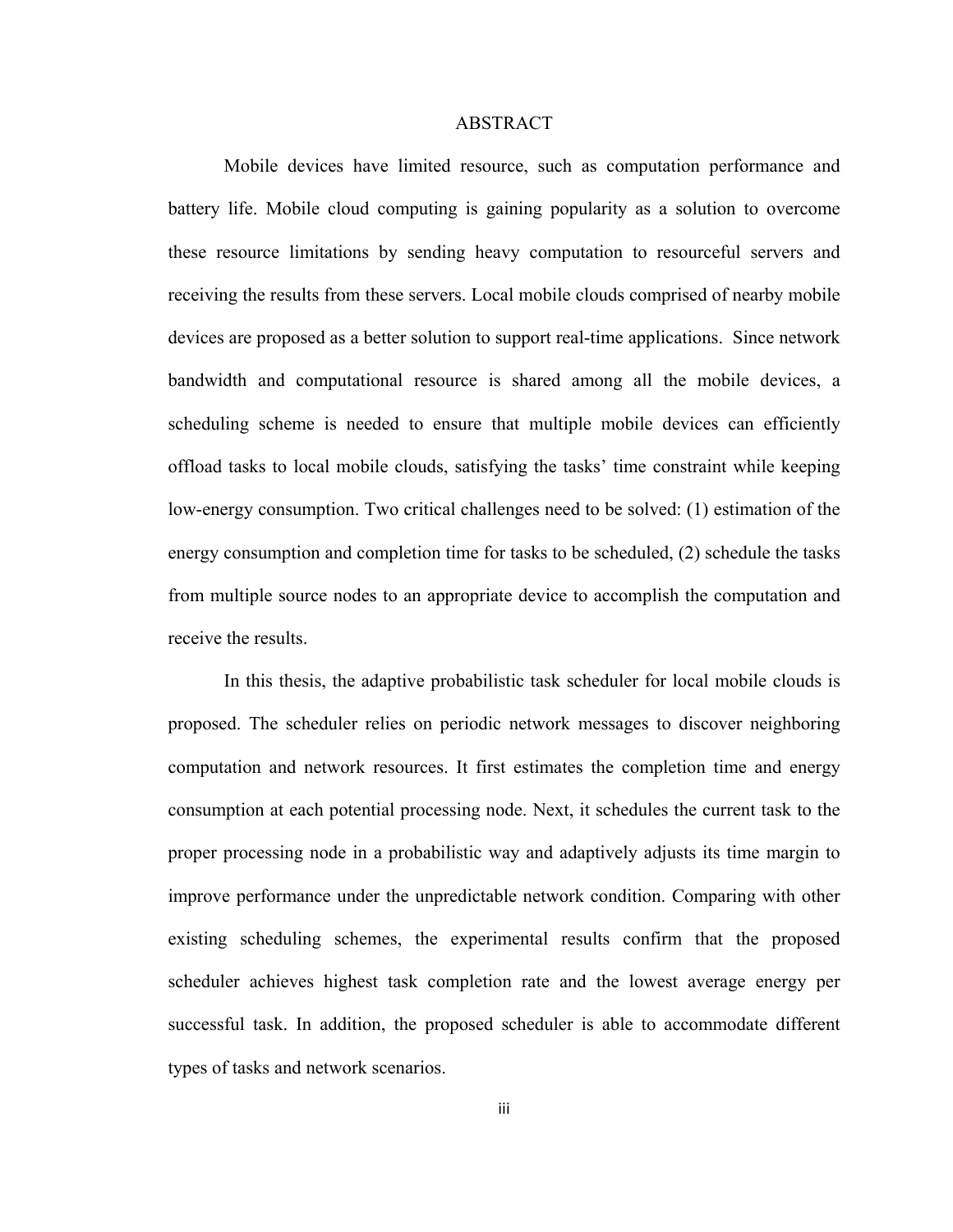# TABLE OF CONTENTS

| $A$ .                                                                    |
|--------------------------------------------------------------------------|
| В.                                                                       |
| $\mathcal{C}$ .                                                          |
|                                                                          |
| $\mathcal{A}$ .                                                          |
| В.                                                                       |
| $\mathcal{C}$ .                                                          |
|                                                                          |
| A.                                                                       |
| $B_{\cdot}$                                                              |
| $\mathcal{C}$ .                                                          |
| D.                                                                       |
| THE PROPOSED ADAPTIVE PROBABILISTIC TASK SCHEDULER23<br><b>CHAPTER 4</b> |
| A.                                                                       |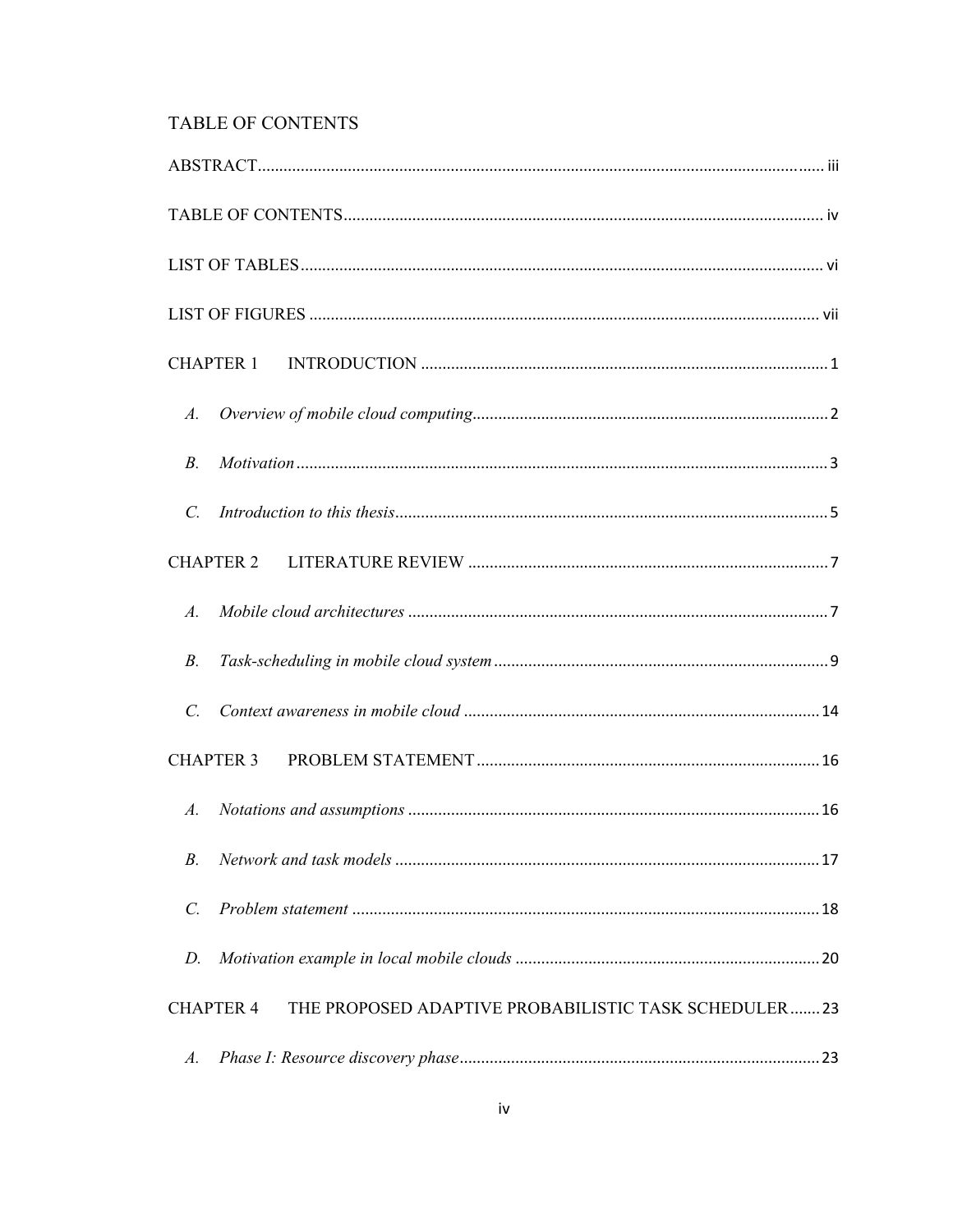| $B_{\cdot}$     |                  |  |
|-----------------|------------------|--|
| $\mathcal{C}$ . |                  |  |
|                 | <b>CHAPTER 5</b> |  |
| $A$ .           |                  |  |
| $B_{\cdot}$     |                  |  |
| $\mathcal{C}$ . |                  |  |
| D.              |                  |  |
| E.              |                  |  |
| $F$ .           |                  |  |
|                 | <b>CHAPTER 6</b> |  |
| $\mathcal{A}$ . |                  |  |
| $B$ .           |                  |  |
|                 |                  |  |
|                 |                  |  |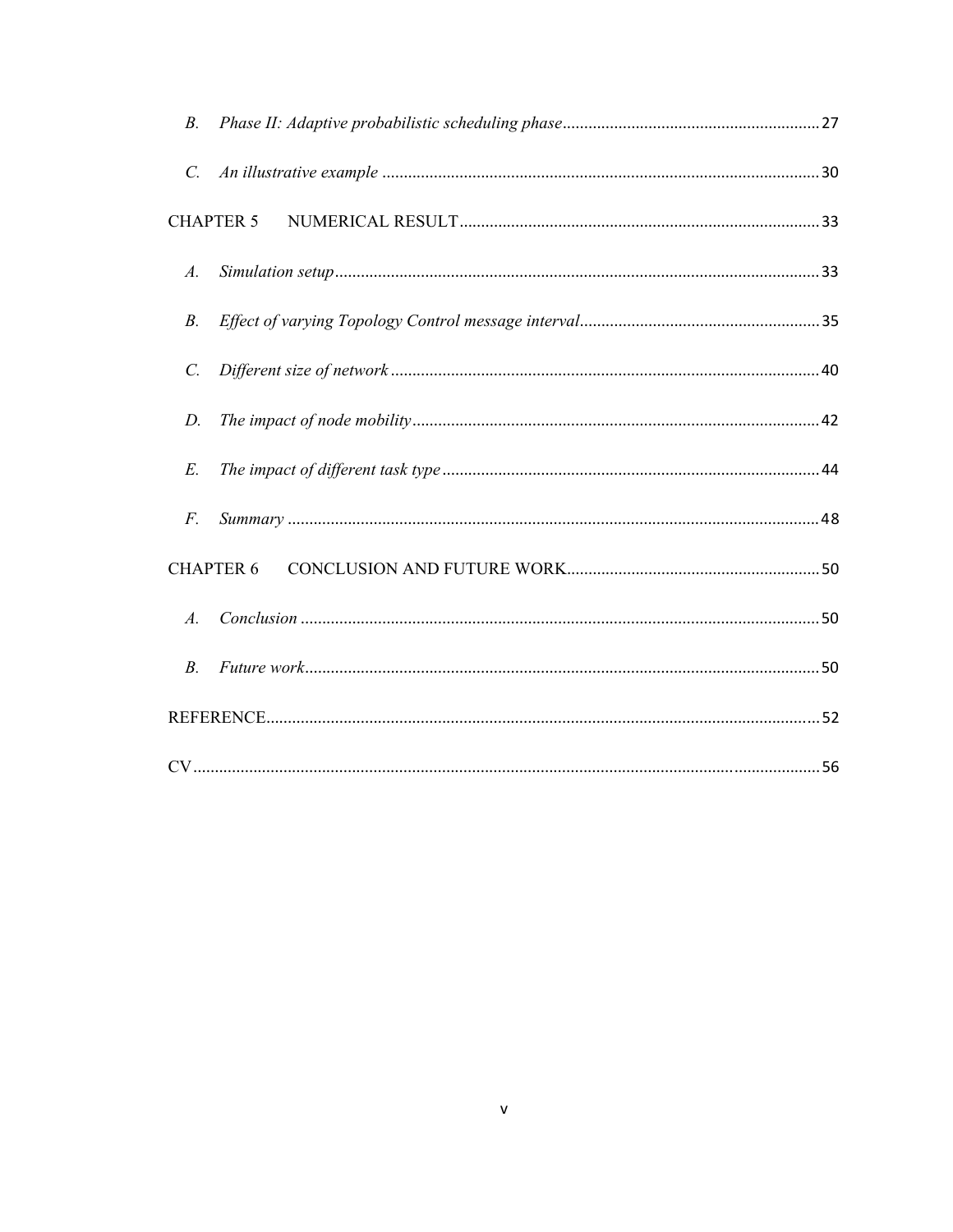## LIST OF TABLES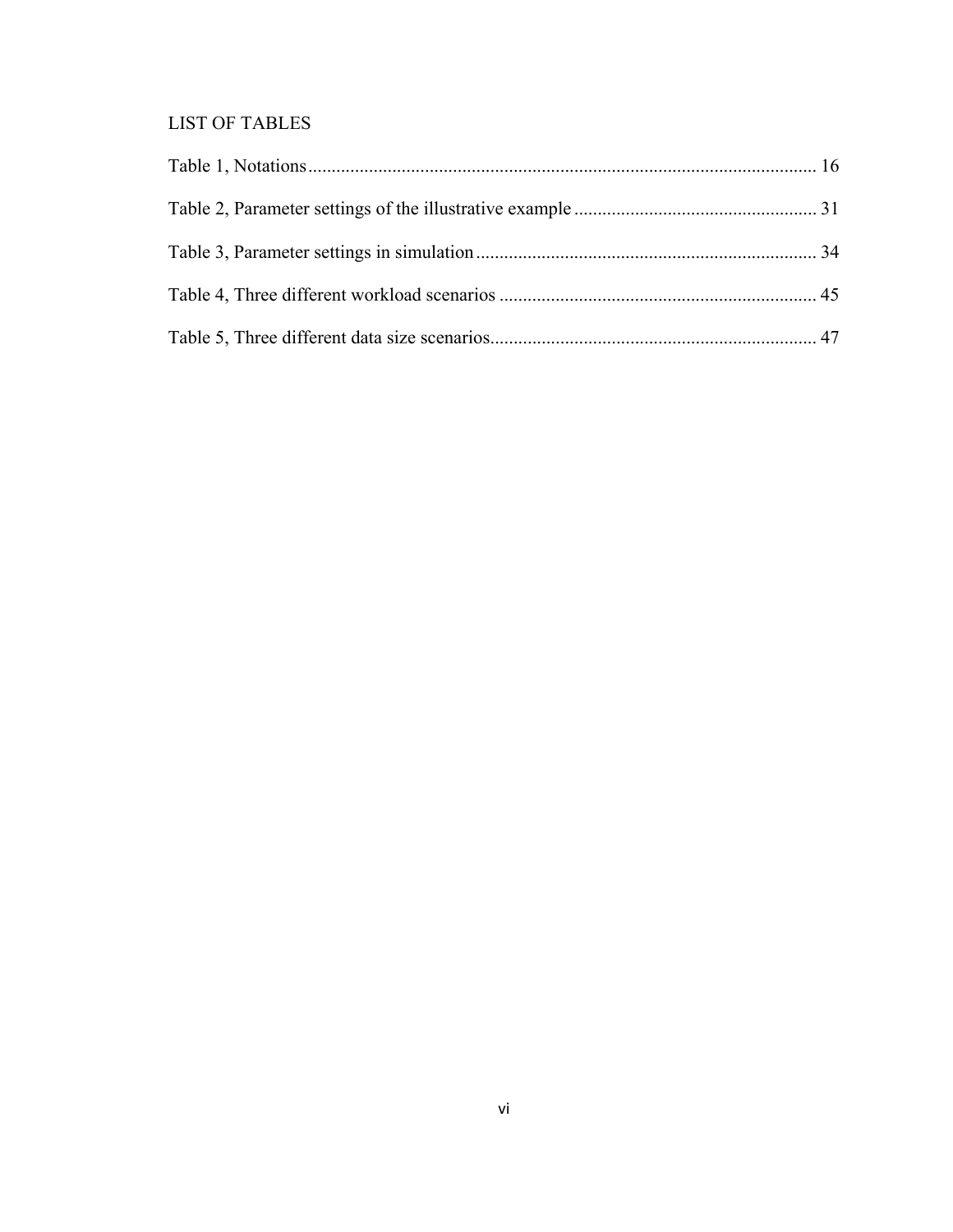# LIST OF FIGURES

| Figure 11, Average energy per successful task vs. TC message interval  40         |  |
|-----------------------------------------------------------------------------------|--|
|                                                                                   |  |
| Figure 13, Average energy per successful task in small and large network 42       |  |
| Figure 14, Task completion rate in stationary and mobile network  43              |  |
| Figure 15, Average energy per successful task in stationary and mobile network 44 |  |
|                                                                                   |  |
| Figure 17, Average energy per successful task in different workload scenarios 46  |  |
|                                                                                   |  |
| Figure 19, Average energy per successful task vs. different data size  48         |  |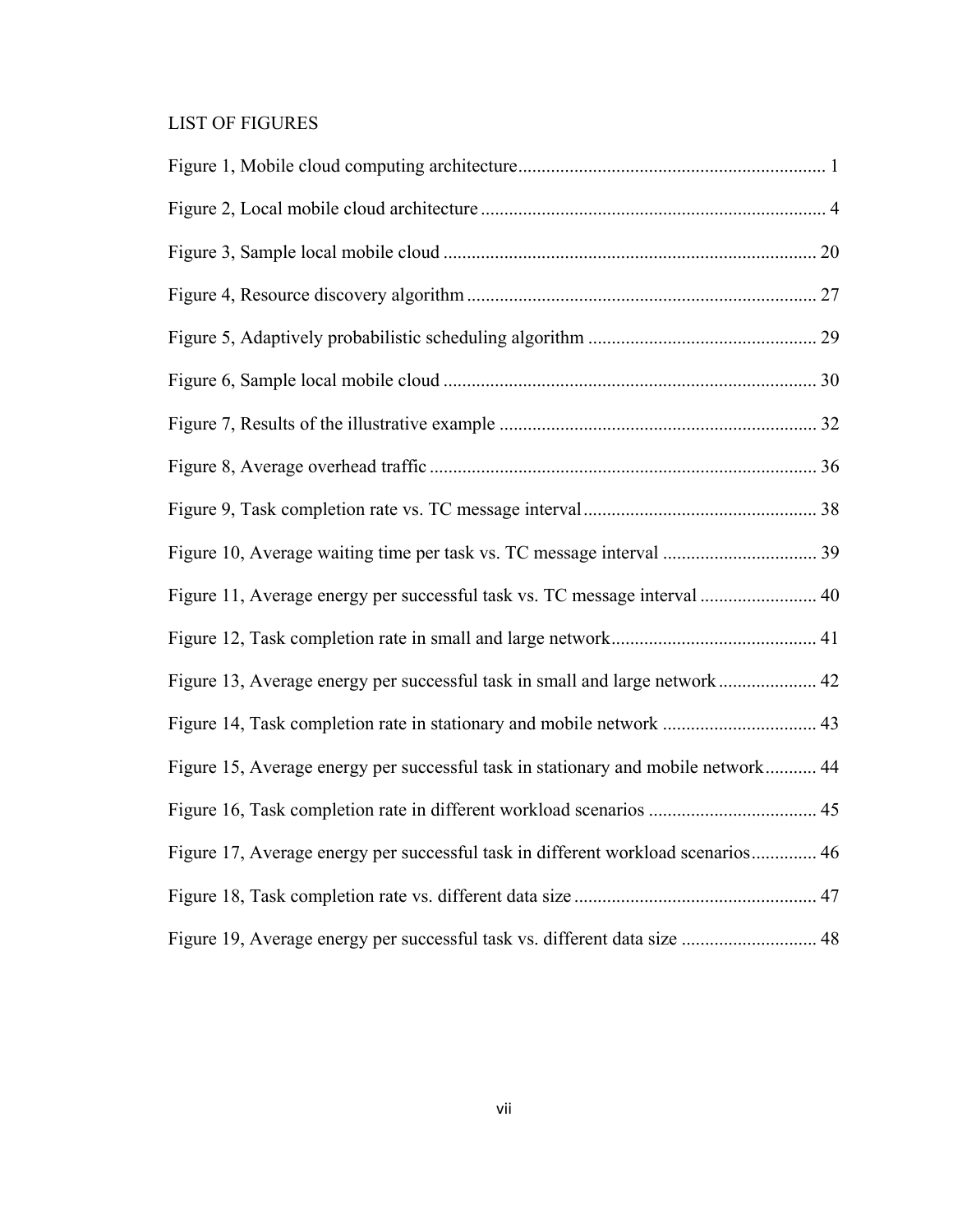#### CHAPTER 1 INTRODUCTION

Mobile devices have become a crucial part of our daily life nowadays. More than 1.99 billion mobile phones and tablets will be sold worldwide in 2013, according to Gartner's analysts [1]. As the capabilities of mobile devices advance (in terms of CPU power, network connectivity and sensors), people increasingly use them for the tasks such as emailing, web surfing, gaming etc. Although there have been many advances in technology, mobile devices will still be resource poor, as restrictions on weight, size, battery life, and heat dissipation impose limitations on computational resources and make mobile devices more resource constrained than their non-mobile counterparts. One solution to overcome these resource limitations is mobile cloud computing, which allows the mobile device to offload the tasks to more powerful resource devices (i.e., servers), as shown in Figure 1.



Figure 1, Mobile cloud computing architecture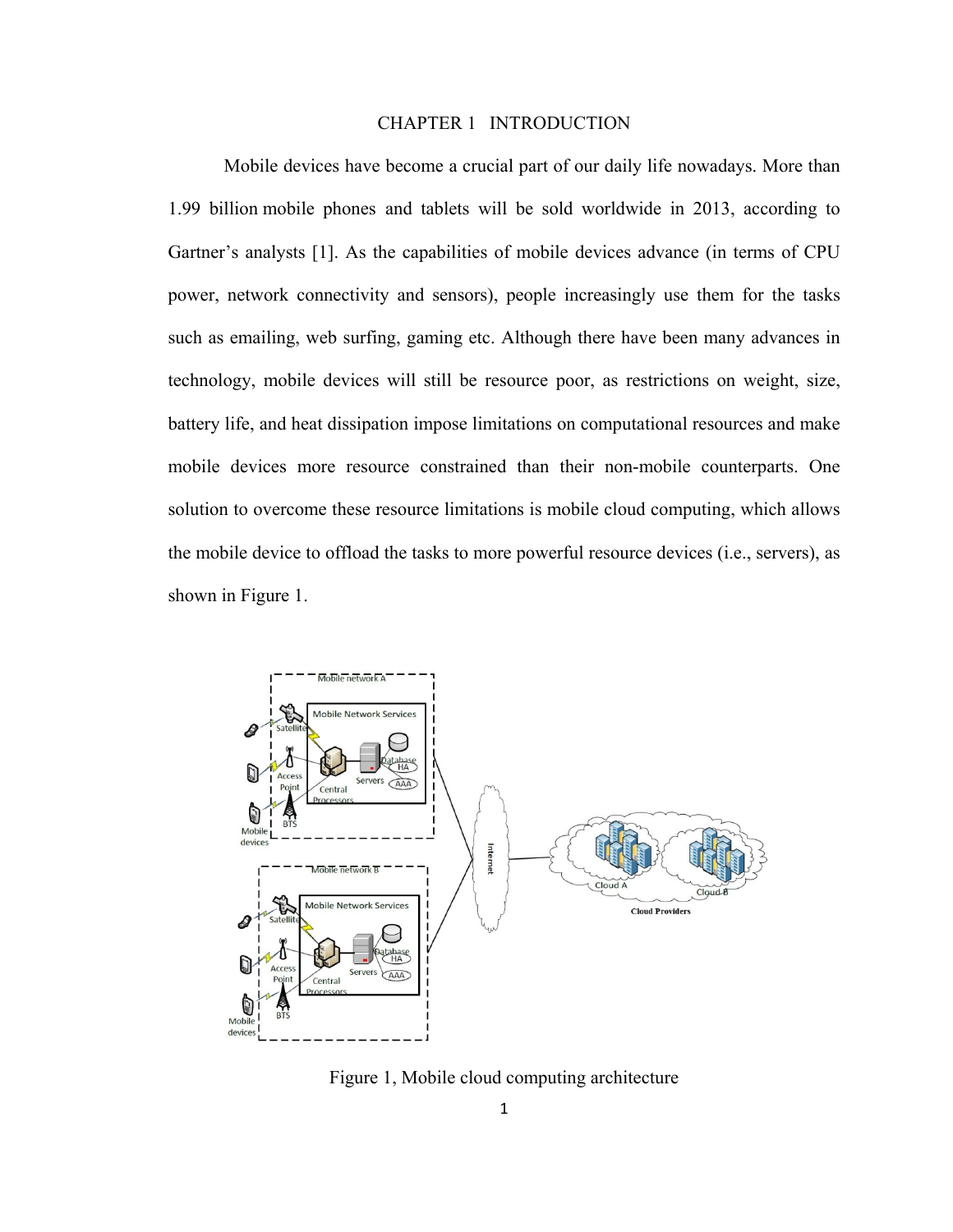#### *A. Overview of mobile cloud computing*

Offloading aims at augmenting the mobile device's capabilities by using resource providers other than the mobile device itself to host the execution of mobile applications. Since offloading migrates computation to more resourceful computers, it involves making decisions regarding whether and what computation to offload. Therefore, the key challenge is to carry out a cost-benefit analysis to weigh the benefits of offloading against the cost of remote execution with user specific requirement. The decisions are usually made by analyzing parameters including bandwidths, server speeds, available memory, server loads and the amount of data exchanged between servers and mobile systems.

To implement the offloading scheme, two components are used in the mobile device as introduced in [2]. One is profiler, the other one is scheduler. The profiler measures the device characteristics at initialization time, and it continuously monitors the device and network characteristics which can often change. A stale measurement may cause a wrong offloading decision. The scheduler uses the data collected by the profiler as input to a task scheduling problem to determine whether to offload the current task and which resource provider to choose.

Offloading becomes an attractive solution for meeting stringent response time requirement in mobile systems as applications become increasingly complex. For example, in real-time moving object recognition and tracking system [3], a robot needs to recognize an object then adjust its speed and direction to track the object's movement. If the robot's processor is too slow, the recognition computation might not be able to be completed before the object moves out of the surveillance range. Much research has been done in mobile cloud to enable the mobile devices to run real-time applications such as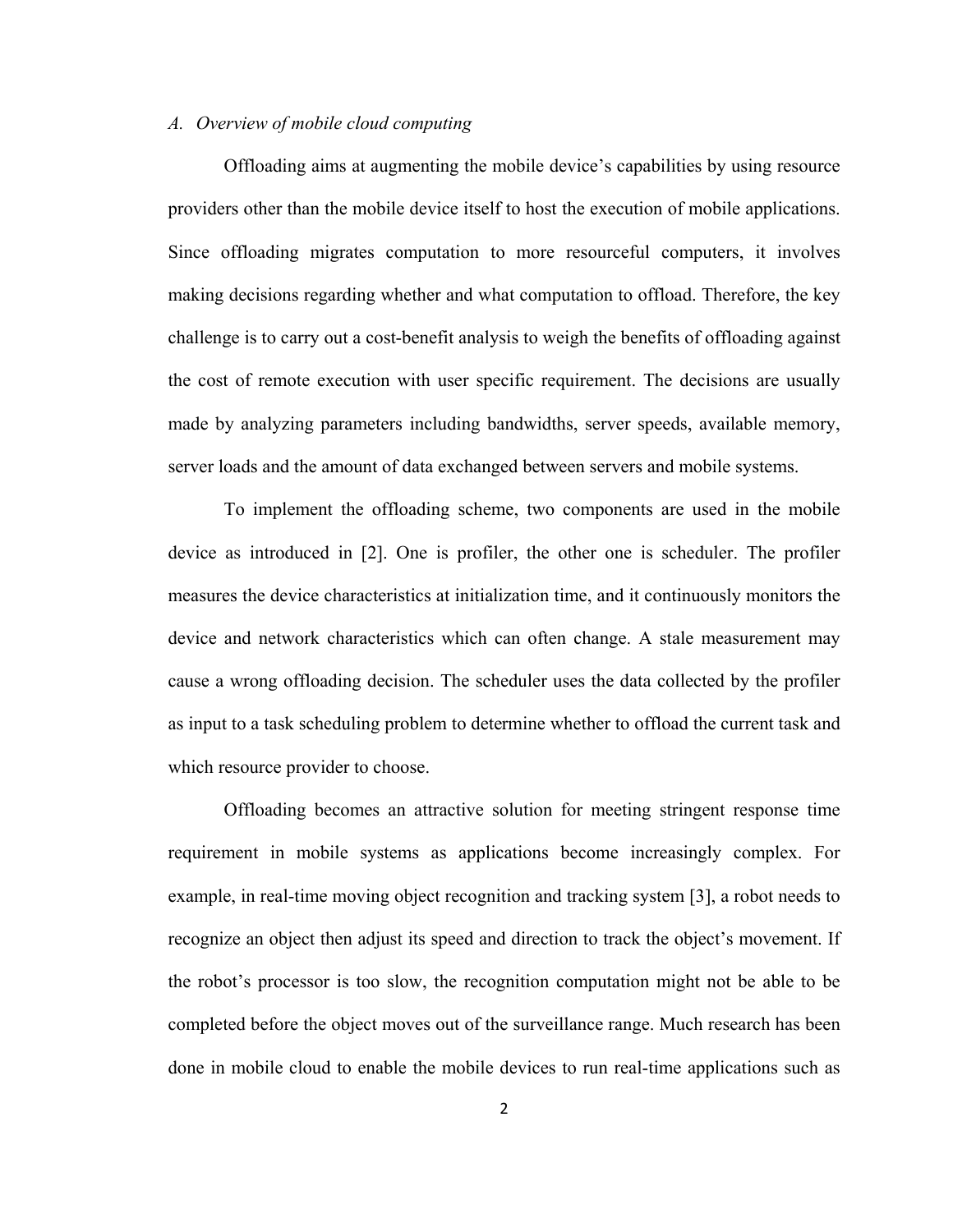object recognition [4], augmented reality [5], disaster forecast [6], and real-time video coding [7].

Energy consumption is another factor which needs to be taken into consideration when designing mobile cloud systems. Even though battery technology has been steadily improving, it has not been able to keep up with the rapid growth of power consumption of these mobile systems. Energy is still a primary constraint for mobile systems. Therefore, offloading is also used to save energy by migrating the computation tasks with high energy consumption to servers. Many scheduling algorithms have been proposed to make offloading decisions to improve performance or save energy [8] [9].

*B. Motivation* 

One type of mobile cloud architecture is to connect the mobile device to the remote server, which is typically far away from the mobile user. A drawback of this architecture is that the high Wide Area Network (WAN) latency makes it unsuitable for real-time applications. Another type of mobile cloud architecture is to consider other mobile devices themselves also as resource providers of the cloud, forming a mobile peer-to-peer network. This network is built based on the Mobile Ad Hoc Network (MANET). An MANET does not rely on pre existing infrastructure, such as routers in wired network. Instead, each mobile node participates in routing by forwarding data for other nodes. To reduce the latency in offloading process in MANETs, it is preferred to offload tasks to nearby devices. Therefore the second type of mobile cloud architecture will be more suitable to support real-time applications, which demand faster responsiveness.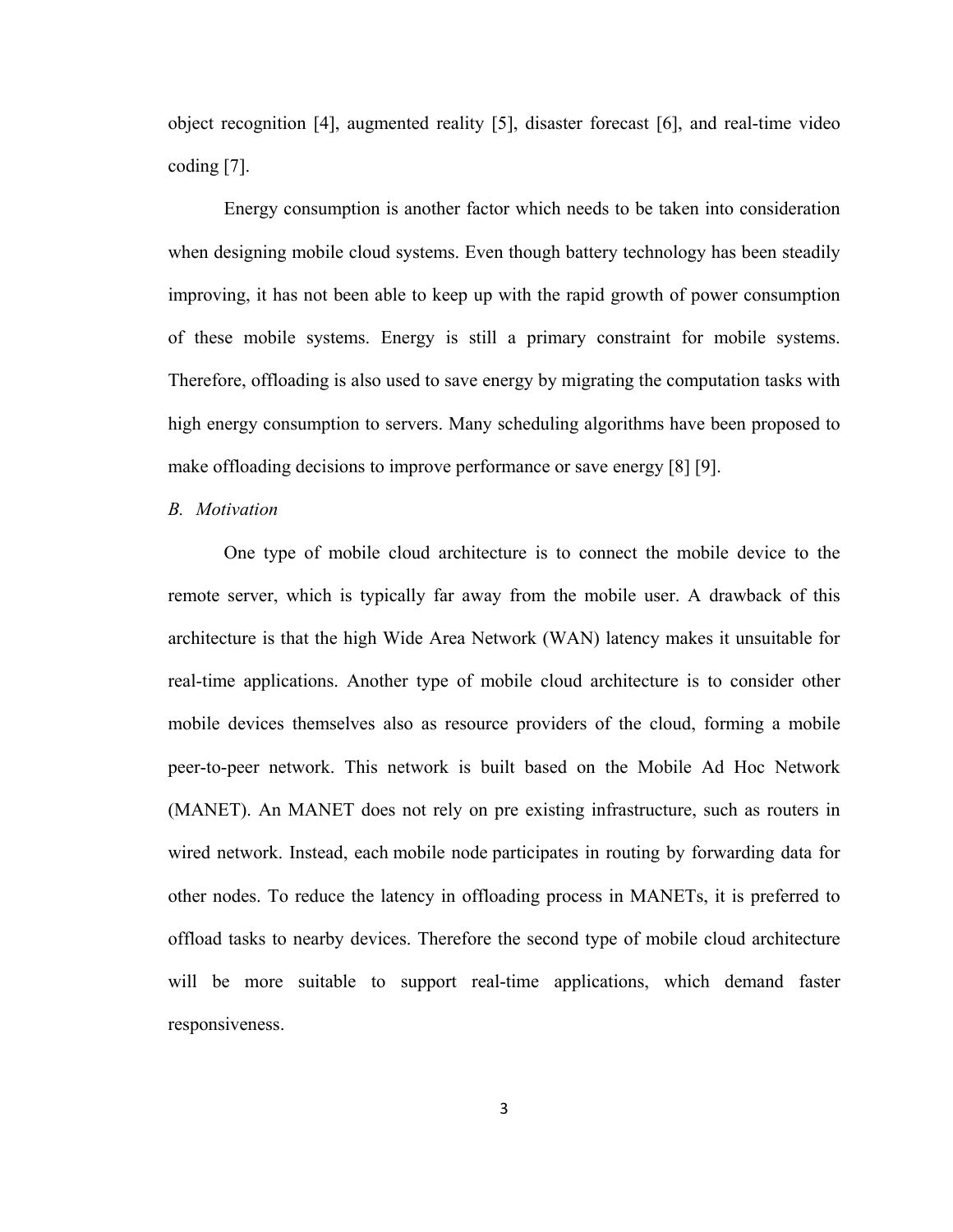In this thesis, we refer to the second type of mobile cloud architecture as the 'local mobile cloud' as shown in Figure 2. Task scheduling schemes have been investigated in [5][6][10] to make offloading more beneficial in local mobile cloud. But existing scheduling schemes have several crucial constraints and limitations, including: (a) serving only one source node, instead of the entire network [5][11]; and (b) assuming that the detailed processing information of each participating mobile node, such as the status of local task queue and real-time resource utilization, is known to all the other nodes [12]. Furthermore, such a scheduler is also supposed to work in a decentralized manner and be able to dynamically adapt to the changes in the network through time.



Figure 2, Local mobile cloud architecture

The focus of this thesis is to propose a distributed task scheduling scheme which allows the source nodes to offload tasks to nearby devices in a local mobile cloud, satisfying the tasks' time constraint while keeping low-energy consumption for real-time applications with soft time constraint. To develop such a scheduling scheme, two critical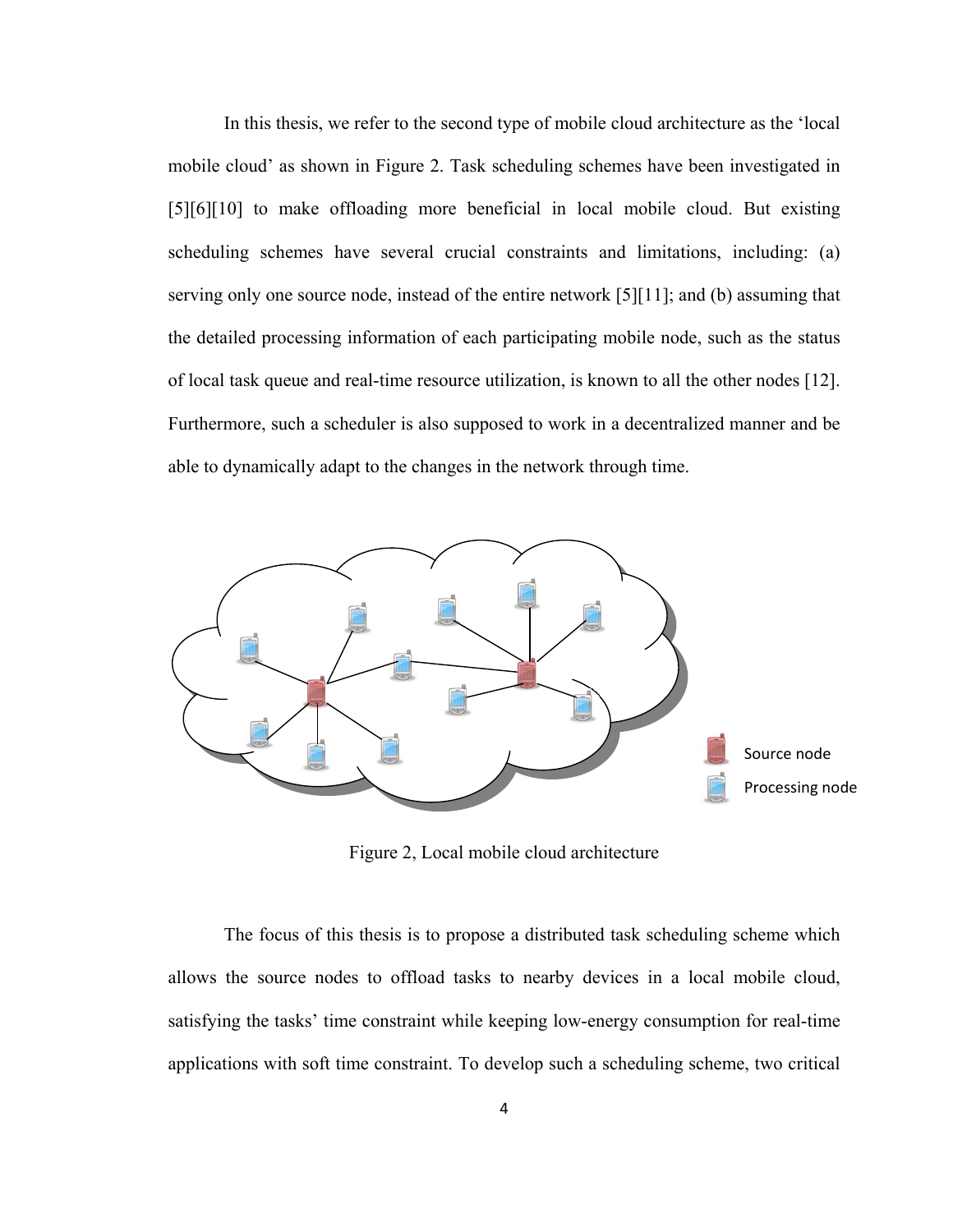challenges need to be solved: (1) estimation of the energy consumption and completion time for tasks to be scheduled according to the current network condition, (2) schedule and assign the tasks from multiple users to appropriate devices to accomplish the computation.

#### *C. Introduction to this thesis*

In this thesis, the task scheduling problem under time constraint is investigated. A QoS OLSR-based scheme is used to disseminate the workload, computation ability and energy status of each potential target node periodically so that context change is updated on time. An adaptive probabilistic task scheduler is proposed, which is a promising approach for real-time applications due to its scalability and flexibility in local mobile cloud. The scheduler relies on periodic network messages to discover neighboring computation and network resources and keep track of topological changes as well as resource updates in the network. It first estimates the completion time and energy consumption at each potential processing node. Next, it schedules the current task to the proper processing node in a probabilistic way and adaptively adjusts its time margin to improve performance under the unpredictable network condition. A simulation model of local mobile clouds has been implemented on OMNET++ [13] to comprehensively evaluate the performance of the proposed scheduler and analyze the overhead cost and the improvement gained.

This thesis is organized as follows. Chapter 2 summarizes the related work done for mobile clouds and also lists challenges to provide cloud services in MANET.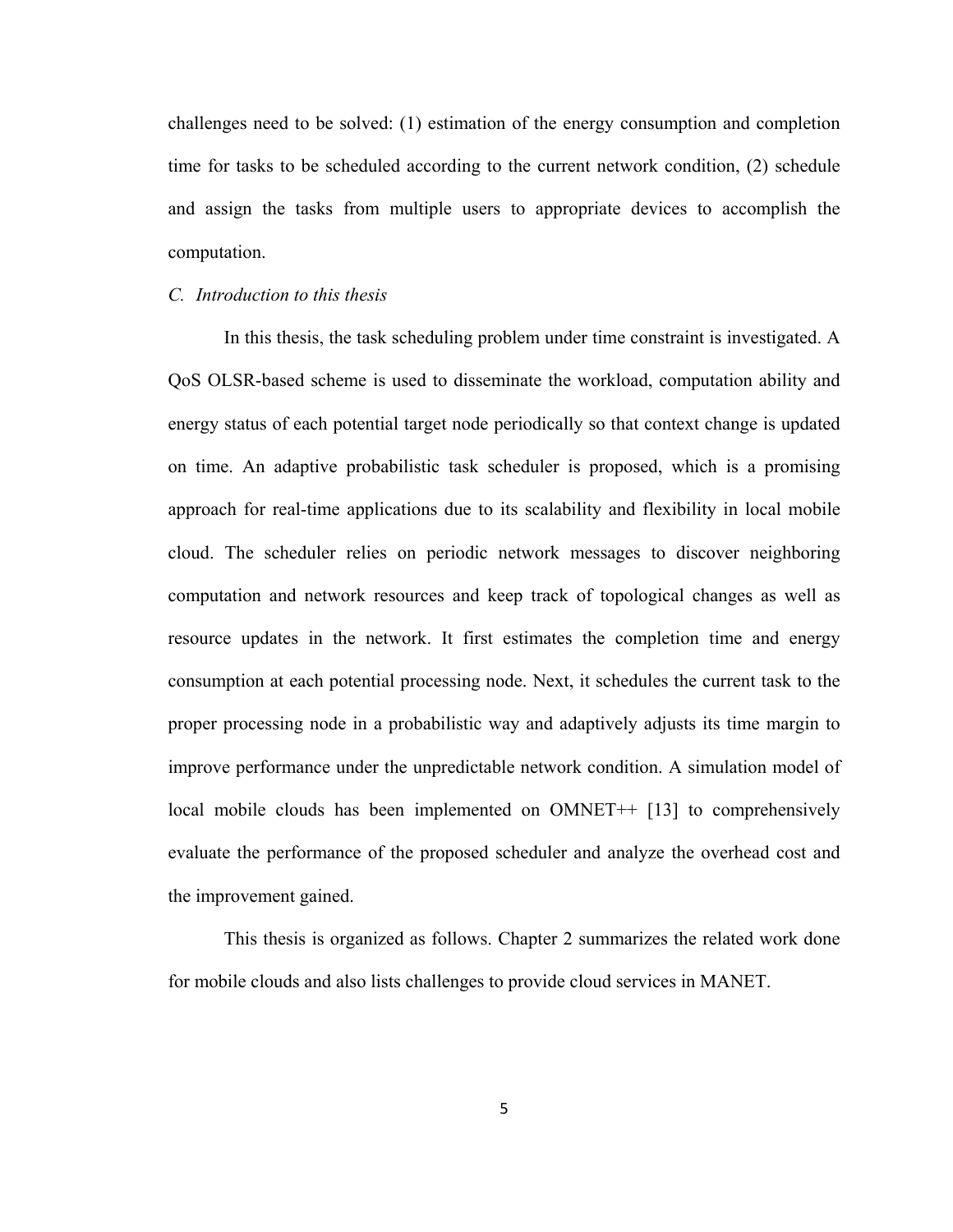Chapter 3 first introduces the network model and task model. Then the task scheduling problem in local mobile clouds is formulized. A motivating example is given to explain the need for the efficient scheduler in local mobile clouds.

In Chapter 4, the adaptive probabilistic scheduling scheme in local mobile clouds is proposed. It has two parts, 1) the resource discovery scheme, and 2) the adaptive probabilistic scheduling algorithm. Two parts are described separately. An illustrative example is given to demonstrate the difference between the proposed scheme and other scheduling algorithms.

In Chapter 5, the simulation environment and parameter settings in our simulation is introduced. The performance results are presented to compare the proposed task scheduling scheme with other task scheduling schemes. Experiment 1 evaluates the overhead generated by the resource discovery and how the resource discovery scheme affects the performance of different schedulers in the local mobile cloud. Experiment 2 shows how the number of the mobile nodes in the local mobile cloud affects the performance. Experiment 3 compares the performance of different schedulers in stationary scenario and in mobile scenario. Experiment 4 shows the performance of different schedulers with different types of the tasks.

Chapter 6 concludes the thesis and suggests the future work.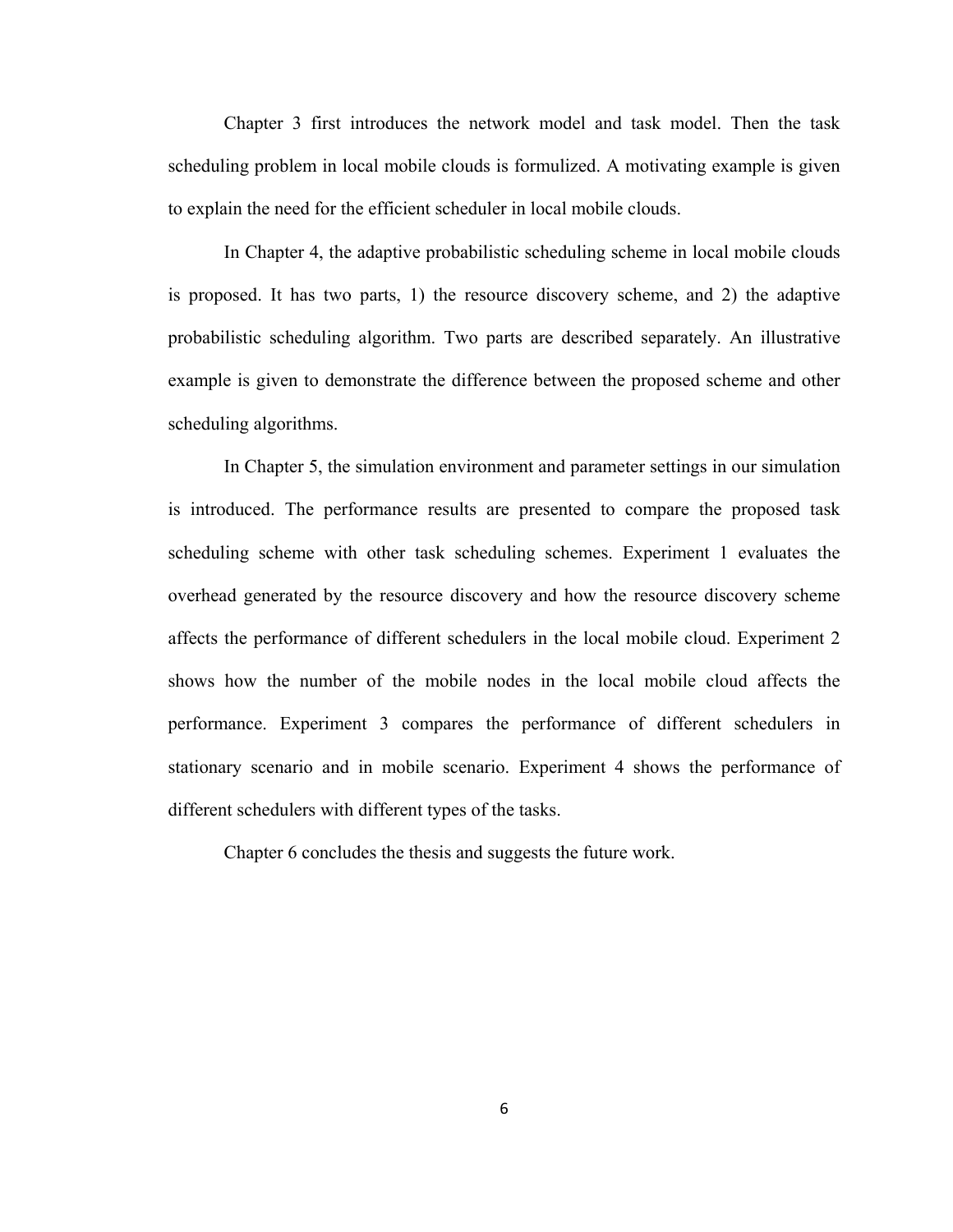#### CHAPTER 2 LITERATURE REVIEW

In this chapter, the existing research on mobile cloud computing will be reviewed, including the following topics: mobile cloud architectures, task-scheduling in mobile cloud system and context awareness in mobile clouds.

#### *A. Mobile cloud architectures*

There are two typical types of mobile cloud architectures nowadays. The first one is to connect the mobile device to the remote cloud as in Figure 1. The remote cloud is defined as a powerful server or a cluster of computer hardware and software that offer the services to the mobile device users. By leveraging infrastructures such as Amazon's EC2 cloud [14] or Apple iCloud [15], computationally expensive tasks can be offloaded to the cloud so that the capabilities of mobile devices get improved. For example, Apple Siri [16] runs its sophisticated voice recognition feature remotely and then returns the result to the user. There is large amount of research regarding implementing this architecture [2] [17] [18]. However, as mentioned in Chapter 1, this architecture suffers from the long latency. A detailed analysis on why long WAN latencies are a fundamental obstacle in mobile clouds can be found in [19]. Another drawback of this architecture is that it relies on the Internet access. 3G and WLAN are two most popular ways that mobile devices connect to the internet. 3G covers larger area but consumes more energy while WLAN consumes less energy but the transmission range is limited [20]. It is not practical to expect that a good Internet connection is always available. Let alone in battle field, disaster scene and rural area where no Internet access is present but intensive computations are still needed.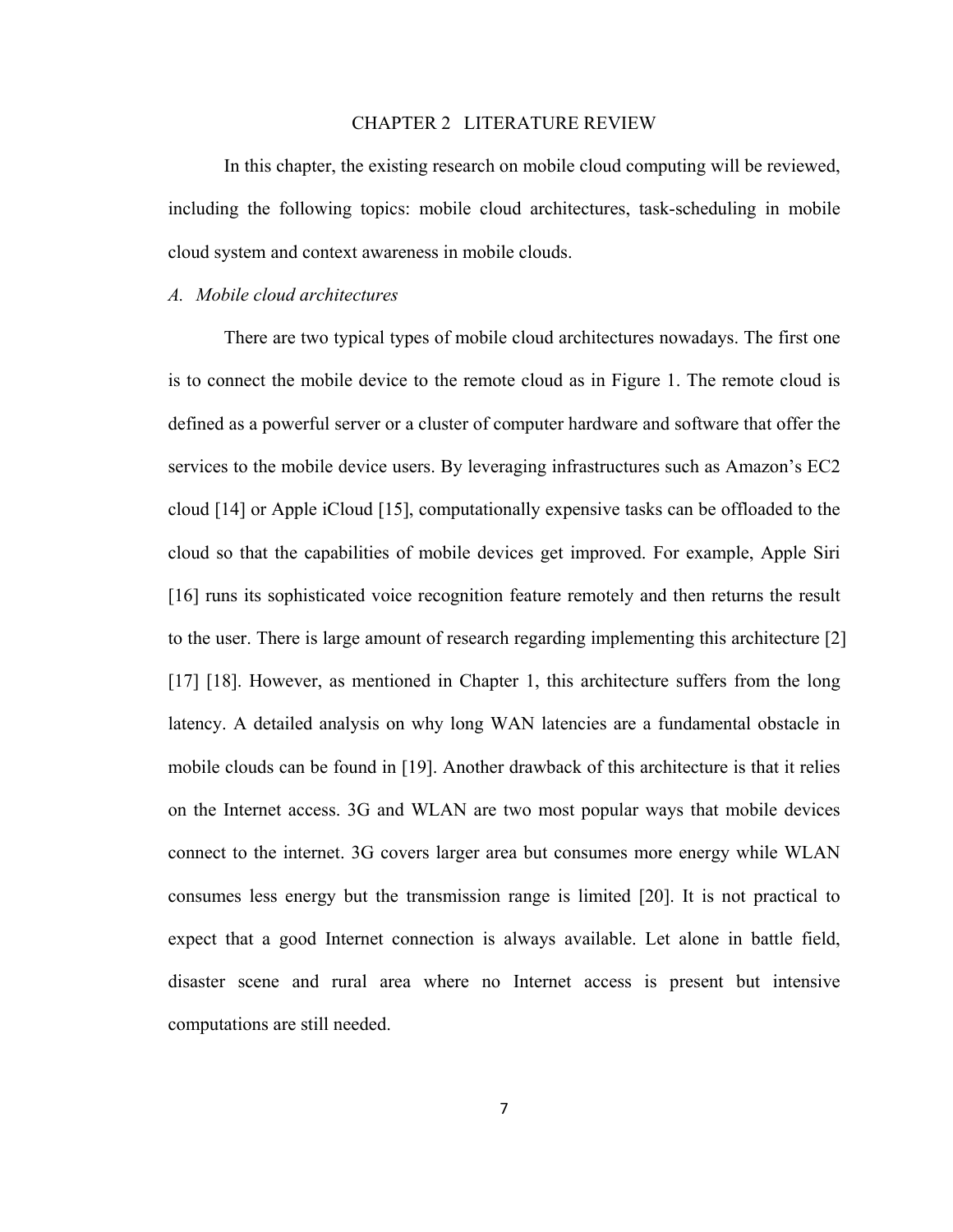Therefore, a local mobile cloud would be a better alternative to the remote cloud. A local mobile cloud is defined as the collective resources of the various mobile devices in the local vicinity which are utilized as service providers. The advantages of offloading work with local nearby resources versus a remote cloud would be:

- It does not rely on the Internet to connect to remote servers;
- It can be easily deployed in different scenario;
- Connection to nearby devices results in less latency.

Hyrax [10] explores the possibility of using a cluster of mobile phones as resource providers and shows the feasibility of such a local mobile cloud. It is implemented for the Android smartphones based on ported Hadoop [21]. In Hyrax, a central server is connected to each mobile device and coordinates data and tasks without doing any of the processing. The mobile devices communicate with each other on an isolated 802.11g network. Another framework based on Hadoop is presented in [22]. The system's offloading manager module organizes sending and receiving tasks to and from processing nodes and creating virtual machines on them. The processing time is actually less than if executed on a single mobile device. Energy consumption is claimed to be reduced since energy consumption is proportional to the processing time.

 A cloudlet architecture is presented in [5] that not only provides a fixed infrastructure with the WiFi access point, but also enables ad hoc discovery of devices in the vicinity to share resources among each other. The cloudlet infrastructure is not fixed, and devices can join and leave the cloudlet at runtime. A mobile device connects to the network can register as a service provider. The proposed cloudlet architecture provides a middleware framework to support real-time applications, which are managed at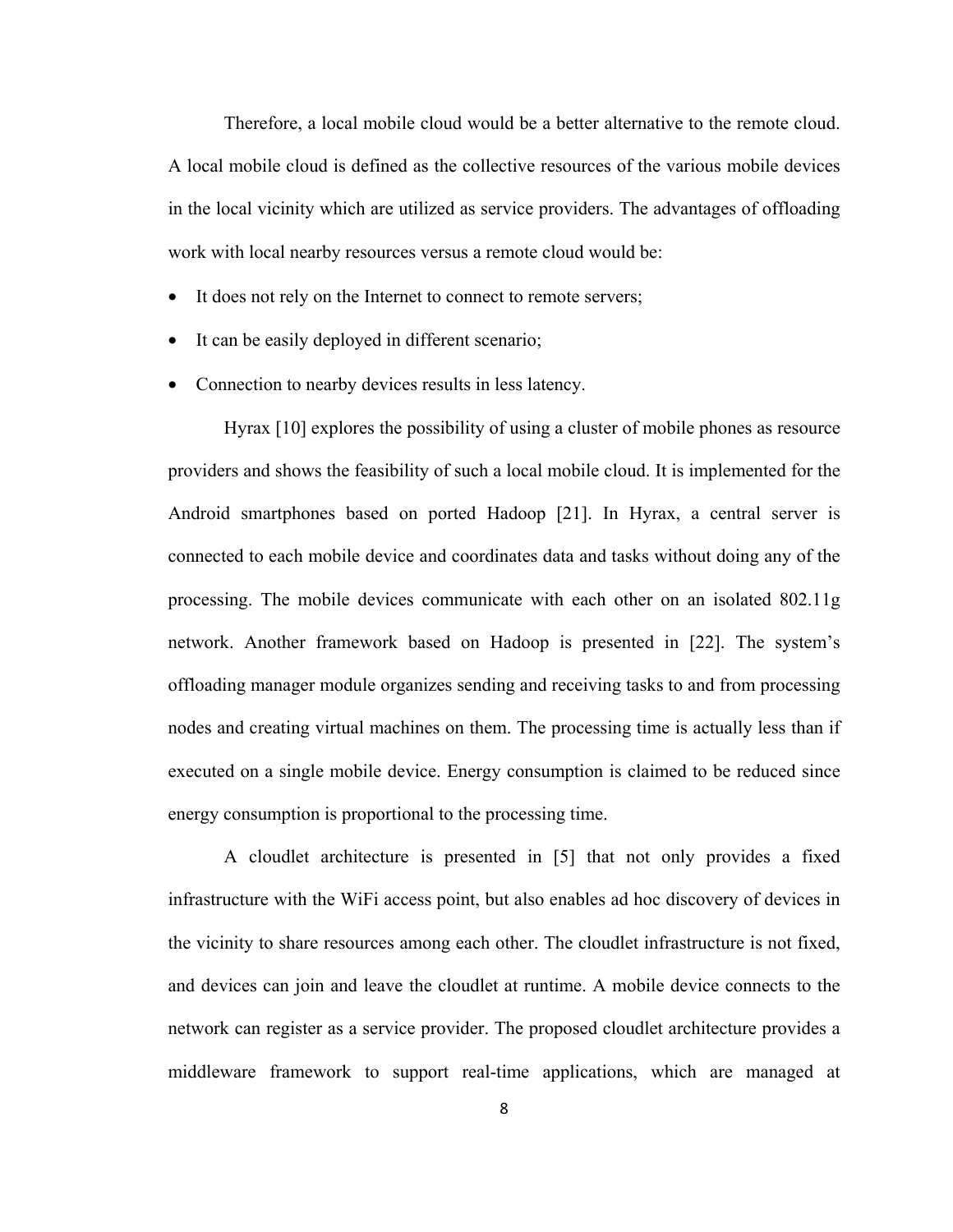component level. Each component is a part of codes need to be executed. When a performance constraint violation is detected, actions can be taken such as calculating a new deployment (i.e. offloading some resource-intensive components) or adapting component configurations (i.e. lowering component quality). The result shows that compared with connecting to a remote cloud, cloudlet is more suitable for the real-time applications.

 In above work, there are two common methods related to offloading or/and sharing work from mobile devices, partitioning applications and Virtual Machine (VM) migration, which are introduced in [2][9][17], respectively. Partitioning applications into tasks or components increase the manageability and scheduling efficiency. VM migration refers to transferring the memory image of a VM from a source device to the destination server without stopping its execution [23]. These are the enabling techniques for offloading in mobile clouds. However, they are not the focus of this thesis. Our study is focused on the task scheduling under the premise that the application could be partitioned into independent 'offloadable' tasks.

#### *B. Task-scheduling in mobile cloud system*

#### a. Scheduler architecture overview

 The architecture of a scheduler plays an important role in determining the scalability, autonomy, and performance of the system. Majorly there are two categories: centralized and decentralized.

In a centralized scheduling architecture, such as in [10], the scheduling decisions are made by a central controller based on the complete and reliable knowledge of all the participating nodes. The centralized scheduler suffers from the following problems: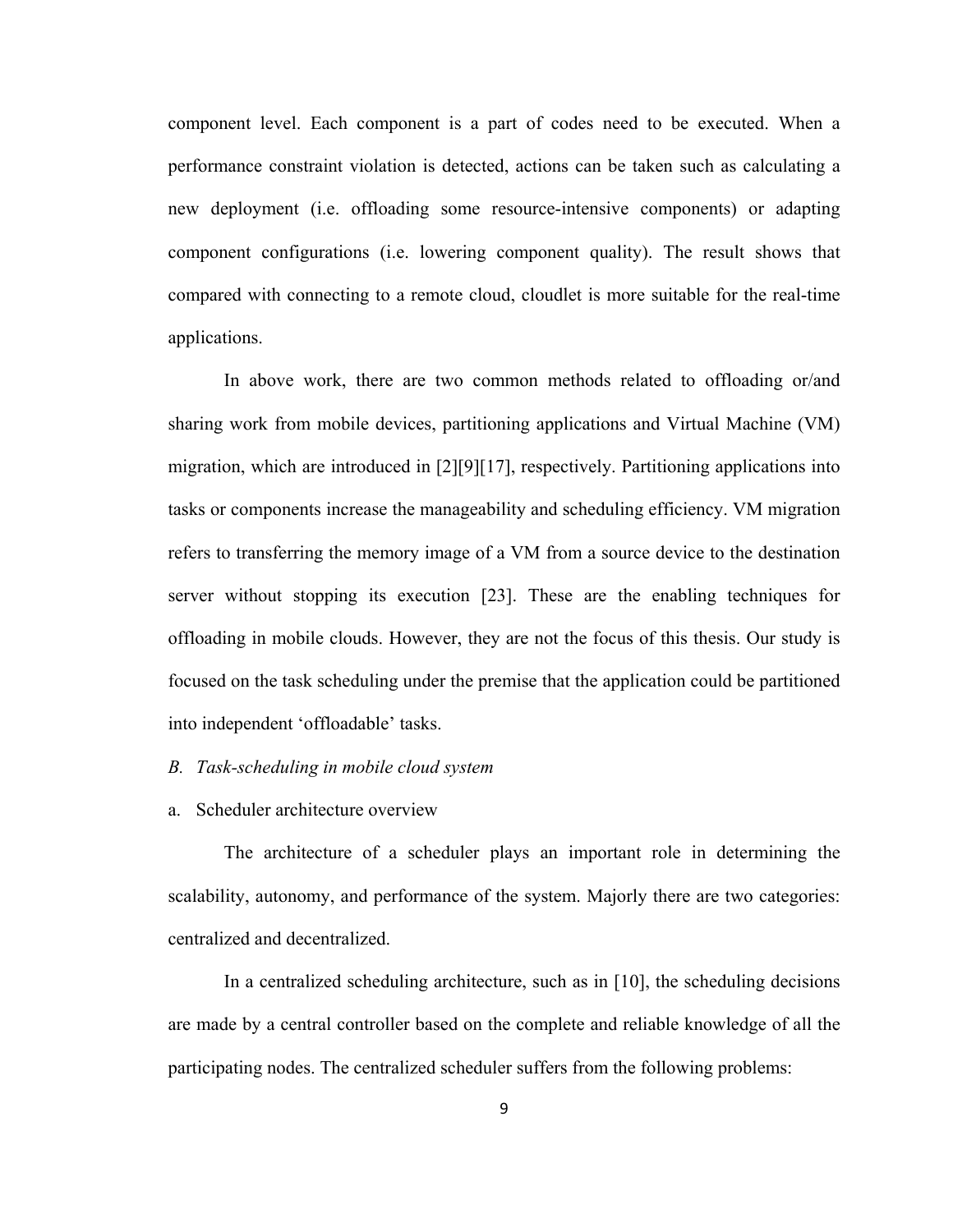- Single point failure problem;
- link to the central node is shared among all participating nodes which causes the bottleneck problem;
- unrealistic deployment of the central node in mobile scenarios. Only the mobile nodes within the transmission range of the central node can join the local mobile cloud, which limits the mobility of the network.

 Thus, centralized scheduler is not adequate for the mobile cloud system because of the nature of the dynamic environment in local mobile clouds.

 In contrast, decentralized schedulers negate the limitations of centralized schedulers with respect to scalability, autonomy, and most importantly the adequacy for the dynamic local mobile cloud. It does not rely on one single central node. The decentralized scheduler can work as long as a group of mobile nodes are connected, which make the deployment much easier. A decentralized scheduling approach assumes that each participating node is autonomous and has its own controller that derives its scheduling decision based on its policies. However, if the decisions are taken by several independent nodes, it might be the case that these units aim at optimizing their own objectives rather than the performance of the system as a whole. Such situations call for models and techniques that take the strategic behavior of individual units into account, and simultaneously keep an eye on the global performance of the system.

#### b. Scheduling objective in mobile cloud system

Generally, schedulers generate the mapping of tasks to resources based on some particular objectives. In a local mobile cloud, the assignment of computational tasks to different devices plays a vital role in energy conservation and performance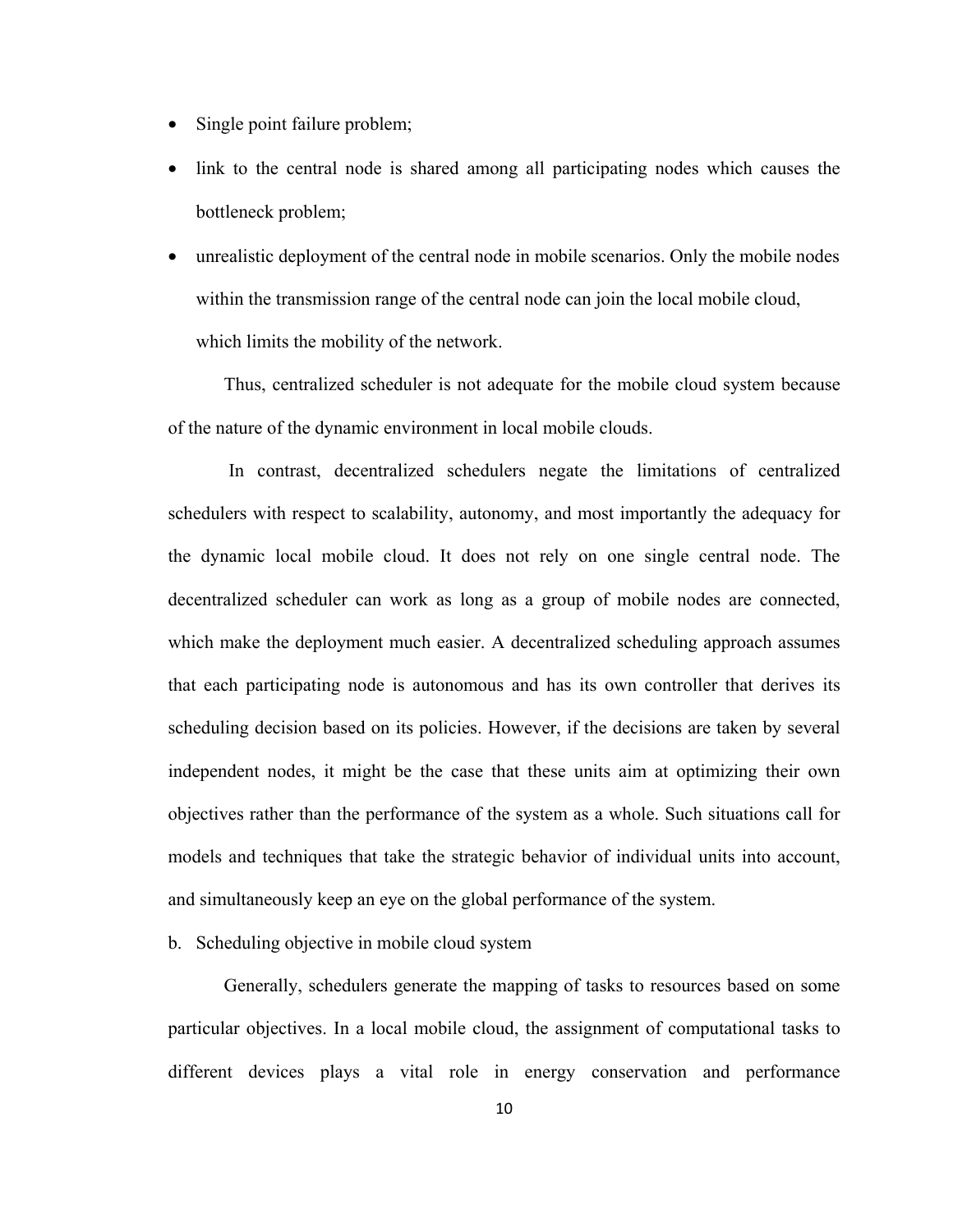improvement. It is the task scheduler's responsibility to make sure the mobile device could benefit from offloading. Various cost/benefit studies have different criteria on whether to offload computations to the server. The commonly used scheduling objectives in a mobile cloud computing environment are related to the tasks' completion time and energy consumption.

The Eqn. (1) has been used in different paper [3][24] as a condition for offloading to improve tasks completion time:

$$
\frac{w}{s_m} > \frac{d_i}{B} + \frac{w}{s_s} \tag{1}
$$

Suppose  $w$  is the amount of computation and  $d_i$  is the size of data needs to be transmitted for remote execution. Let  $s_m$  be the speed of the mobile device and  $s_s$  be the speed of the server. *B* is bandwidth between the mobile device and the server. The left side is the time needed to execute the task on the mobile device itself. The right side is the time needed to execute the task on the server plus the transmission time. Offloading can improve performance when execution can be completed faster at the server.

An analysis aiming to save energy is provided in [25]. Similar to Eqn. (1), suppose the task's computation requires *C* instructions. Let *S* and *M* be the execution speed in instructions per second, of the cloud server and the mobile device, respectively. The server and mobile device exchange *D* bytes of data and the network bandwidth is *B*  bps. The mobile device consumes, in watts,  $P_c$  for computing,  $P_i$  while being idle, and  $P_{tr}$ for sending and receiving data. When the server performs the computation, the amount of energy saved is given by

$$
P_c \times \frac{C}{M} - P_i \times \frac{C}{S} - P_{tr} \times \frac{D}{B}
$$
 (2)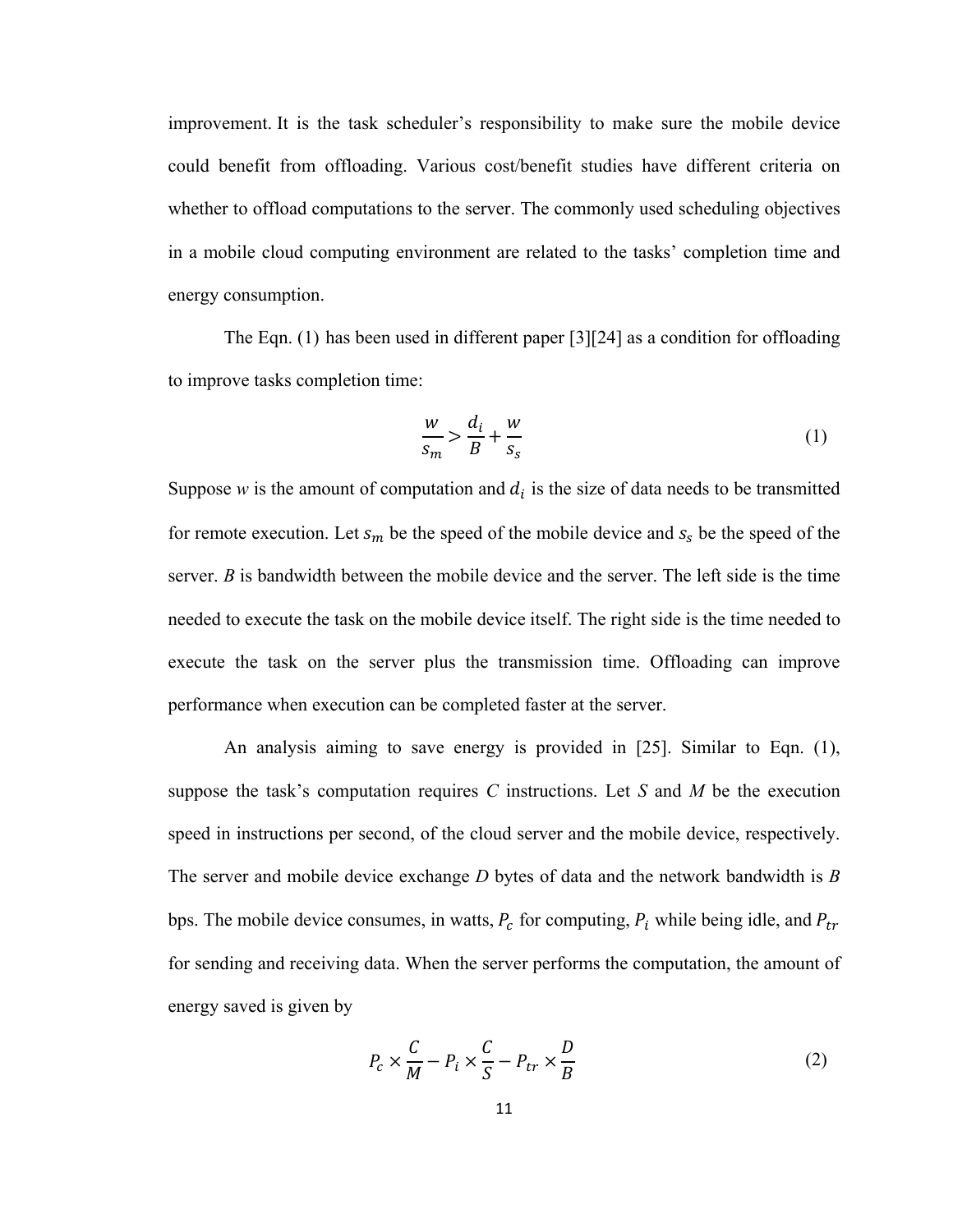Different scheduling schemes with more complex criteria are proposed in several other papers. A customizable task scheduler is proposed in [11] using MapReduce framework for local mobile clouds. It is customizable because the user can optimize multiple objectives such as power consumption and (or) throughput through adjusting the corresponding coefficients in the objective function in Eqn. (3), where  $\alpha_1, \alpha_2, \alpha_3, \alpha_4, \alpha_5$ are variable coefficients,  $F_1$  is a function of the task processing time on node j,  $F_2$  is a function of task queuing time on node  $j$ ,  $F_3$  is a function of the communication cost of sending a task from node *i* to node *j*,  $F_4$  is a function of battery level on node *j*,  $F_5$  is the energy consumption of sending a task from node  $i$  to node  $j$ .

$$
F(i) = Min[\alpha_1 \times F_1(PT_j) + \alpha_2 \times F_2(Q_j) + \alpha_3 \times F_3(Comm[i]) + \alpha_4
$$
  
 
$$
\times F_4(E_j, C_j) + \alpha_5 \times F_5(EComm[i])]
$$
  
for i, j = 1,2 ... n, j \ne i (3)

Similar work has been done in [12]. The objective function has two parts: delay and energy consumption. Delay includes the task execution time and queuing time at the processing node and communication time. Energy consumption consists of computation energy consumed at the processing node and communication energy along the path. The scheduler can be delay constrained, energy constrained or delay/energy constrained.

c. Scheduling algorithm

However, the aforementioned work is only concerned with one mobile device connecting to one server scenario. In a local mobile cloud system, there could be multiple source devices and multiple servers.

 In [26], a decentralized dynamic scheduling approach entitled the community aware scheduling algorithm (CASA) is introduced for mobile grids. It includes the task submission phase and the dynamic scheduling phase, which work together to ensure both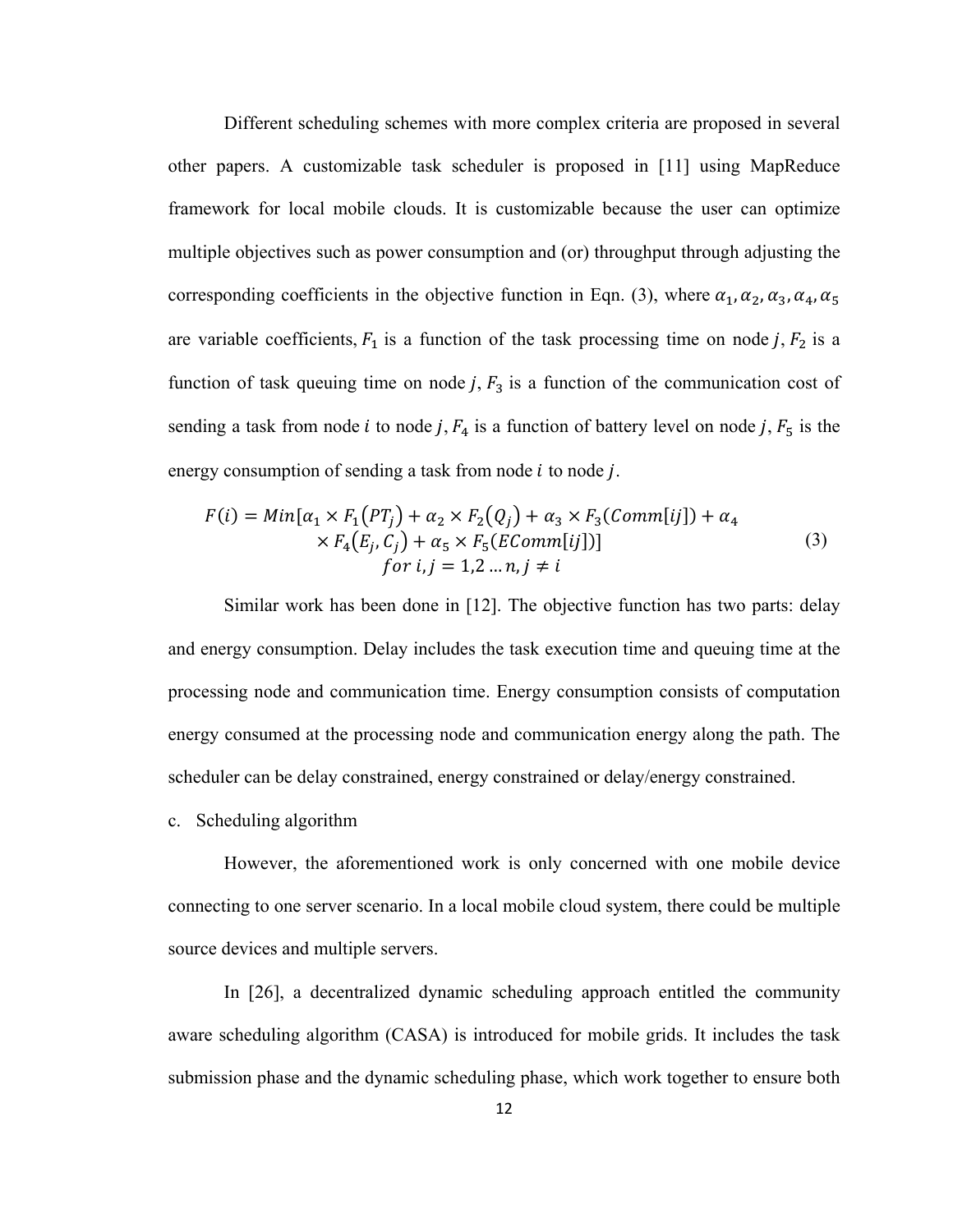a rapid task distribution and an optimized rescheduling process. In the task submission phase, the scheduler sends the 'offloading' request containing the task information to nearby nodes. Nearby nodes which are able to execute this task will reply an 'accept' message to the source node, in which the response time of the task is included. In this paper, the task response time represents the time used between a task's arrival time until the time when the execution result is received. Considering multiple requests from different source nodes could exist simultaneously, if all nodes greedily select the processing node offering the shortest task response time for the task assignment, then that processing node could receive an imbalanced amount of tasks within one CASA scheduling cycle, which might increase the response time for some received tasks. In order to avoid this effect, the CASA scheduler adopts a probabilistic approach, wherein nodes with better computing power are prone to have a chance of receiving more tasks, but nodes with less power still have the probability of being selected as the processing node. The rescheduling phase is to keep the previous scheduling decision optimized by allowing queued tasks to be rescheduled in accordance with the unexpected network delay, resource overhead, and task status modification. Comparing with the centralized scheduling scheme [27] and the greedy based scheduling algorithm [28], the use of CASA can lead to a  $30\%$  –  $61\%$  better average task slowdown, and a  $68\%$  –  $86\%$  shorter average task waiting time in a decentralized scheduling manner without requiring detailed real-time processing information from participating nodes.

This work gives us the insight of how to handle multiple source devices. One thing not clear is that how each node can get the detailed information from the participating nodes to maximize the offloading benefit or to successfully offload.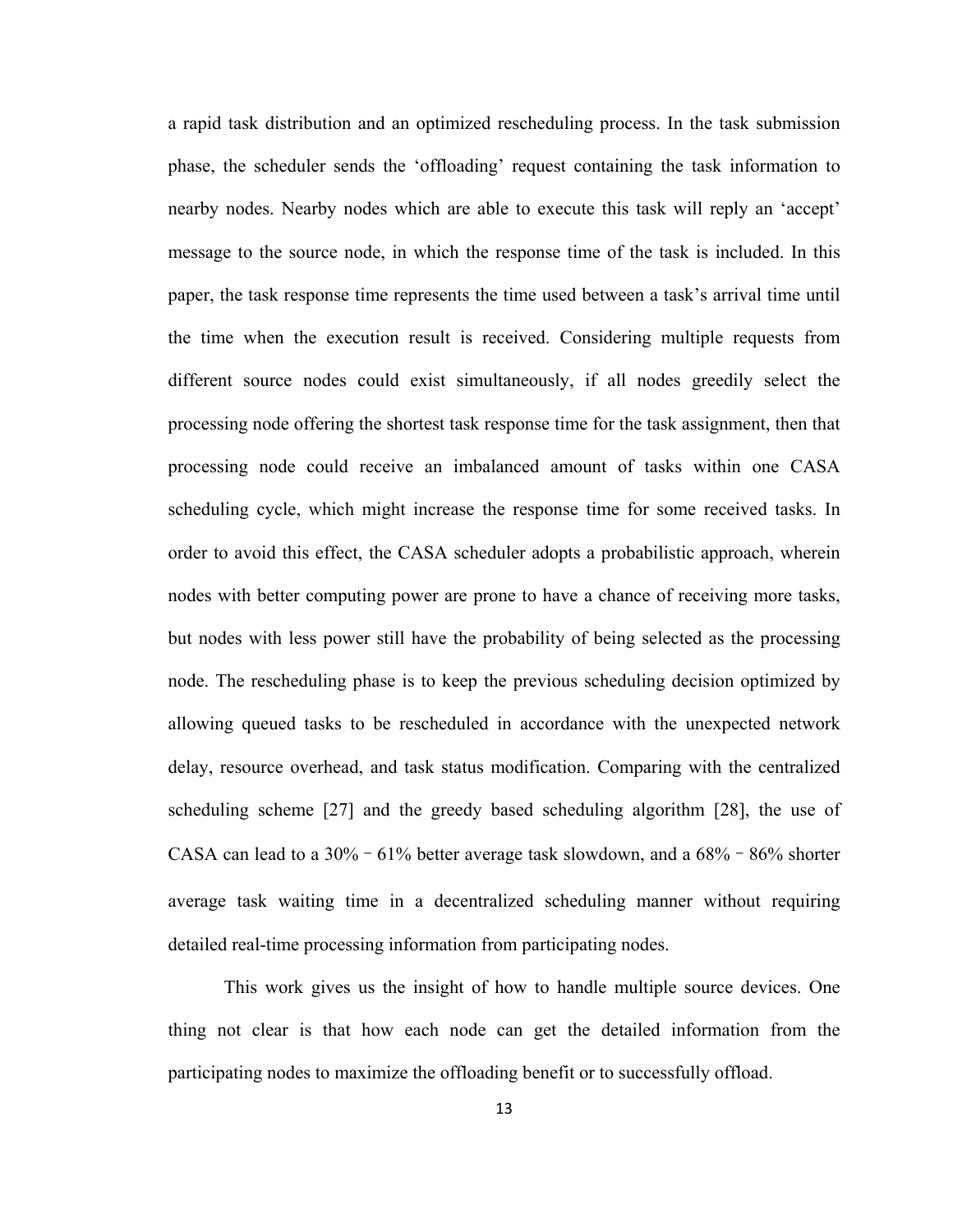#### *C. Context awareness in mobile cloud*

 In this thesis, context means resource information of nearby nodes, such as power information, bandwidth and computational ability. The scheduler with context-awareness is able to use contextual information to make scheduling decision and automatically reconfigure their configurations to adapt to the context. Context awareness is more difficult to achieve in wireless ad hoc networks than in their wired counterparts, because the wireless bandwidth is shared among adjacent nodes and the network condition changes dynamically.

 Within the field of local mobile clouds, there are, broadly, two different approaches to discover the context information. Reactive schemes request other nodes' information when needed. A node trying to transmit a packet may have to wait for the completion of resource discovery. The mobile cloud systems in which source nodes send requests to processing nodes and wait for responses work in the reactive way, such as [12][26]. As mentioned in [29], a reactive scheme has small resource discovery overheads but a longer react time. On the other hand, proactive schemes determine the resource status of various nodes in the network in advance, so that the context information is already present whenever needed. Resource discovery overhead is large in such schemes as one has to send control messages to update all context information periodically. Scheduling decision making is faster as the context information is already present.

There is a lot of research in reactive resource discovery scheme in Ad hoc network as introduced in [30]. However, considering the tight time constraint set by the application, a proactive way is very attractive because it is always ready to use whenever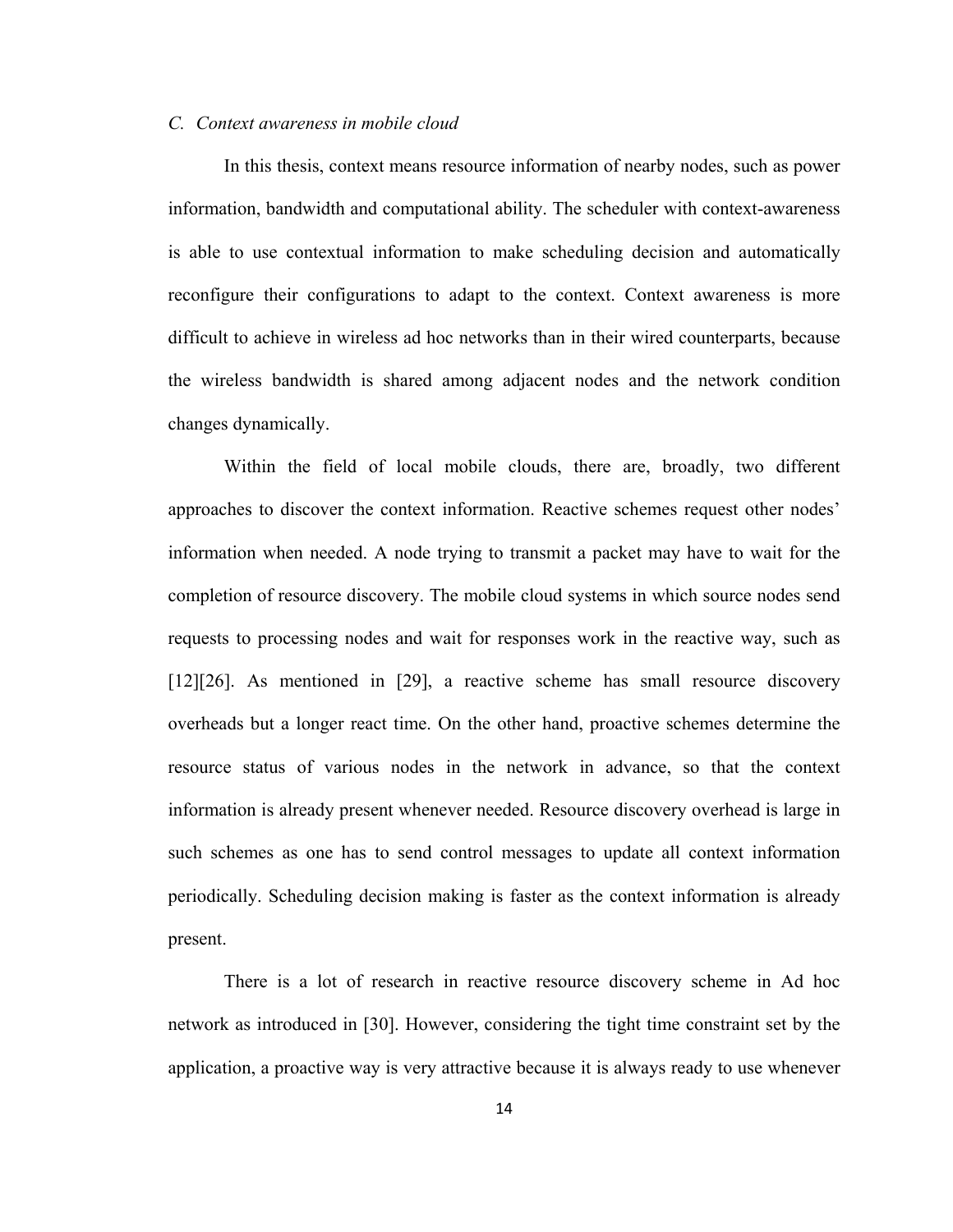needed. In [6], A QoS OLSR [31][32] based routing scheme is proposed to map computationally intensive real-time application to all nearby available resources which are heterogeneous and with limited computational capabilities. This work shows the feasibility of providing cloud services in MANET. The authors modified the original QoS OLSR by adding resource information including CPU type, CPU utilization percentage, the allocated memory and battery levels to control messages. Control message are broadcasted to the whole network periodically so that all nodes are aware of the resource information of other nodes. However, how frequent the routing messages are sent is not given in this paper. The context information is updated upon receiving the routing messages. The more frequent the routing messages are, the more accurate the context information is. A frequent context information update could be big overhead and the routing packets' number and size have a major impact on the local mobile cloud's performance. However, no detailed evaluation about the overhead is given in this work.

To summarize, current research and implementation work have two crucial constraints and limitations, including: (a) scheduling for serving one source node, instead of the entire network; and (b) assuming the detailed resource information of each participating node, such as the status of local task queue and real-time resource utilization, is known. These impede the implementation of mobile cloud system.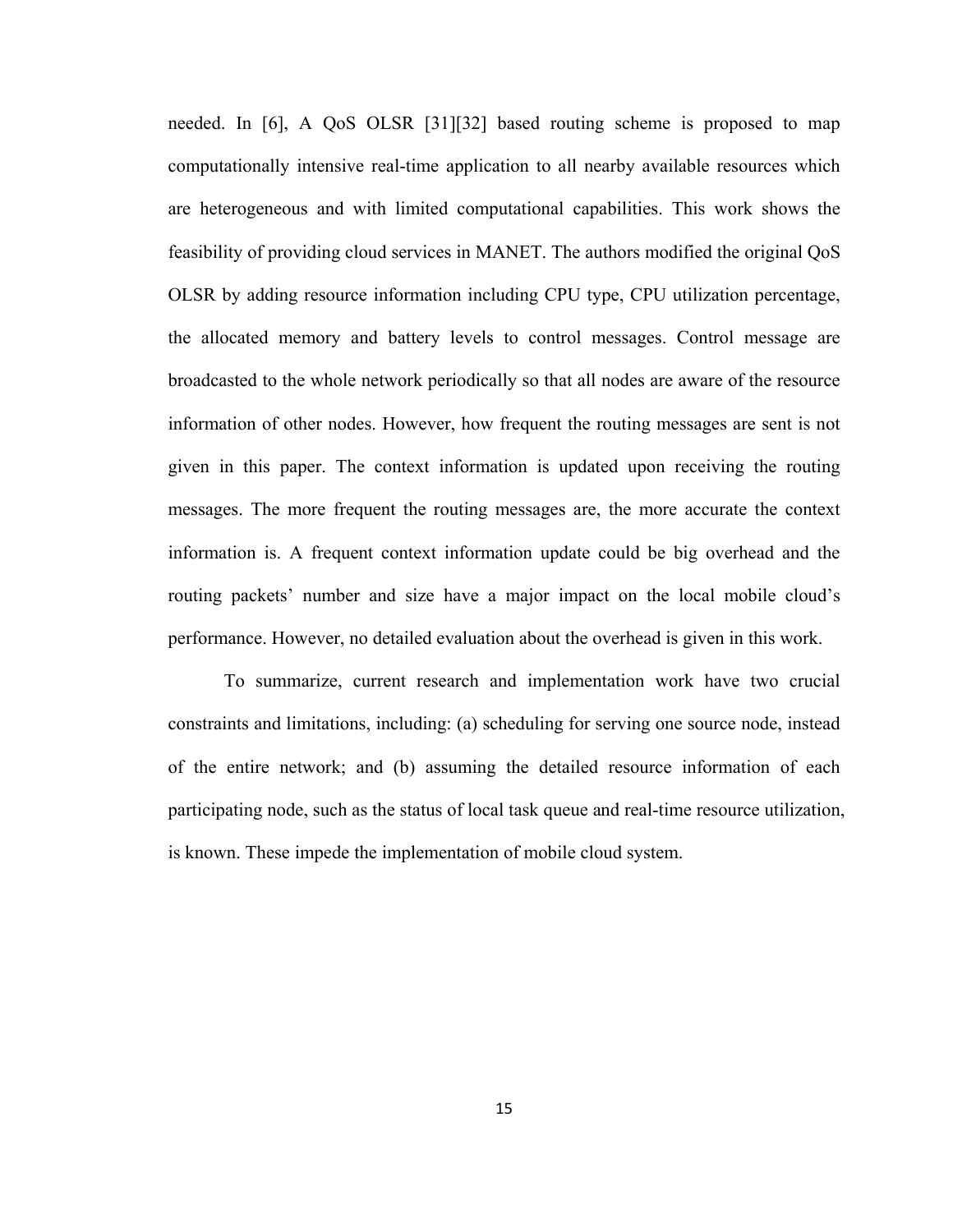#### CHAPTER 3 PROBLEM STATEMENT

## *A. Notations and assumptions*

Table 1 lists the notations used in this thesis.

| Symbol           | Description                                                                                    |  |  |
|------------------|------------------------------------------------------------------------------------------------|--|--|
| V                | Set of all wireless nodes in the local mobile cloud                                            |  |  |
| E                | Set of all wireless links in the local mobile cloud                                            |  |  |
| G(V, E)          | Undirected topology graph that is composed of node set $V$ and edge set $E$                    |  |  |
| $mips_u$         | Average processing speed of node $u$ in terms of millions of instructions<br>per second (mips) |  |  |
| $e_u$            | Average energy consumption per million instructions of node $u$                                |  |  |
| $r_t$            | Radio transmission range of node $u$                                                           |  |  |
| $B_{u,v}$        | Bandwidth (in bps) between node $u$ and node $v$                                               |  |  |
| $e_t$            | Average energy consumption of node $u$ to transmit one byte                                    |  |  |
| $e_r$            | Average energy consumption of node $u$ to receive one byte                                     |  |  |
| $t_{q,u}$        | Queuing time of node $u$                                                                       |  |  |
| J                | Set of tasks arriving at V                                                                     |  |  |
| $D_j$            | Data size of task j                                                                            |  |  |
| $C_j$            | Computation amount of task $j$ in number of instructions                                       |  |  |
| $T_i$            | Time constraint set for task $j$                                                               |  |  |
| $t_{margin}$     | Time margin used when comparing the estimated task completion time<br>with $T_i$               |  |  |
| $\boldsymbol{P}$ | Set of all processing nodes in the local mobile cloud, $P \subseteq V$                         |  |  |
| S                | Set of all source nodes in the local mobile cloud, $S \subseteq V$                             |  |  |

Assumptions:

1. The tasks are assumed to be computationally intensive, mutually independent, and can be executed at any participating processing mobile devices. As soon as a task arrives,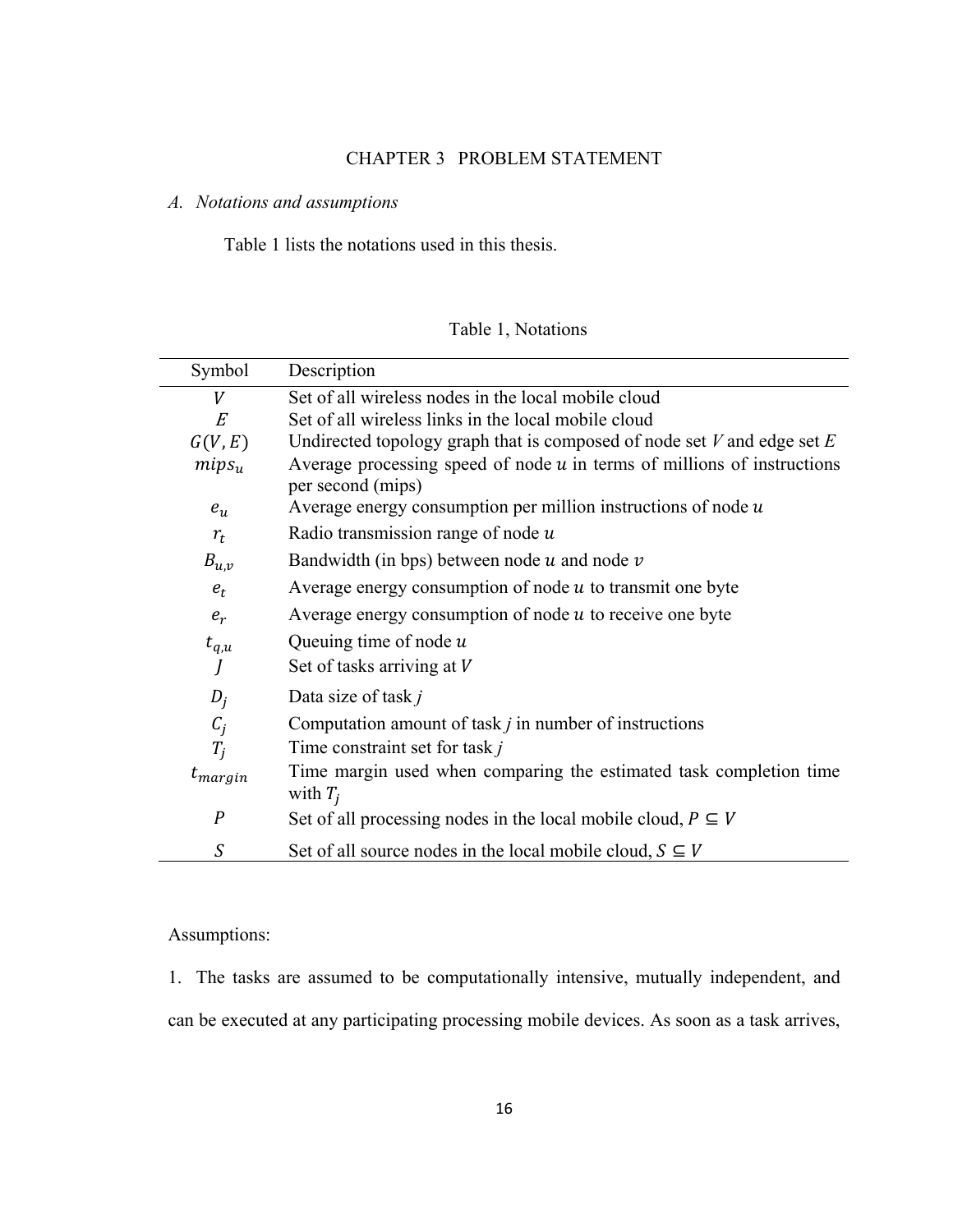it must be assigned to one mobile device for processing. After a task is executed at the processing node, the result will be returned to the originating device.

2. The size of data  $D_i$  needs to be transferred from the source node to the destination node is the same as the size of result returned from the destination.

3. The IEEE 802.11g communication protocol is adopted. The transmission power  $e_t$ , the receiving power  $e_r$  and the transmission range  $r_t$  are assumed to be the same among all the nodes. The maximum bandwidth  $B_{max}$  is 11Mbps and it is shared among adjacent nodes.

4. All nodes in the local mobile cloud are randomly distributed. Any two nodes are connected either directly or in an ad hoc way.

- *B. Network and task models*
- Network models

Definition 1.A MANET that consists of a number of wireless nodes can be modeled by an undirected communication graph  $G(V, E)$ . Given a node  $u \in V$  and a node  $v \in V$ , we have  $(u, v) \in E$ , if and only if  $dis(u, v) \le r_t$ , where  $dis(u, v)$  is the Euclidean distance between node  $u$  and node  $v$ . That is, to establish a direct communication between any two nodes, the distance between them has to be within their radio range  $r_t$ .

The computational ability of the processing node  $u$  is denoted by  $mips_u$  (Million instructions per second). According to [33], Eqn. (4) gives that the power e consumed by a CMOS processor, in watts, is equal to the activity factor  $\alpha$  of the system (percentage of gates that switch for each cycle, on average 50%) multiplied by the capacitance C of the CPU, the voltage V squared, the frequency  $f$ .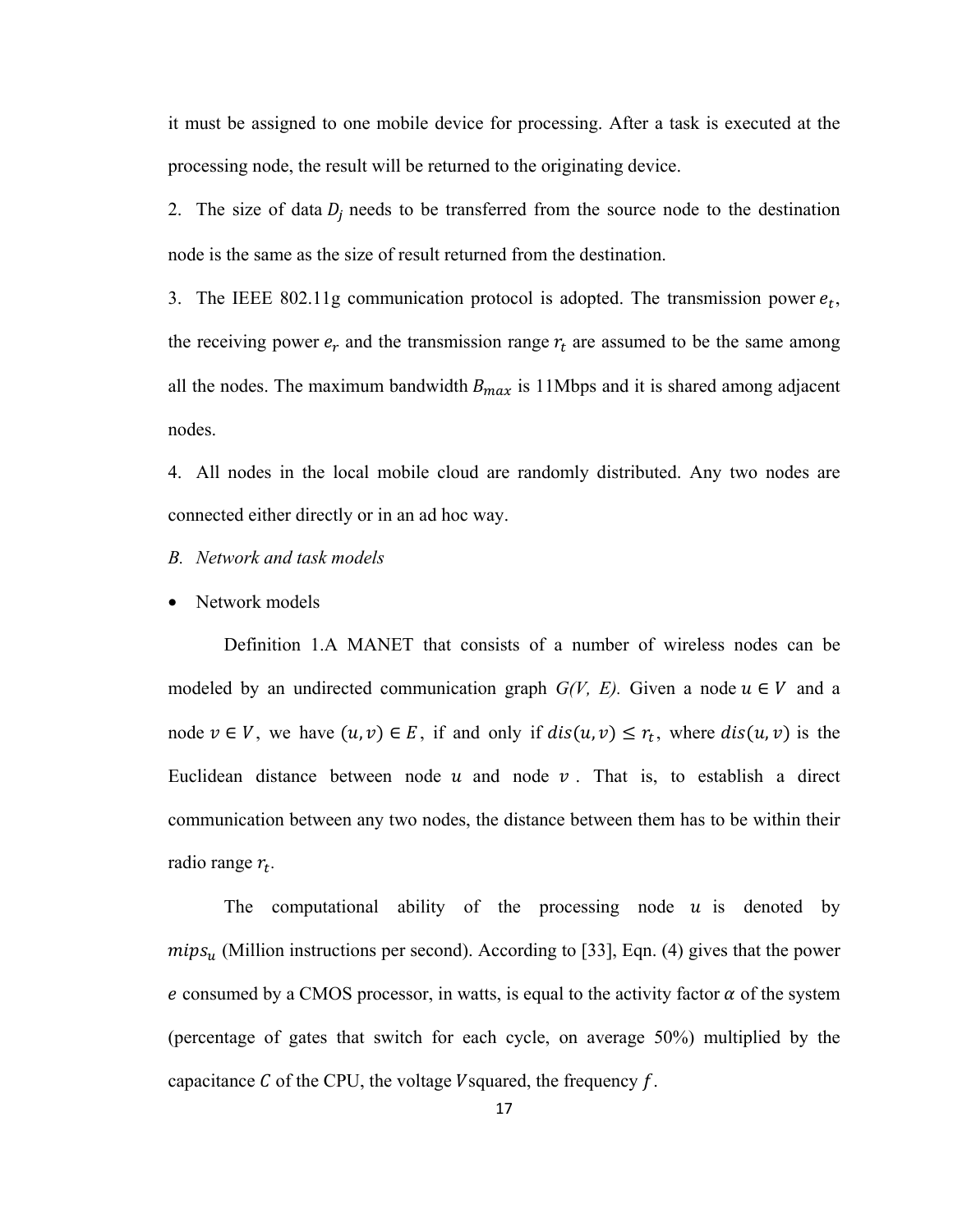$$
e = \alpha CV^2 f \tag{4}
$$

However, historical data [34] suggests that power on modern processors is proportional to the square of the duty cycle. Therefore, for this thesis we will use the square relation in Eqn. (5), assuming that the CPU's power consumption per instruction  $e_u$  is proportional to the square of its speed,  $mips_u$ .

$$
e_u \propto mips_u^2 \tag{5}
$$

In each node,  $t_{a,u}$  is the queuing delay, which refers to the waiting time when the task is placed at the end of the queue until the moment the task is processed.

• Task models

*I* is a set of tasks arriving at different source nodes, for a task  $j \in J$ , it has the following attributes:

1)  $D_i$ , size of data to be transferred between the source node and the processing node;

2)  $C_i$ , amount of computations to be processed;

3)  $T_i$ , time constraint of task *j*.

All these attributes of task *j* are known to the source node when *j* arrives.

#### *C. Problem statement*

With the network model and task model, the energy consumption and completion time can be calculated. The energy consumption of executing a task includes two parts: 1) Computation energy, which is the energy dissipated for executing the task by the processing node *u*;

$$
Computation Energy_j = e_u \times C_j \tag{6}
$$

2) Communication energy, which is the energy consumed in communication for the offloading process. The communication energy dissipated is proportional to the amount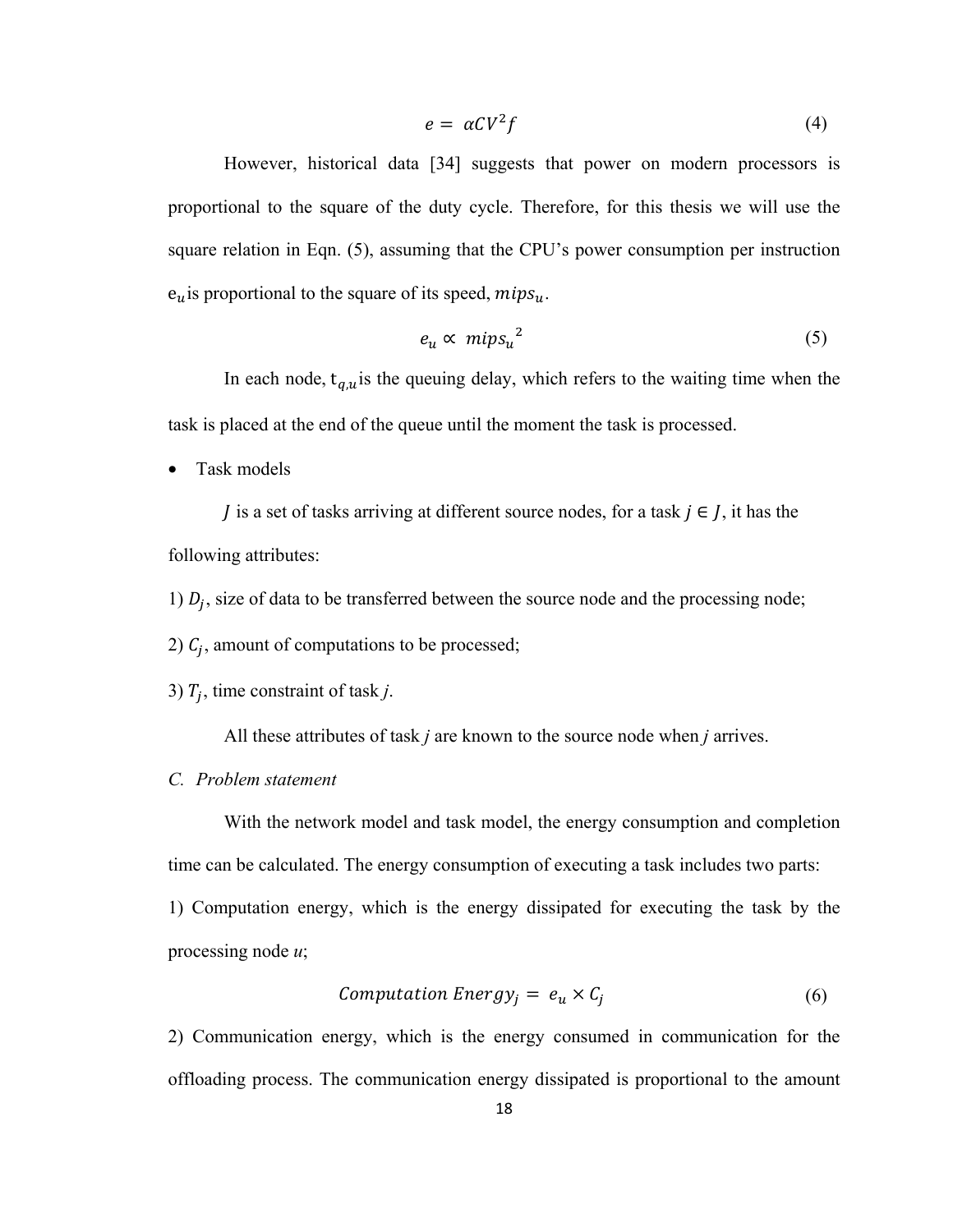of data transmitted or received.  $H(j)$  is the hop count from the source node to the processing node.

$$
Communication Energy_j = 2 \times H(j) \times (e_t + e_r) \times D_j \tag{7}
$$

The total energy Task Energy<sub>i</sub> consumed by task  $j$  is the summation of these two types of energy:

(8) ݕ݃ݎ݊݁ܧ ݊݅ݐ݊݅ܿܽݑ݉݉ܥ + ݕ݃ݎ݊݁ܧ ݊݅ݐܽݐݑ݉ܥ = ݕ݃ݎ݊݁ܧ ݇ݏܶܽ

The total energy consumed by all the *n* tasks is:

$$
Total Energy = \sum_{j=1}^{n} Task Energy_j \tag{9}
$$

The completion time of a task contains three parts:

- $t_{q,u}$ : queuing time at the processing node u, which is the waiting time before task can be executed;
- $t_{execution}$ : the execution time for the task at the processing node  $u$ ;

$$
t_{execution} = C_j / \text{mips}_u \tag{10}
$$

 $\bullet$   $t_{transmition}$ : the time needed to transmit the data between the source and destination nodes.

$$
t_{transmition} = 2 \times (H(j) - 1) \times D_j / B_{u,v}
$$
\n(11)

The completion time of the task *j* when it is offloaded to node *u* is the total of the three parts:

Task completion time<sub>j</sub> = 
$$
t_{q,u}
$$
 +  $t_{execution}$  +  $t_{transmition}$  (12)

A task is successfully scheduled if it is completed before its deadline, satisfying Eqn. (13); otherwise, it is failed.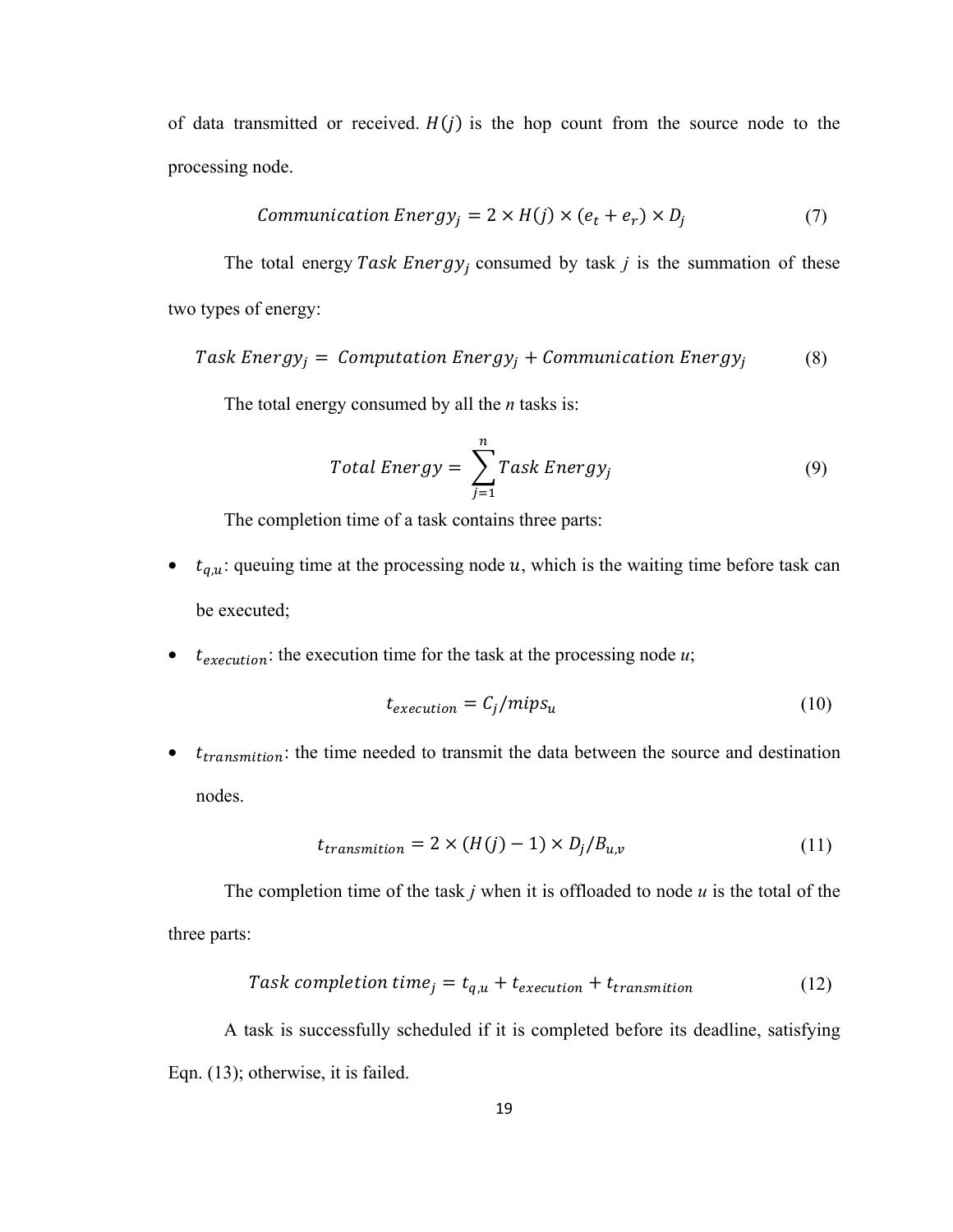$$
Task completion time_j < T_j \tag{13}
$$

Let  $n$  be the total number of tasks. We define the following two metrics to evaluate the task scheduling result.

$$
Completion Rate = Number of Successful Tasks/n
$$
\n(14)

$$
Average Energy per Successful Task = \frac{Total Energy}{Number of Successful Tasks}
$$
 (15)

We formulize the scheduling problem in a local mobile cloud as: Given the mobile network *G(V, E)* with a set of source nodes *S* a a set of tasks *J* to be scheduled, then schedule these tasks from one or multiple source nodes to processing nodes, with the objective of

Minimize: *Average Energy per Successful Task*  
\nSubject to: 
$$
B_{u,v} \leq B_{max}, \forall e = (u, v) \in E,
$$
 (16)  
\n
$$
\sum_{u \in P} x_{j,u} = 1, \forall j \in J, x_{j,u} \in (0,1)
$$
 (17)  
\n
$$
P \subseteq V, S \subseteq V, P \cap S = \emptyset, P \cup S = V
$$
 (18)

 Constraint (16) ensures no link capacity is violated. Constraint (17) ensures that a task is scheduled only once. Constraint (18) states that a node in the local mobile cloud is either a processing node or a source node.

*D. Motivation example in local mobile clouds* 



20 Figure 3, Sample local mobile cloud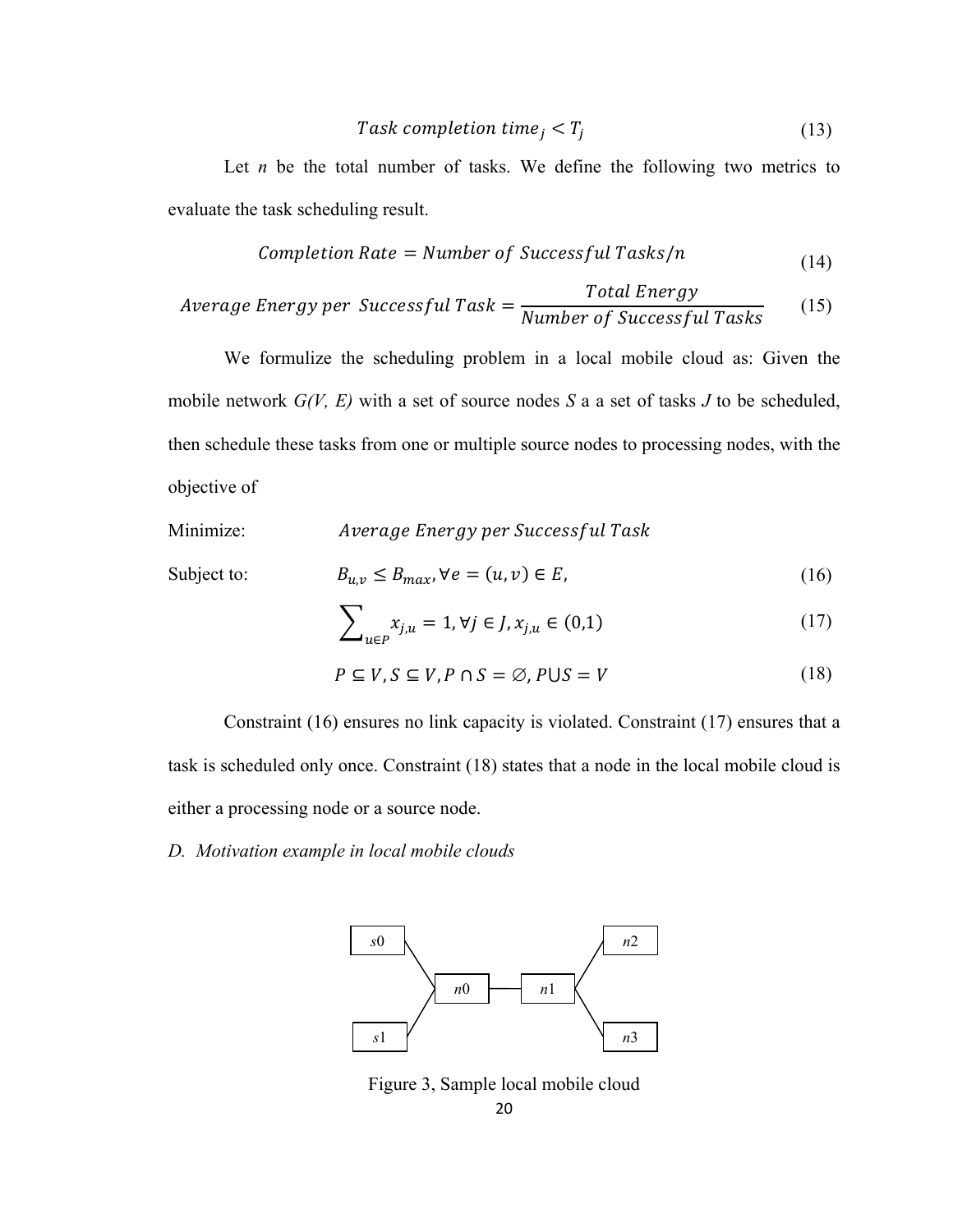We use one simple example to illustrate the motivation for an effective scheduler in the local mobile cloud. Consider the case in Figure 3, there are two source nodes running real-time applications. The applications can be partitioned into tasks, which are computationally intensive and are executable in all processing nodes *n*0 to *n*3. The challenges are listed as follows.

• Scheduling of tasks from multiple source nodes schedule to the same processing node

Having the same context information about the network, it is possible that multiple source nodes schedule tasks to the same processing node when they make scheduling decision at the same time. Assuming all tasks need to be executed in processing node serially in a first come first serve way, this will cause the unpredictable completion time for the tasks which arrive later. In Figure 3, in terms of task completion time,  $t(n_3) < t(n_2) < t(n_1) < t(n_0)$ . If both *s*0 and *s*1 schedule their current task to *n*3, it is possible that *n*3 is only able to complete one task before deadline; therefore the second arrived task will not be finished in time. The scheduling scheme shall be designed to avoid this type of confliction. The probabilistic scheduling algorithm CASA [26] relieved this issue by choosing the processing node in a probabilistic way. In CASA,  $n_i$  is chosen as the processing node with probability  $\rho_i$ , which is proportional to  $\frac{1}{t(n_i)}$ . Assume *n*3 and *n*2 are potential processing nodes, the source node still has the higher chance to schedule the current task to *n*3, but the probability that both source nodes schedule their current task to the same processing node is reduced to  $\rho_3^2 + \rho_2^2$ .

• Estimation of the bandwidth resource along the path

According to Eqn. (1), bandwidth plays an important role when calculate the estimated transmission time. Considering the situation that *s*0 offloads task to *n*3 and *s*1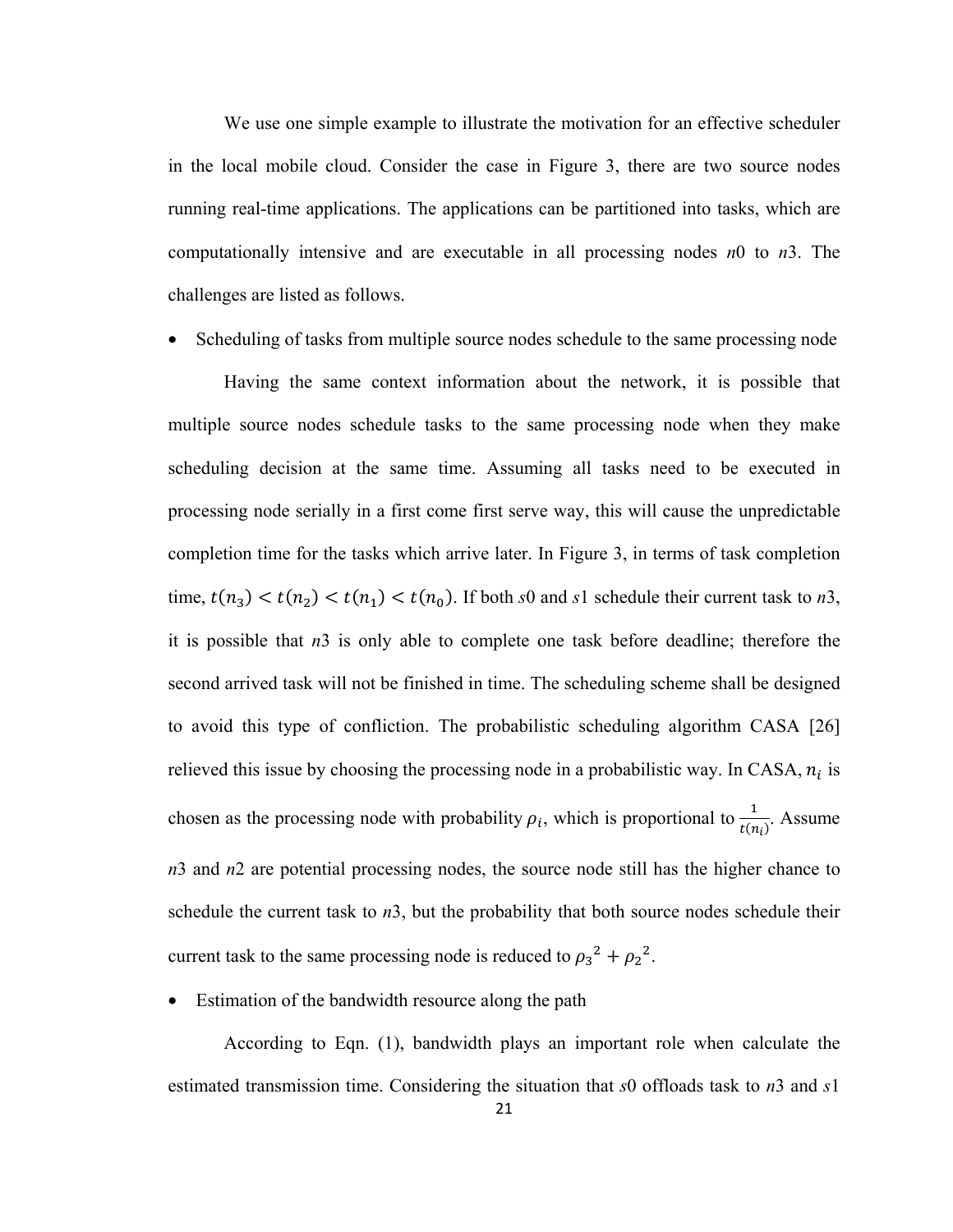offloads to *n*4, the transmission path from *n*1 to *n*2 is shared. No matter the transmission works in FIFO fashion or multiple access technique is used here, at least one of the transmissions has to be delayed. This delay may also cause the task not to be finished before deadline. Therefore instead of using fixed bandwidth information, the scheduler should adapt to the constantly changing bandwidth condition.

To summarize, without specifically considering an effective scheduling scheme for multiple sources and a method to get the context information, it is impossible to achieve intended improvement in local mobile clouds. The situation is even more complicated when the size of the local mobile cloud gets large. In this thesis, propose the adaptive probabilistic scheduler for local mobile clouds. It relies on the QoS OLSR routing scheme to provide periodic context information. It inherits the probabilistic scheduling algorithm but allows adaptive reconfiguration to improve performance under the unpredictable network condition.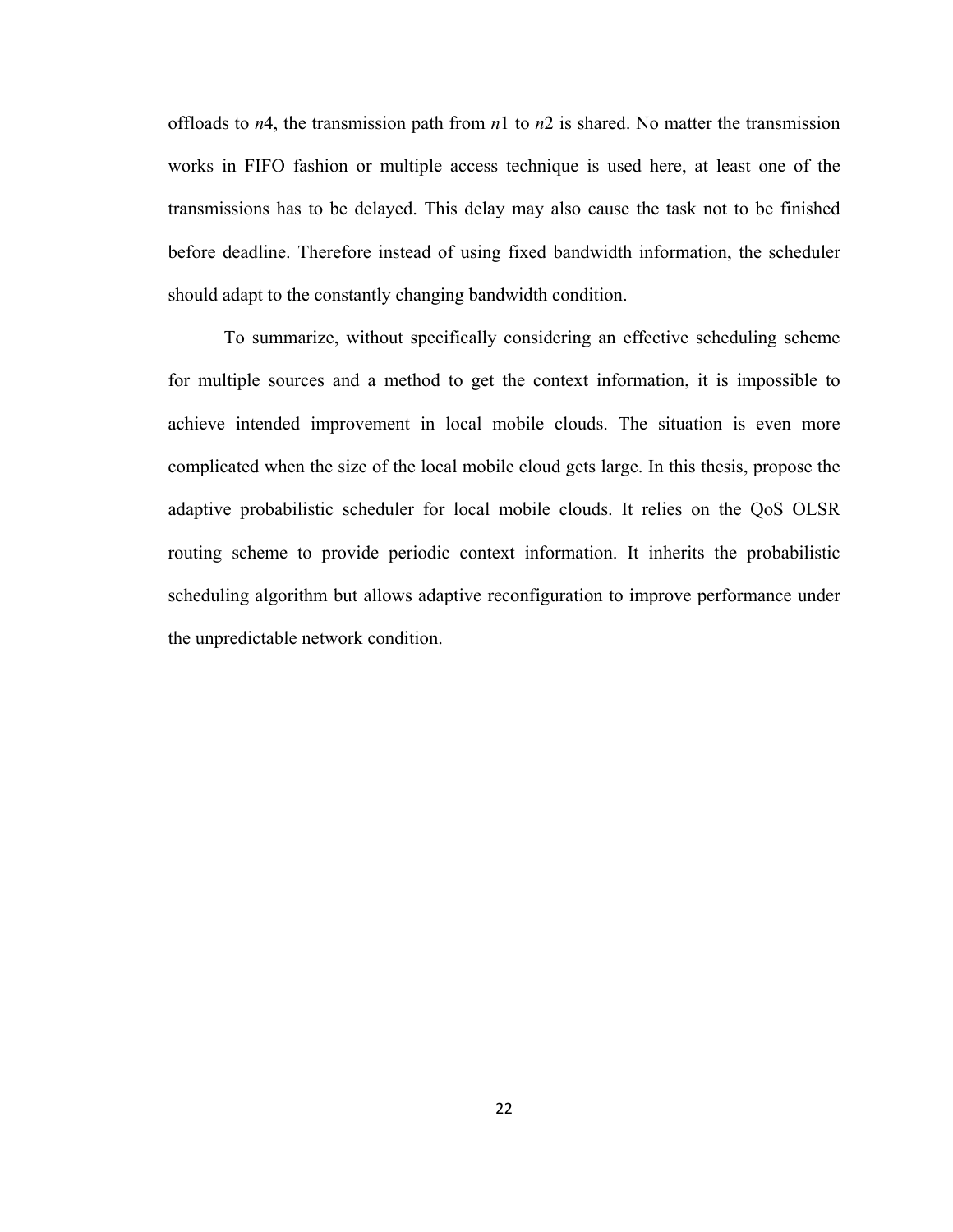#### CHAPTER 4 THE PROPOSED ADAPTIVE PROBABILISTIC TASK SCHEDULER

To solve the above task scheduling problem, we propose a distributive adaptive probabilistic scheduler which consists of two phases, namely the resource discovery phase and the adaptive probabilistic scheduling phase. In the resource discovery phase, source nodes are able to get the context information about the nearby processing nodes. In the adaptive probabilistic scheduling phase, the scheduler will choose one processing node to execute the task *j*. These two phases work together to ensure the performance in local mobile clouds gets improved.

*A. Phase I: Resource discovery phase* 

 The proposed resource discovery scheme is based on QoS OLSR [31]. There are two kinds of control messages carrying resource information:

- *Modified Hello Messages,* which are sent locally (i.e. broadcasted to one-hop neighbors) to enable a node to discover its local neighborhood (as HELLO messages in the QoS OLSR protocol [31] );
- *Modified Topology Control (TC) Message,* which are sent to the entire network through Multipoint Relay (MPR) nodes [32] to allow the distribution of the topology and context information to all the nodes (as TC messages in the QoS OLSR protocol [31]).

 Note that both two types of messages are sent periodically. The emission interval should be a variable related to how fast the network changes. The faster the network changes, the shorter the emission interval should be. According to [32], the emission intervals for the original Hello massages and the original TC massages are 2s and 5s. The emission intervals of the Modified Hello Messages and the Modified TC massages are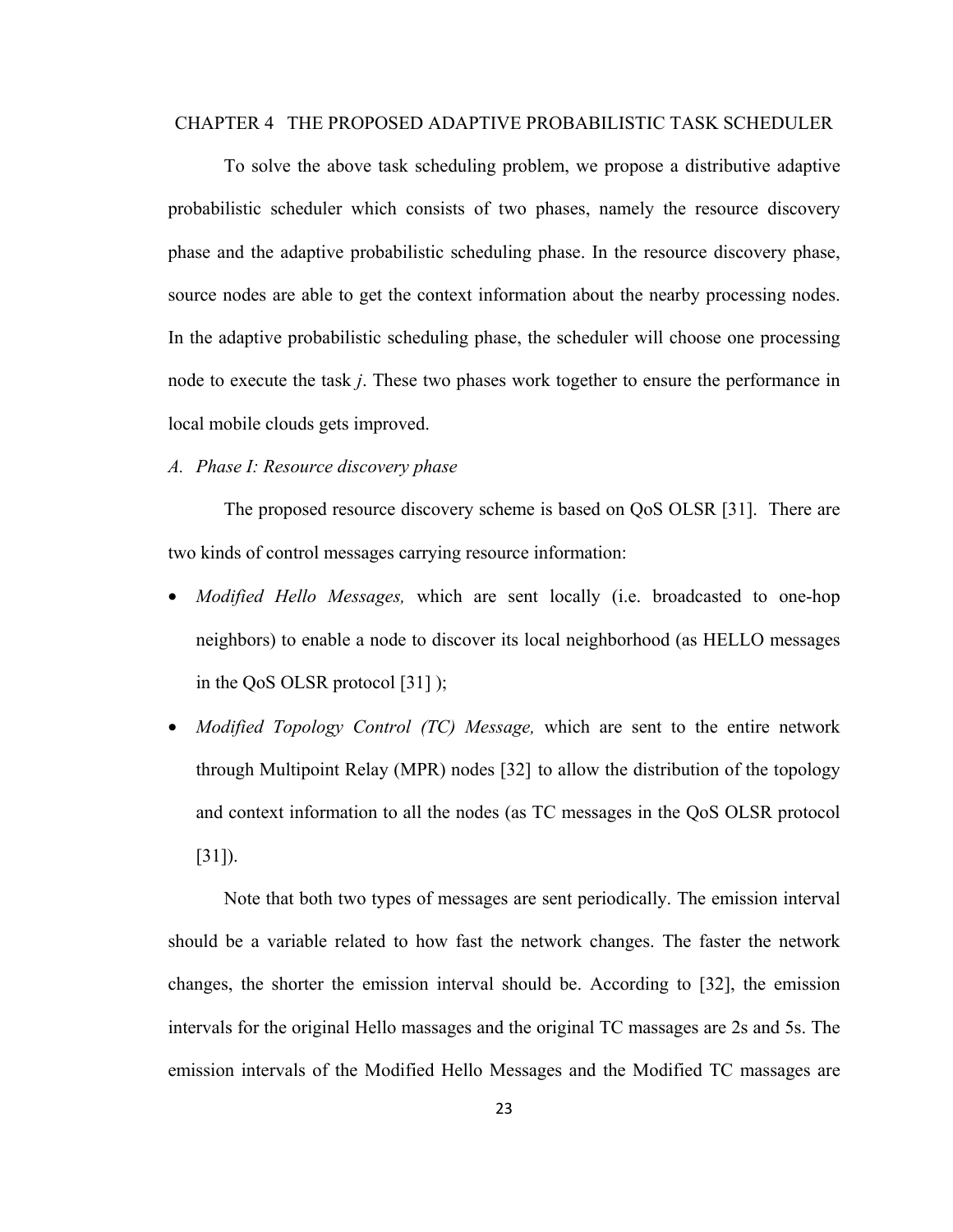going to be short considering the tight time constraint set by the applications. How the emission intervals affect the performance in local mobile cloud is to be evaluated in Chapter 5.

 Our proposal is toward an extension of the routing table by adding the following parameters of each neighbor node into the two types of control messages:

- Device parameter: indicate the processing speed  $mips_u$  and energy consumption coefficient  $e_u$  of node u.
- Queue length: current queue time  $t_{a,u}$  at node  $u$ .

The basic layout of any packet in QoS OLSR is as follows (omitting IP and UDP

headers):



 The description of each field can be found in [35]. The 'MESSAGE' field carries the control message. The difference between original control messages and modified control messages are given below: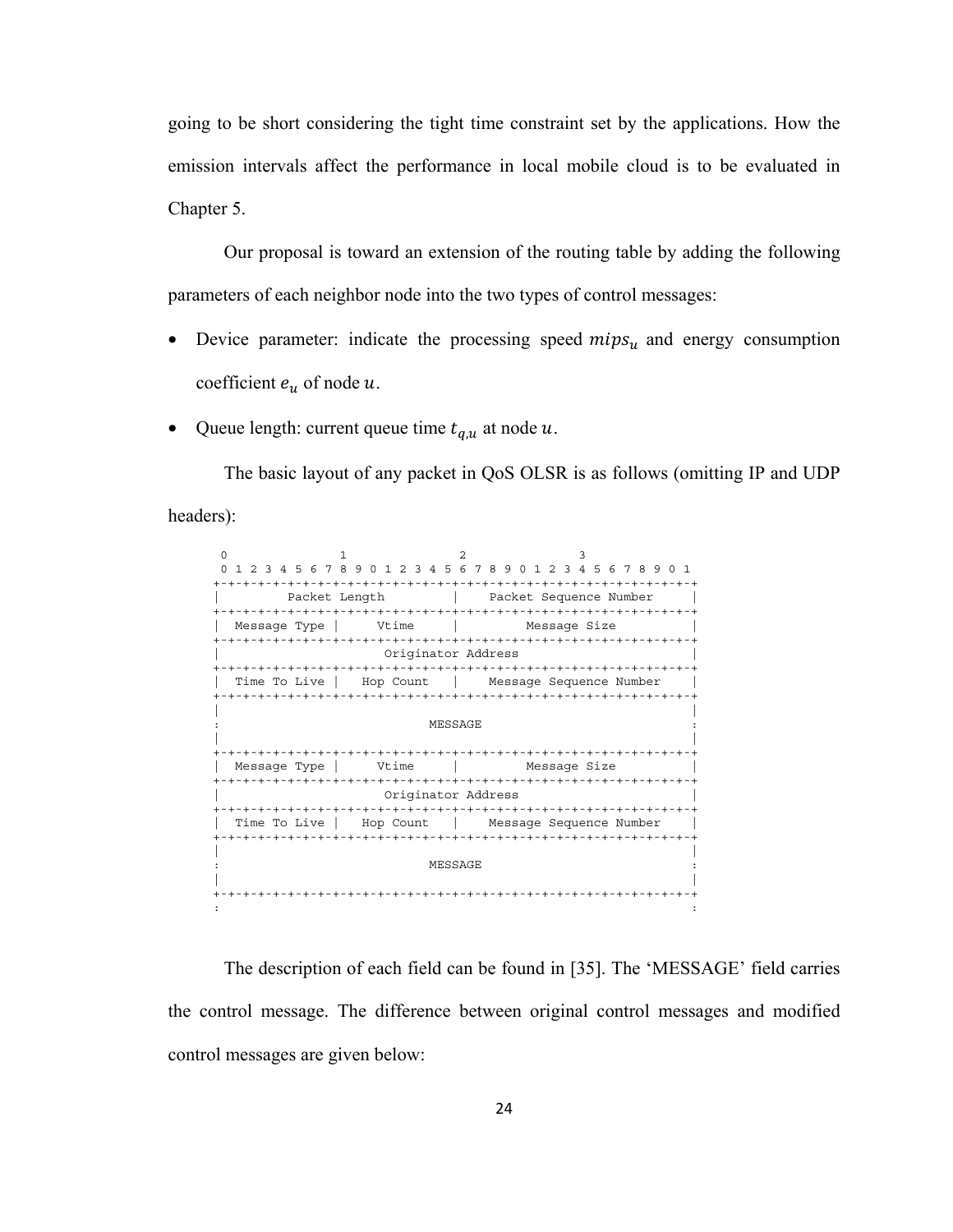**Original Hello Message:** 

 $0$  1 2 3 0 1 2 3 4 5 6 7 8 9 0 1 2 3 4 5 6 7 8 9 0 1 2 3 4 5 6 7 8 9 0 1 +-+-+-+-+-+-+-+-+-+-+-+-+-+-+-+-+-+-+-+-+-+-+-+-+-+-+-+-+-+-+-+-+ | Reserved | Htime | Willingness | +-+-+-+-+-+-+-+-+-+-+-+-+-+-+-+-+-+-+-+-+-+-+-+-+-+-+-+-+-+-+-+-+ | Link Code | Reserved | Link Message Size | +-+-+-+-+-+-+-+-+-+-+-+-+-+-+-+-+-+-+-+-+-+-+-+-+-+-+-+-+-+-+-+-+ Neighbor Interface Address +-+-+-+-+-+-+-+-+-+-+-+-+-+-+-+-+-+-+-+-+-+-+-+-+-+-+-+-+-+-+-+-+ Neighbor Interface Address +-+-+-+-+-+-+-+-+-+-+-+-+-+-+-+-+-+-+-+-+-+-+-+-+-+-+-+-+-+-+-+-+ : . . . : in the second control of the second control of the second control of the second control of the second control o +-+-+-+-+-+-+-+-+-+-+-+-+-+-+-+-+-+-+-+-+-+-+-+-+-+-+-+-+-+-+-+-+ | Link Code | Reserved | Link Message Size | +-+-+-+-+-+-+-+-+-+-+-+-+-+-+-+-+-+-+-+-+-+-+-+-+-+-+-+-+-+-+-+-+ Neighbor Interface Address +-+-+-+-+-+-+-+-+-+-+-+-+-+-+-+-+-+-+-+-+-+-+-+-+-+-+-+-+-+-+-+-+ Neighbor Interface Address +-+-+-+-+-+-+-+-+-+-+-+-+-+-+-+-+-+-+-+-+-+-+-+-+-+-+-+-+-+-+-+-+ : . . . :

 This is sent as the data-portion of the general packet format with the "Message Type" set to HELLO\_MESSAGE and the Time to Live (TTL) field set to 1.

**Modified Hello Message:** 

| $\Omega$                                 |                                           | 1 2 3 4 5 6 7 8 9 0 1 2 3 4 5 6 7 8 9 0 1 2 3 4 5 6 7 8 9 0 1 |
|------------------------------------------|-------------------------------------------|---------------------------------------------------------------|
| +-+-+-+-+-+-+-+-+-+-+-+-+                |                                           |                                                               |
| Reserved                                 |                                           | Htime<br>Willingness                                          |
| Link Code                                | Reserved                                  | Link Message Size                                             |
|                                          | Device parameter                          | Queue Length                                                  |
|                                          | Neighbor Interface Address                |                                                               |
|                                          | Neighbor Interface Address                |                                                               |
|                                          |                                           |                                                               |
|                                          |                                           |                                                               |
| Link Code<br>- + - + - + - + - + - + - + | Reserved<br>$+ - + - + - + - + - + - + -$ | Link Message Size<br>-+-+-+-+-+-+-+-+-+-+-+-+-+-+-+           |
|                                          | Neighbor Interface Address                |                                                               |
|                                          | Neighbor Interface Address                | -+-+-+-+-+-+-+-+-+-+-+-+-+-+-+-+-+-+-+                        |
|                                          |                                           |                                                               |

By adding device type and queue length, the current context information of the node can be updated at its neighboring nodes.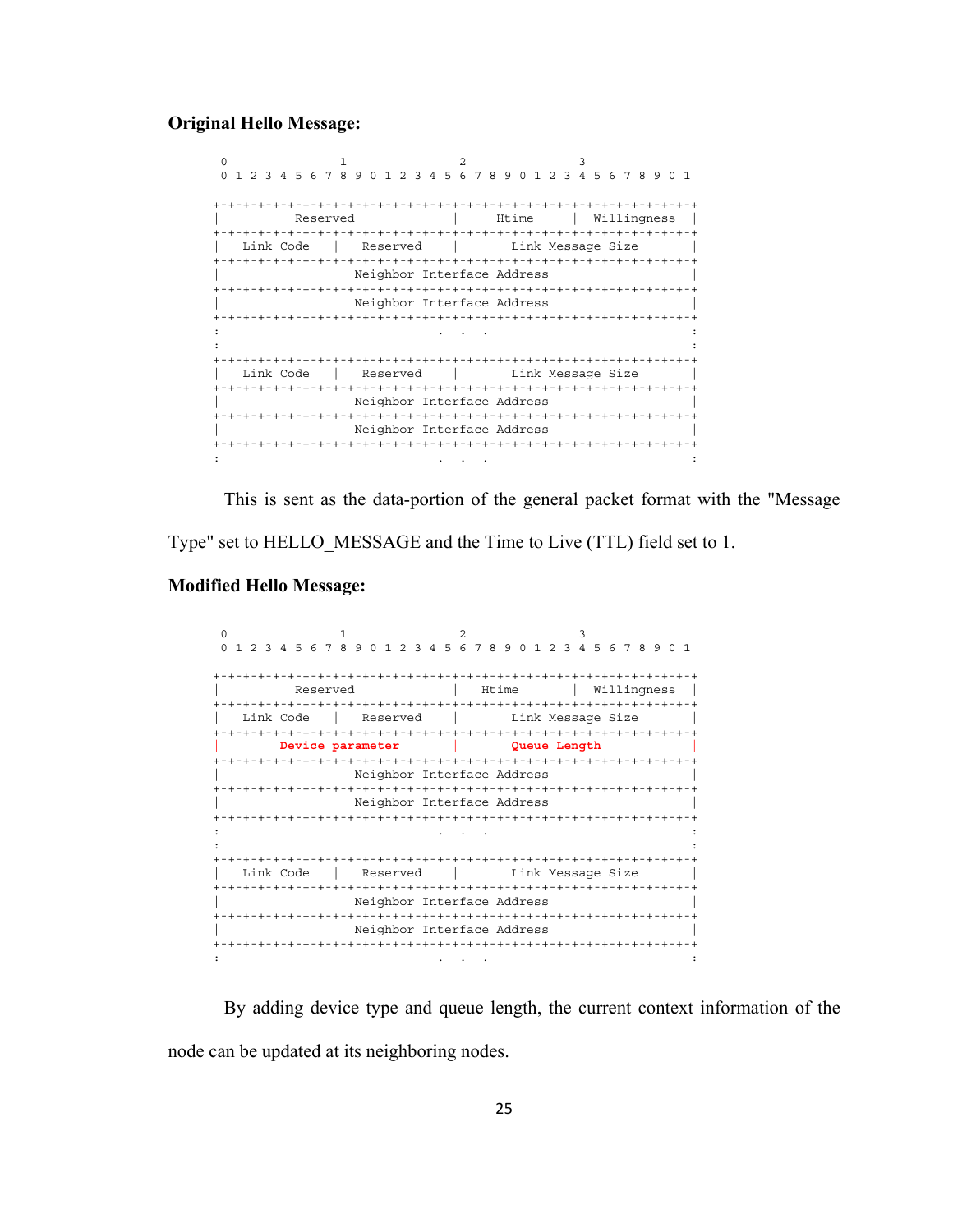#### **Original Topology Control (TC) Message:**

|                                  | 0 1 2 3 4 5 6 7 8 9 0 1 2 3 4 5 6 7 8 9 0 1 2 3 4 5 6 7 8 9 0 1 |                                  |          |  |  |
|----------------------------------|-----------------------------------------------------------------|----------------------------------|----------|--|--|
|                                  |                                                                 |                                  |          |  |  |
|                                  | ANSN                                                            |                                  | Reserved |  |  |
|                                  | -+-+-+-+-+-+-+-+-+-+-+                                          |                                  |          |  |  |
|                                  |                                                                 | Advertised Neighbor Main Address |          |  |  |
|                                  |                                                                 |                                  |          |  |  |
|                                  | Advertised Neighbor Main Address                                |                                  |          |  |  |
| -+-+-+-+-+-+-+-+-+-+-+-+-+-+-+-+ |                                                                 |                                  |          |  |  |
|                                  |                                                                 |                                  |          |  |  |

This is sent as the data-portion of the general message format with the "Message Type" set to TC\_MESSAGE. The TC Message can be diffused into the entire network. By varying the TTL value, the size of the network can be controlled. Only those processing nodes chosen to be MPR nodes will send and relay the TC message. 'Advertised Neighbor Main Address' field contains the main address of a neighbor node.

#### **Modified Topology Control Message:**



The modified TC Messages not only tell who its neighbors are but also carry its neighbors' context information. Having the modified control messages, each node can find other nodes' information by using a distributed algorithm shown in Figure 4. After executing the algorithm listed in Figure 4, all nodes in the network shall obtain a neighbor table in its local memory.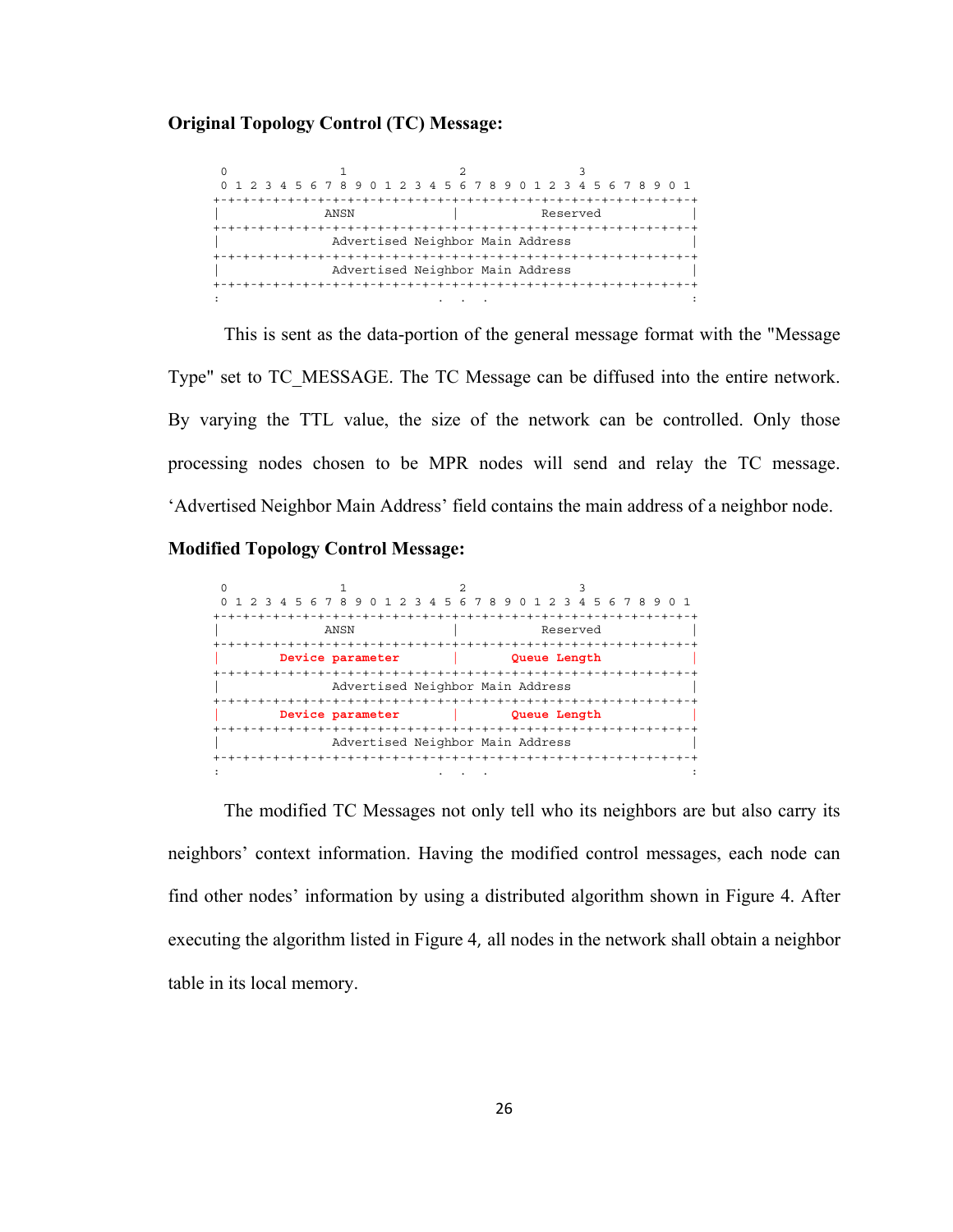#### **Resource Discovery Algorithm**

**Input:** Control messages(Hello message or TC message) **Output:** Neighbor table(The table storing the node parameter for each node) **Function:** Handle control messages and update the neighbor table at node *u* **Procedure body:**  { initialize the neighbor table listen control messages if (Message Type== HELLO\_MESSAGE) { update the neighbor table if (node *u* is an MPR node) construct/update TC message } if (Message Type  $== TC$  MESSAGE) { update neighbor table if (node u is an MPR node) forward the TC message to all of its neighbors } }

Figure 4, Resource discovery algorithm

#### *B. Phase II: Adaptive probabilistic scheduling phase*

Each time a source node  $u$  receives a task  $j$  submitted by its local user, it estimates the energy consumption Task Energy<sub>i,v</sub> and the completion time Task completion time<sub>ix</sub> of task *j* on every potential processing node  $v \in P$ . These two variables are obtained according to Eqn. (8) and Eqn.(12), respectively.

The scheduler keeps a set  $P'$  of processing nodes which satisfy Eqn. (19). The scheduler will randomly choose one processing node from the set. The probability that node  $v \in P'$  is chosen to be the processing node is  $\rho_v$ .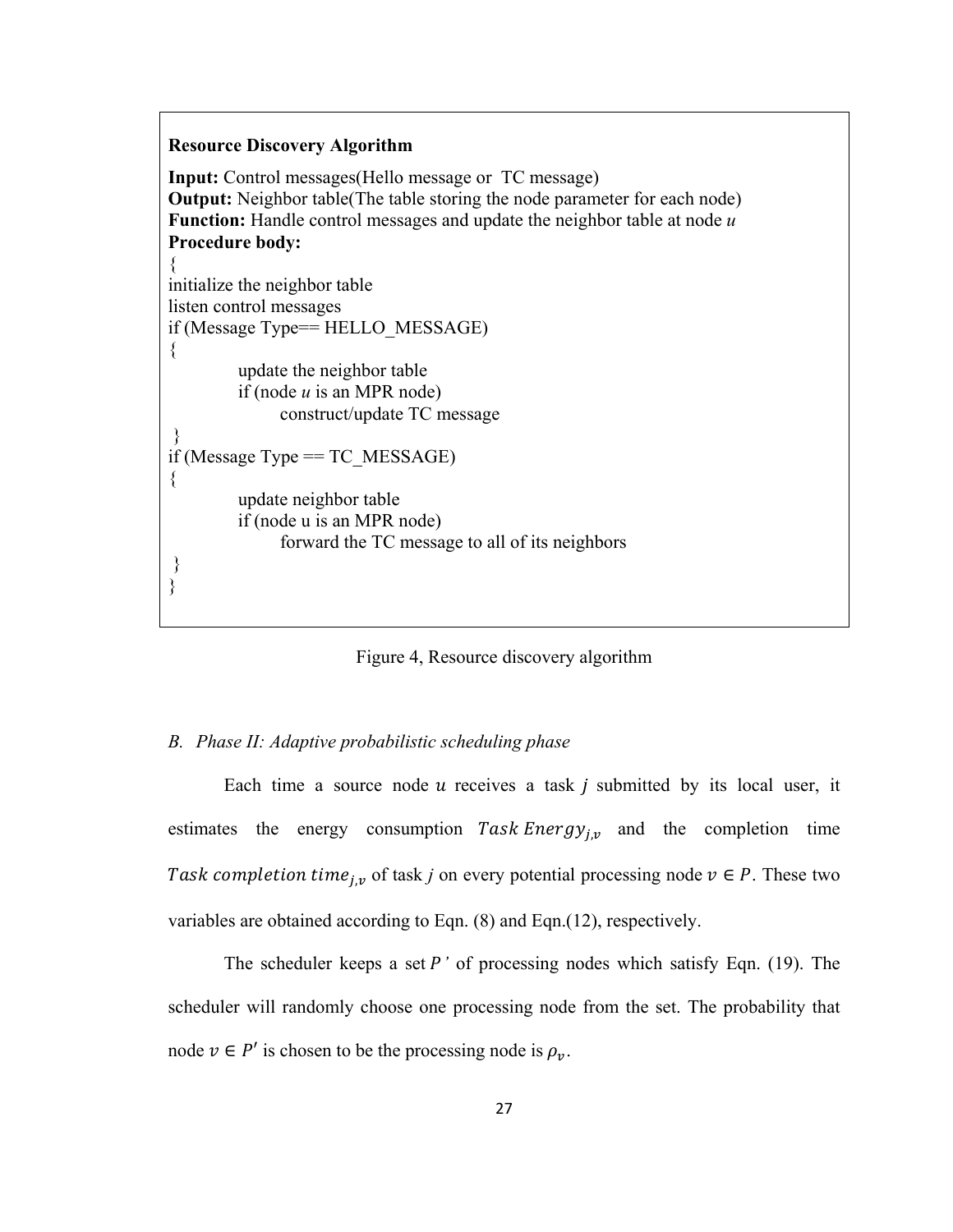Task completion time<sub>j,v</sub> 
$$
< T_j - t_{margin}
$$
 (19)

$$
\rho_v = \frac{1}{Task\ Energy_{j_{j,v}}}/\sum_{v \in C} \frac{1}{Task\ Energy_{j_{j,v}}}
$$
(20)

 In the dynamic wireless environment, the tasks cannot be guaranteed to be completed before deadline. The reasons could be 1) there is still some chance that multiple source nodes schedule tasks to one processing at the same time; 2) the bandwidth of certain network connection is shared among multiple transmissions while Eqn. (11) gives an optimistic estimation of the transmission time; 3) unexpected network event, such as node's movement changes the routing path of the network or the processing node ran out of battery before finishing execution of the task.

When failure happens, the scheduler can adjust its  $t_{margin}$  value to avoid continuous future failures. When  $a_1$  consecutive failed tasks occur, the time margin will be increased by  $\Delta t_1$ . After receiving a<sub>2</sub> consecutive successful tasks, the scheduler will lower the time margin by  $\Delta t_2$ . That means when the network condition is degrading, the scheduler tends to choose the more powerful processing node at the cost of increasing energy consumption. The adaptive probabilistic scheduling algorithm running at each source node is given in Figure 5.

 In this thesis, the proposed scheduling algorithm is compared with other scheduling schemes, including:

• Round robin scheduler: The scheduler assigns tasks in a round robin way. When the first task arrives, it is scheduled to the first node in  $P$ . It schedules the second task to the second node in  $P$ , and so on.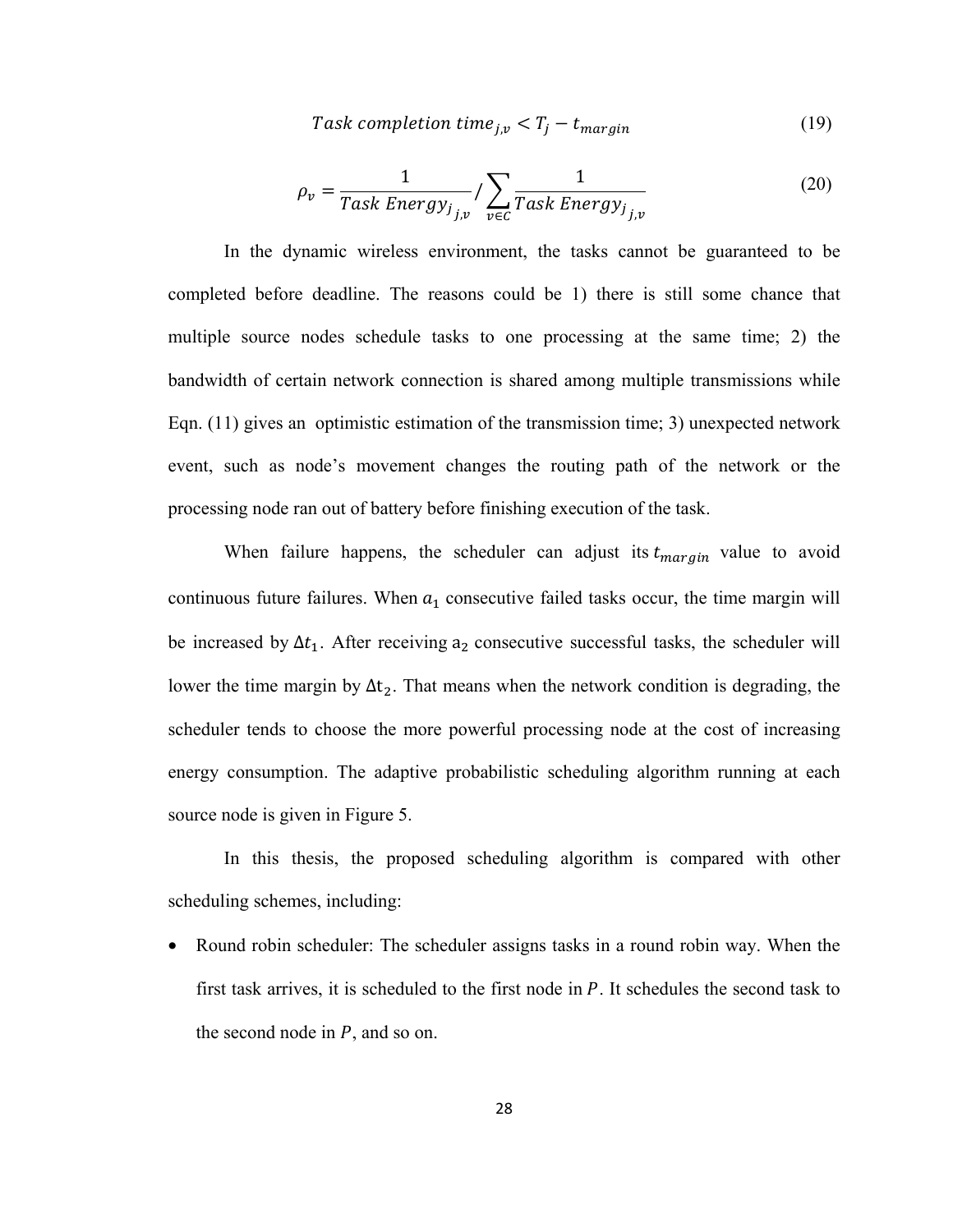**Adaptively Probabilistic Scheduling Algorithm Input:** (1) Neighbor table from Phase I, (2) task set *J* **Output:** Scheduling (Mapping) **Function:** Schedule the tasks to processing node in local mobile cloud **Procedure Body:**  Set the number of consecutive successful tasks  $n_s = 0$ Set the number of consecutive failed tasks  $n_f = 0$ Task  $j \in J$  arrives at source node u, record current time  $t\_start_i$ .  $P' \leftarrow \emptyset$ //Step 1: find eligible processing nodes for each  $v \in P$ {**Estimated task completion time**<sub>j, $v = t_{q,v} + t_{execution} + t_{transmition}$ </sub> Task Energy<sub>j,v</sub> = Computation Energy<sub>j,v</sub> + Communication Energy<sub>j,v</sub> if (Estimated task completion time<sub>j, $v$ </sub> <  $T_{constraint} - t_{margin}$ )  $P' = P' \cup v$  } //Step 2: calculate probability that the eligible processing node being chosen as the processing node. for each  $v \in P'$ {  $\rho_v =$ nask Energy <sub>j,v</sub>  $\Sigma$ v $\in$ P† $\frac{1}{Task\,Energy_{j,\mathcal{V}}}$  } Randomly select processing node w based on probability  $\rho_w$ //Step 3: schedule j to processing node w and update estimated queue time on node w Send j to  $w$  $t_{q,w} = t_{q,w} + \frac{C_j}{\min}$  $_{mips_w}$ //Step 4: Receive result of task *j* from the processing node *w*, record current time  $t$ \_*comlete<sub>i</sub>*. Task completion time  $_i = t$ \_comlete  $_i - t$ \_start  $_i$ if (Task completion time  $_{i} \leq T_{i}$ ){  $n<sub>s</sub>$ ++;  $n_f = 0;$ } else {  $n_f$ ++;  $n_e = 0$ ; } //Step 5: adaptively adjust  $t_{margin}$ if  $(n_f > a_1)$  {  $t_{margin} = t_{margin} + \Delta t_1;$  $n_f = 0$ ; } If  $(n_s > a_2)$  {  $t_{margin} = t_{margin} - \Delta t_2;$  $n_s = 0;$ }

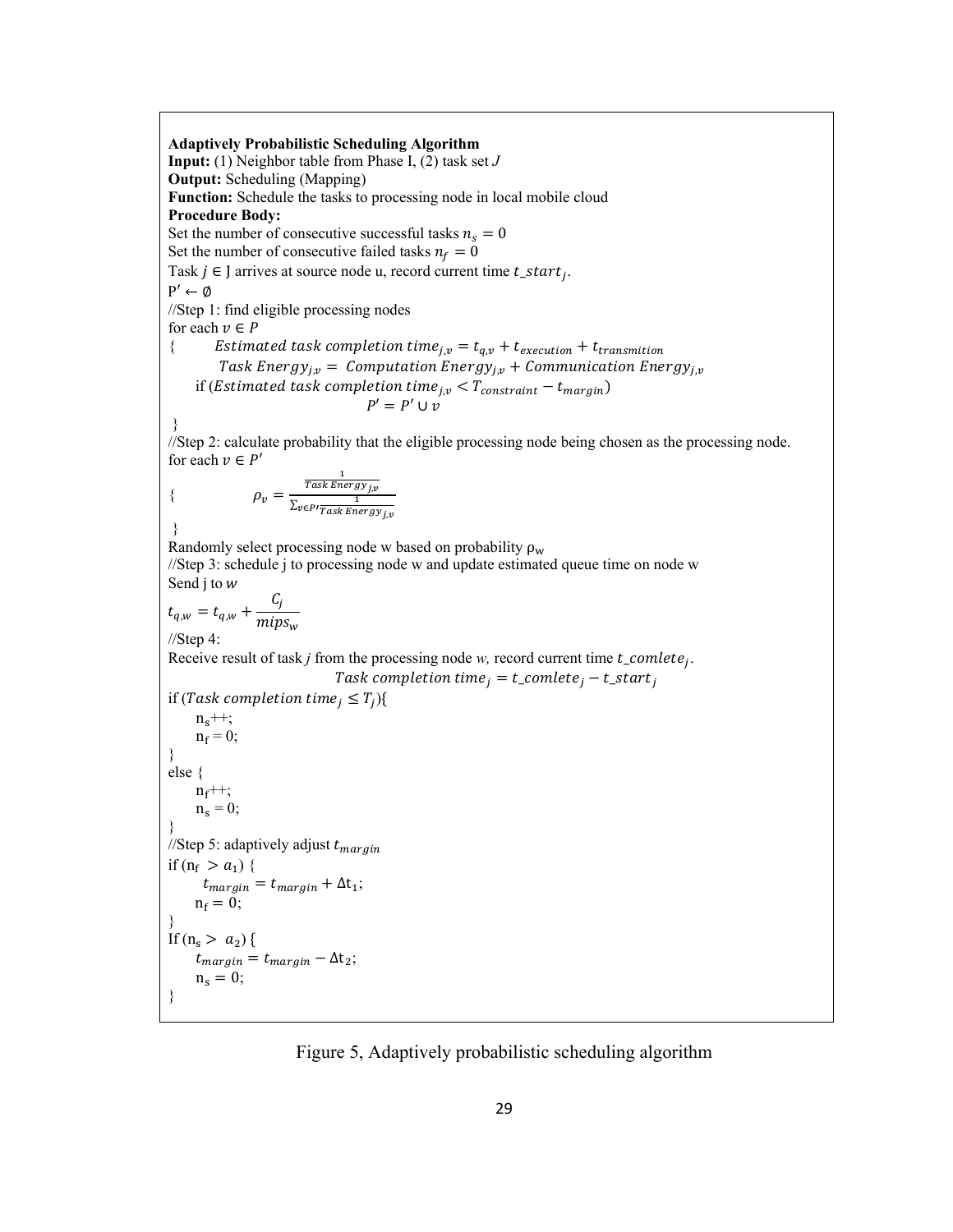- Greedy scheduler: The scheduler always sends the task to the most energy efficient node with the estimated completion time within the time constraint.
- Probabilistic scheduler: The scheduler keeps a set  $P'$  of the processing nodes satisfying Task completion time<sub>j, $v < T_i$ . The scheduler will randomly choose one</sub> processing node from the set P'. The probability that node  $v \in P'$  is chosen to be processing node is calculated according to Eqn. (20).

 Note that the round robin scheduler does not rely on the context information. As mentioned in Chapter 2, most existing greedy schedulers in local mobile cloud didn't consider the context information, for comparison purpose, we use the same proposed resource discovery scheme for the greedy scheduler. Probabilistic scheduler is based on CASA [26]. The difference between the probabilistic scheduler and the proposed adaptive probabilistic scheduler is the former does not have  $t_{margin}$ . The probabilistic scheduler does not adjust itself when failed tasks occur.

#### *C. An illustrative example*

 We use Figure 6 as an example to demonstrate the difference between different schedulers. Related parameters are listed in Table 2.



Figure 6, Sample local mobile cloud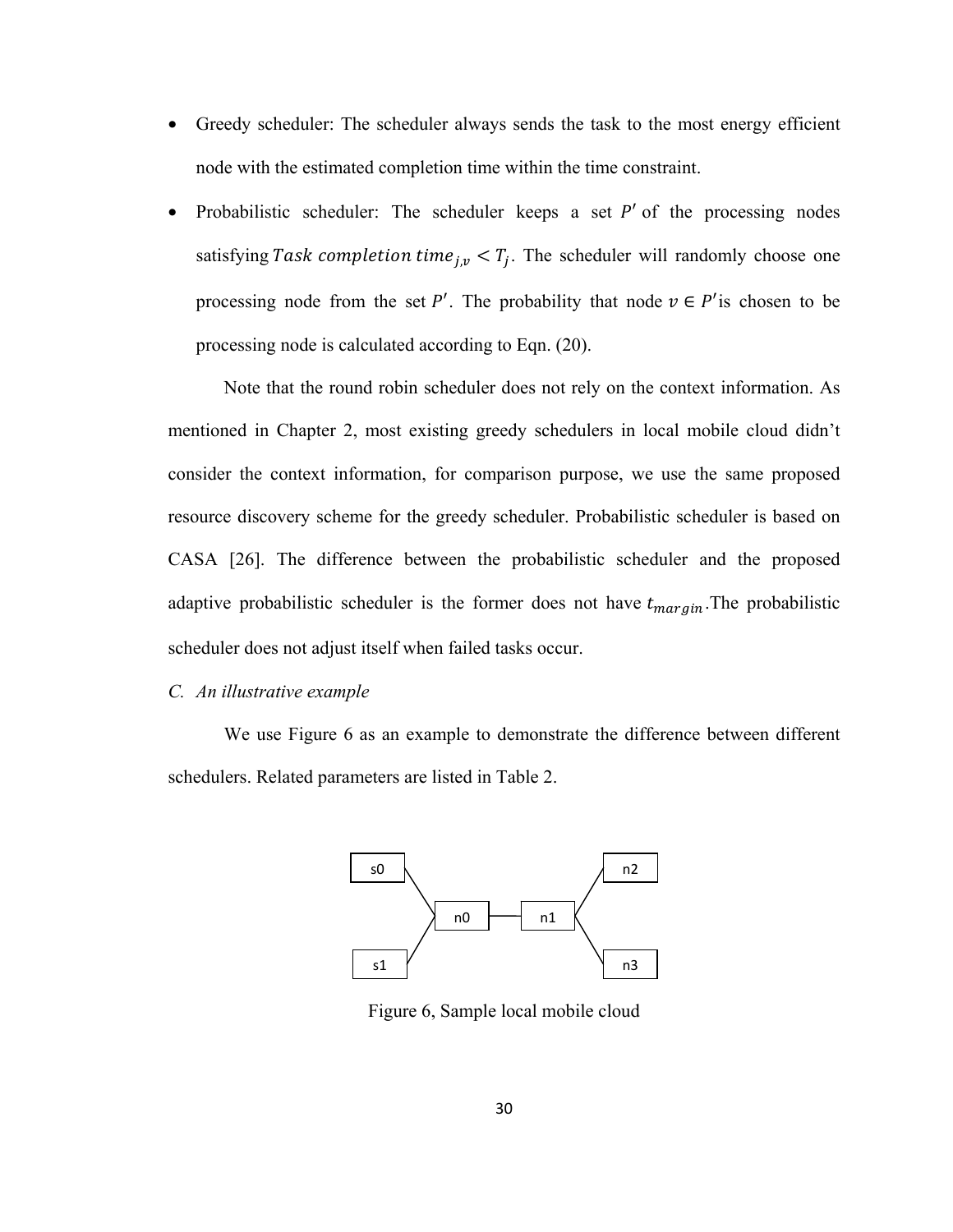| Parameter                                 | Value                         |
|-------------------------------------------|-------------------------------|
| Task arrival intervals                    | 0.5s                          |
| Task data size                            | 1000B                         |
| Task computation amount                   | 200 million instructions (MI) |
| Task time constraint                      | 1s                            |
| $e_{n0}/e_{n1}/e_{n2}/e_{n3}$             | $0.25/0.16/0.09/0.04$ J/MI    |
| $mips_{n0}/mips_{n1}/mips_{n2}/mips_{n3}$ | 500/400/300/200 MI/s          |

#### Table 2, Parameter settings of the illustrative example

At the start time  $t = 0$ , two source nodes  $s0$  and  $s1$  start receiving tasks. There is one task arriving at each source node every 0.5s. For the proposed adaptive probabilistic scheduler,  $t_{margin}$  is initialized to 0s. If one task is unsuccessfully scheduled  $t_{margin}$  is increased by 0.5s; otherwise,  $t_{margin}$  is decreased by 0.5s.

 Since communication energy is very small comparing to computation energy, we ignore the communication energy in this example. We also ignore the transmission time for simplicity. The energy consumption for task at the processing nodes n0, n1, n2 and n3 is 50J, 32J, 18J and 8J according to Eqn. (4), respectively.

 Figure 7 shows the results of four schedulers. Tasks from different source are represented in lines with different colors. Solid line is the execution time while dashed line is the waiting time at the processing node. The length of each line is the completion time of the task. If the duration of the line is longer than 1s, the task is failed. The completion rate and the energy per successful task are listed for each scheduler.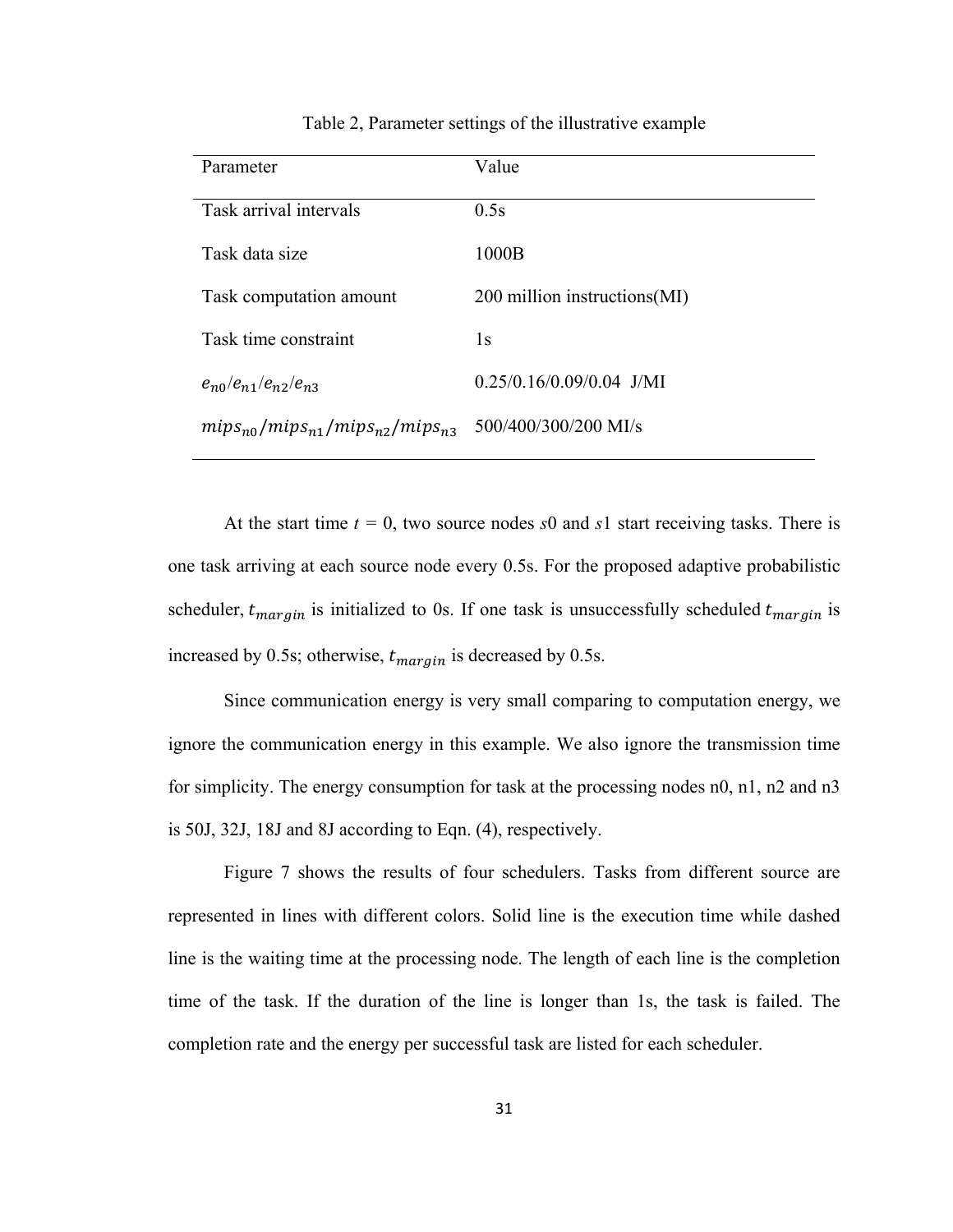

Figure 7, Results of the illustrative example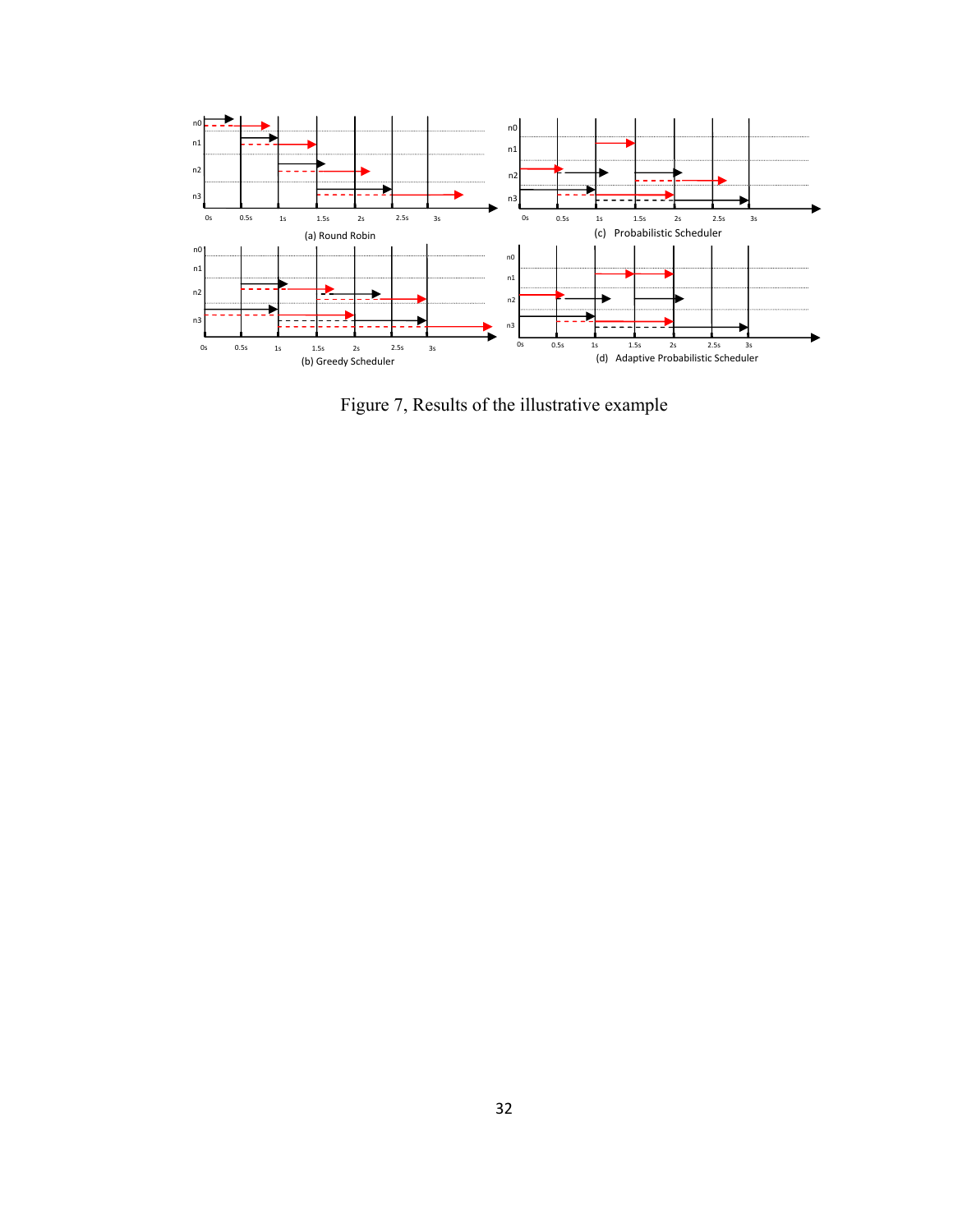#### CHAPTER 5 NUMERICAL RESULT

To evaluate the performance of various scheduling algorithms in local mobile clouds, extensive simulations are conducted in OMNET++.

#### *A. Simulation setup*

The simulated local mobile cloud contains a group of nodes, each of which is capable of transmitting radio signals up to approximately 40 meters over an 11Mbps 802.11g wireless channel. Two network scenarios (with different node densities) are simulated. The first scenario, referred to as the small network, is created by randomly placing 10 nodes in a  $200 \text{m} \times 200 \text{m}$  area. Among these 10 nodes, 2 nodes are source nodes and 8 nodes are processing nodes. The second scenario, referred to as the large network, is created by randomly placing 20 nodes in a  $200m \times 200m$  area. Among these 20 nodes, 4 nodes are source nodes and 16 nodes are processing nodes.

There are two mobility patterns: the first one is the stationary network in which all nodes are stationary. The second one is the mobile network in which every mobile node  $u \in V$  moves within the area according to the following pattern. It moves along a straight line for a certain period of time before it makes a turn. This moving period is a random number, normally distributed with average of 5 seconds and standard deviation of 0.1 second. When it makes a turn, the new direction (angle) in which it will move is a normally distributed random number with average equal to the previous direction and standard deviation of 30 degrees. Its speed is also a normally distributed random number ranging from 1 to 3 (m/s). A new such random number is picked as its speed when it makes a turn. All nodes can move to a random direction within the area with a speed uniformly distributed between 1 m/s and 3 m/s. All nodes have the same initial battery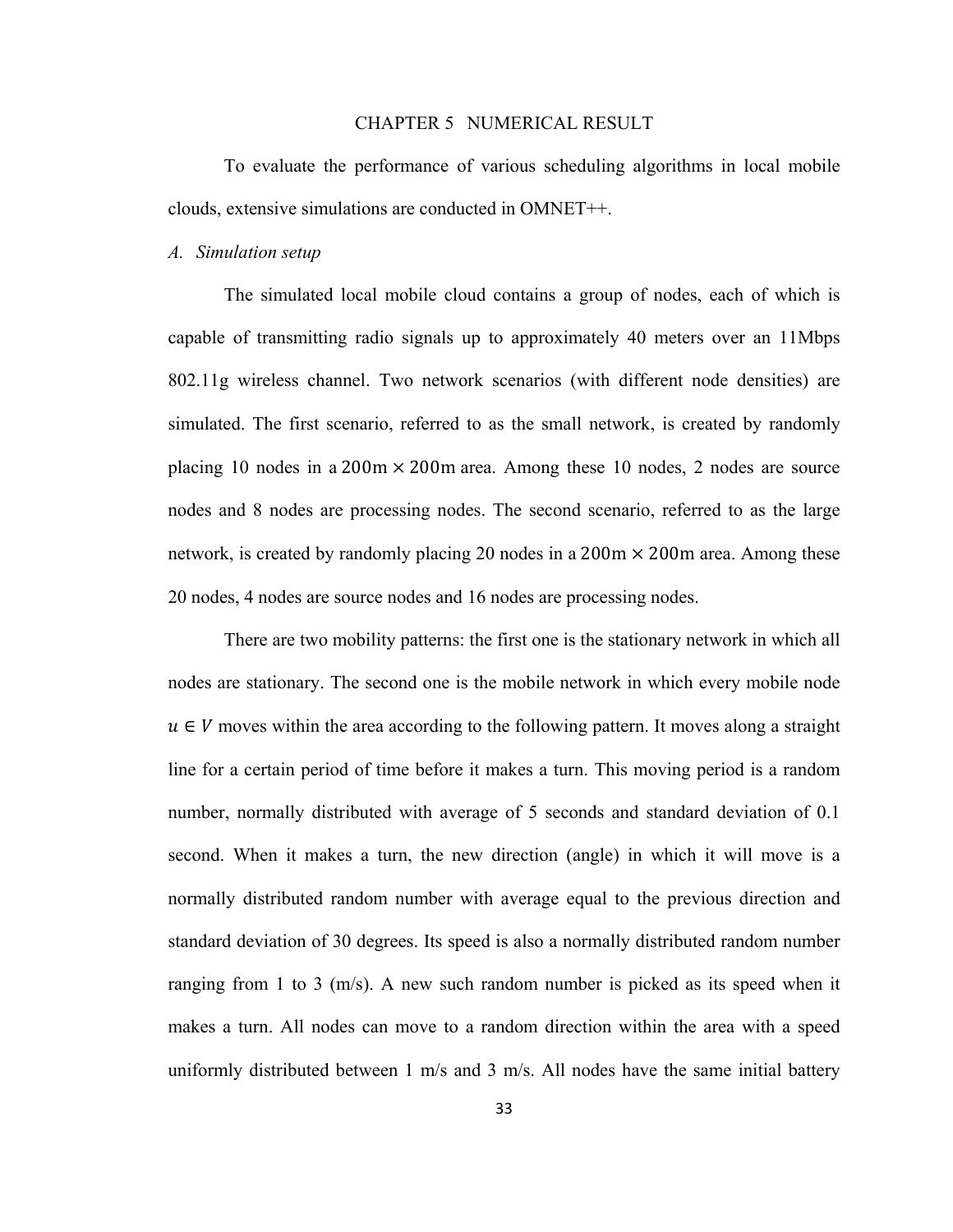level. The energy of a node is only consumed when the node processes a task or when the node transmits/receives a message, which can be calculated using Eqn. (6)-(8). The energy consumed in moving is ignored here.

Tasks are generated on each source node. The task arrival event is a Poisson process. Source nodes cannot be chosen to be the MPR nodes or processing nodes. Parameters are listed in Table 3.

| Parameter                              | Value                                      |
|----------------------------------------|--------------------------------------------|
| Topology                               | Random                                     |
| Network area                           | 200m*200m                                  |
| Network size                           | Small: 10 nodes /Large: 20 nodes           |
| Communication range                    | Approximately 40 meters                    |
| Task data size                         | Varying from 1000 B to 8000 B              |
| Task computation amount                | Varying from 50 MI to 350 MI               |
| Task time constraint                   | 0.5s                                       |
| Task arrival interval                  | Exponential distribution $\lambda = 0.2$ s |
| Task arrival duration                  | 200s                                       |
| Computation ability of node u $mips_u$ | Normal distribution in (1000,300) mips     |
| Computation energy per MI of node $u$  | $10^{-8} \times mips_u^2$ J                |
| Maximum bandwidth                      | 11Mbps                                     |

Table 3, Parameter settings in simulation

In the simulation experiments, the performance of the proposed task scheduling scheme was compared among different algorithms in terms of the following metrics.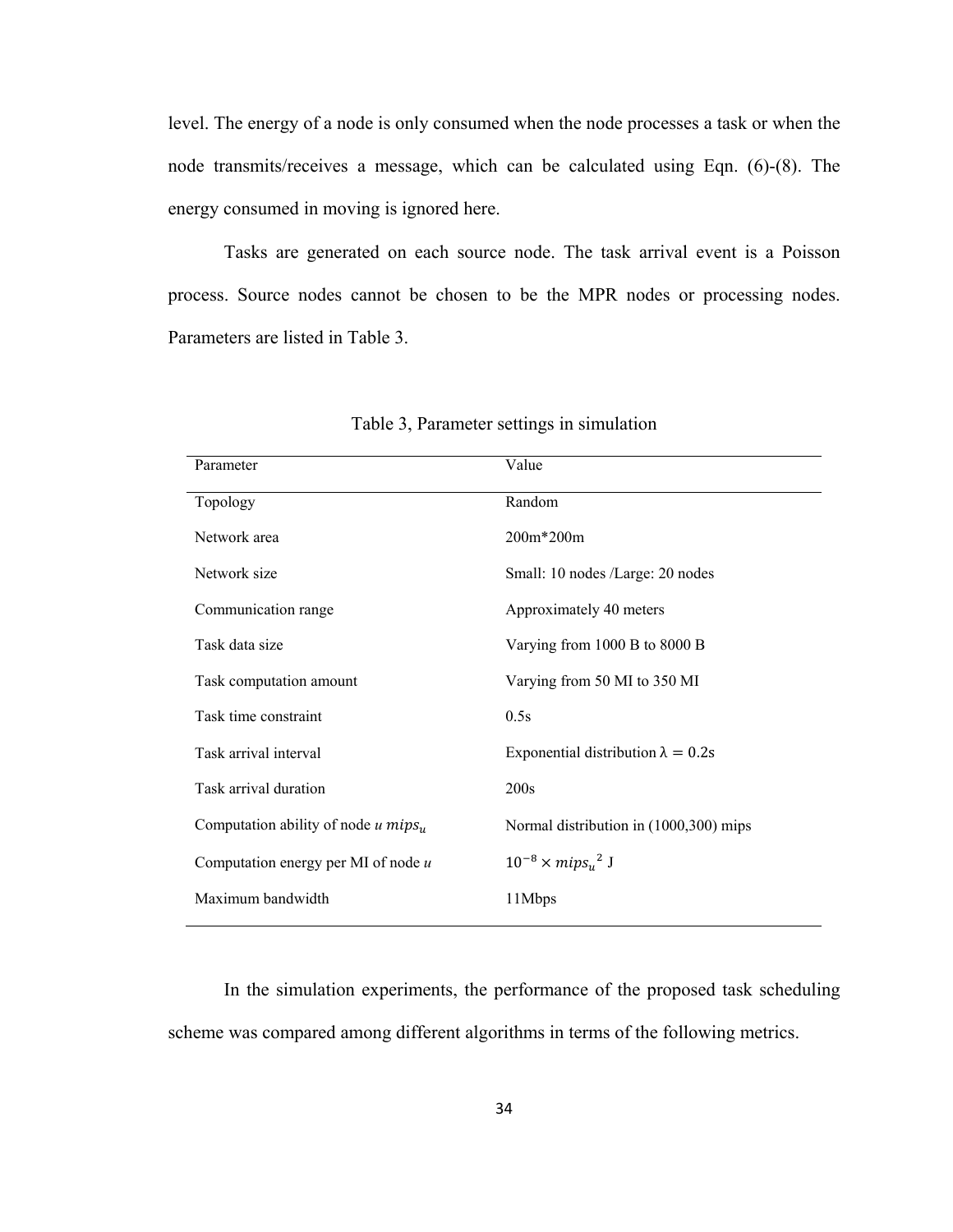- Completion rate: the ratio of the number of tasks finished within time constraint to the total number of tasks in Eqn.(14).
- Task waiting time: the duration between a task's arrival time at the processing node and its execution start time at the processing node.
- Average energy per successful task: the ratio of the total energy consumption to the number of successful tasks given in Eqn.(15).

In each experiment, 10 different random network topologies are generated. The simulation results are plotted using the average values derived from these 10 simulations.

*B. Effect of varying Topology Control message interval* 

 As introduced in Chapter 3, we modified the QoS OLSR by adding extra bytes to control messages. The influence of the modification is going to be evaluated in this section. In the original QoS OSLR, by default the Hello message interval is 2s and TC message interval is 5s.In the modified QoS OLSR scheme, the Hello message's interval is half of the TC message interval. The reason is that TC message is sent to the whole network with neighbor information updated at least once. Considering the tight time constraints (0.5s), we expect the control messages to be more frequently sent so the context information can be updated on time.

 In order to gauge the overhead, we measure the number of bytes in the control messages, including HELLO messages and TC messages, in a small network. The *average overhead traffic* is defined as the number of bytes in the control messages transmitted per second in the whole network. The average overhead traffic shows how much network bandwidth is used for overhead messages. Figure 8 plots the average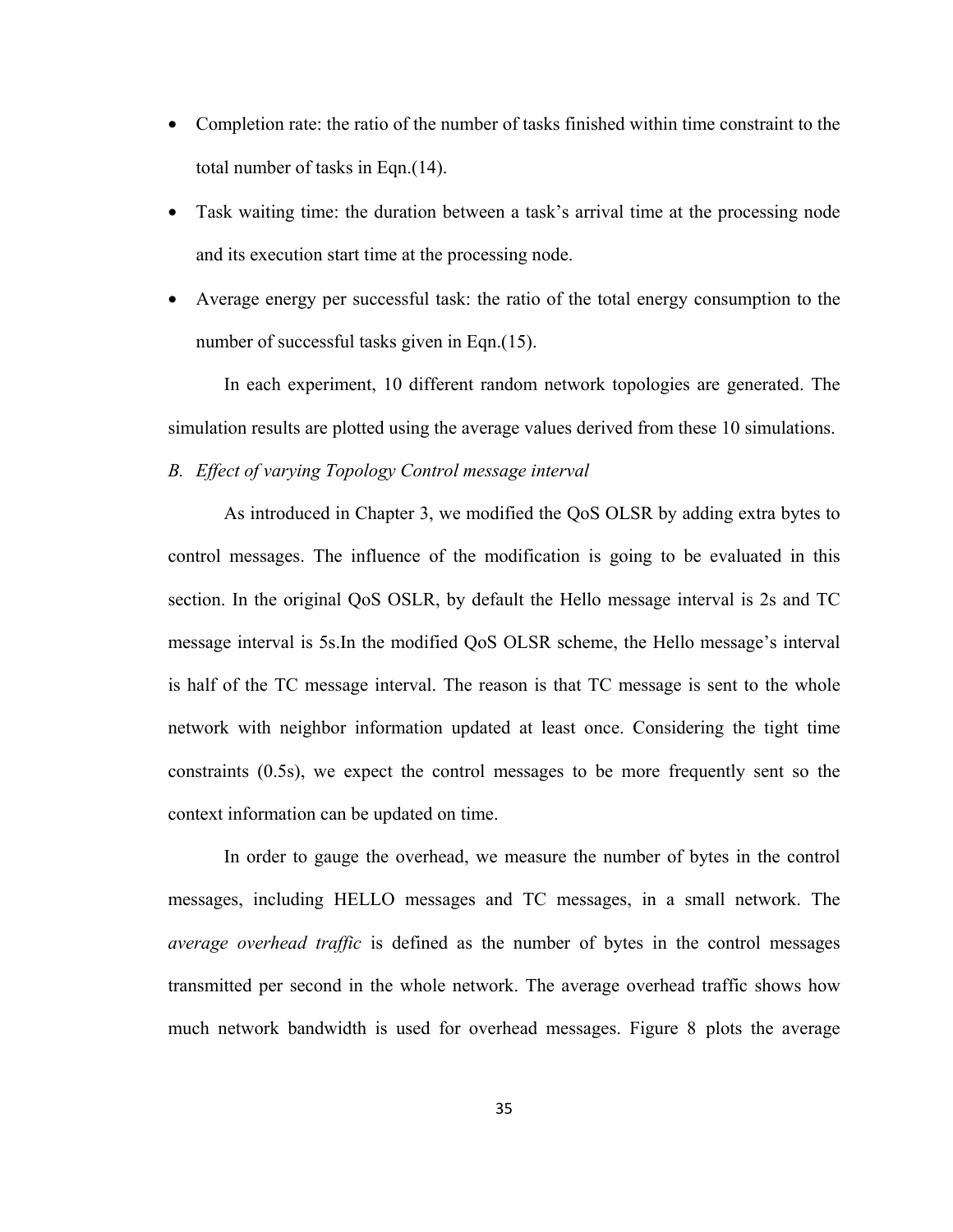overhead traffic of the original QoS OLSR and the proposed modified QoS OLSR vs. varying TC message interval.



Figure 8, Average overhead traffic

The average overhead traffic increase almost exponentially as TC message get more frequent, when the TC messages interval reaches 0.2s, the traffic is nearly 600KB/s. The traffic of modified QoS OLSR increase only slightly comparing to the original QoS OLSR (up to 2%). The reason is that only 4 bytes are added to each Hello Message. In the TC message, though 4 bytes are added to each neighbor node, the neighbor list in TC messages is quite limited in a small network.

Next we investigate the performance of different schedulers under different TC message interval in a small network with 2 source nodes and 8 processing nodes. Figure 9 shows that except the round robin scheduler, the task completion rates of the other three schedulers first increase as the TC message interval gets shorter but decrease significantly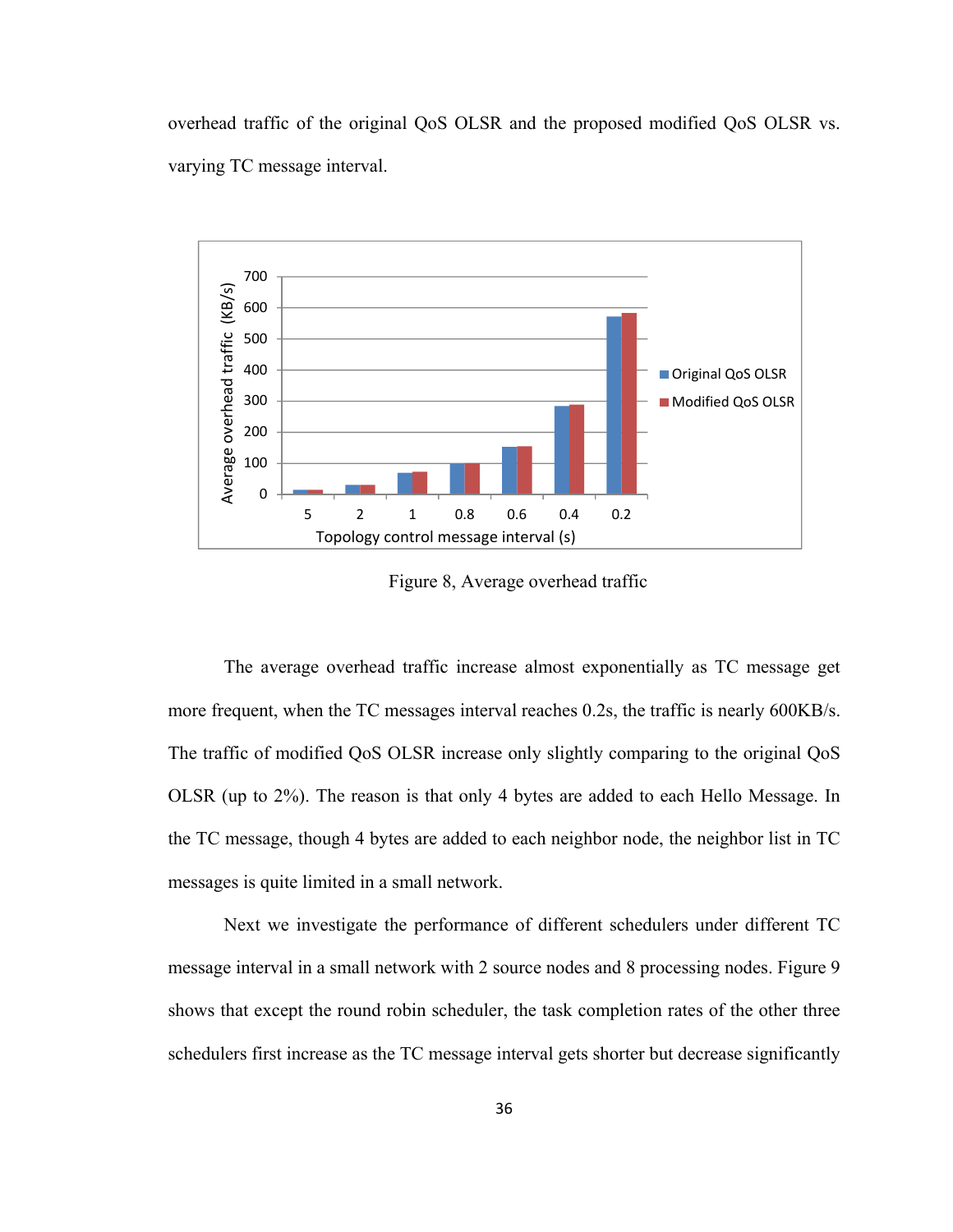when the TC message interval reaches 0.2s. The reason is that with a long TC message interval, there are not enough control messages carrying context information, the schedulers are not able to get an accurate picture of nearby nodes. When control messages get more frequent, the context information is updated at the scheduler more frequently. As such, better scheduling results are obtained; the task completion rate becomes higher. However, when the overhead massages occupy large amount of network bandwidth (at TC interval of 0.2s), schedulers are unable to predict the accurate transmission time to the target processing node as in Eqn. (11). The scheduling results are significantly impacted, especially for greedy and probabilistic schedulers, which result in dramatic drop of the task completion rates.

The round robin scheduler does not rely on the control messages. It sends tasks to nearby nodes one after another. Thus its task completion rate remains the same. The proposed adaptive probabilistic scheduler has the highest completion rate for most cases. It has 16.6% and 3.6% higher completion rate than the greedy scheduler and the probabilistic scheduler, respectively. The reason is that with an increased  $t_{margin}$ , the scheduler will send tasks to a more computationally powerful node. Thus it has better chance to complete tasks before the time constraint. This result is further explained by Figure 10.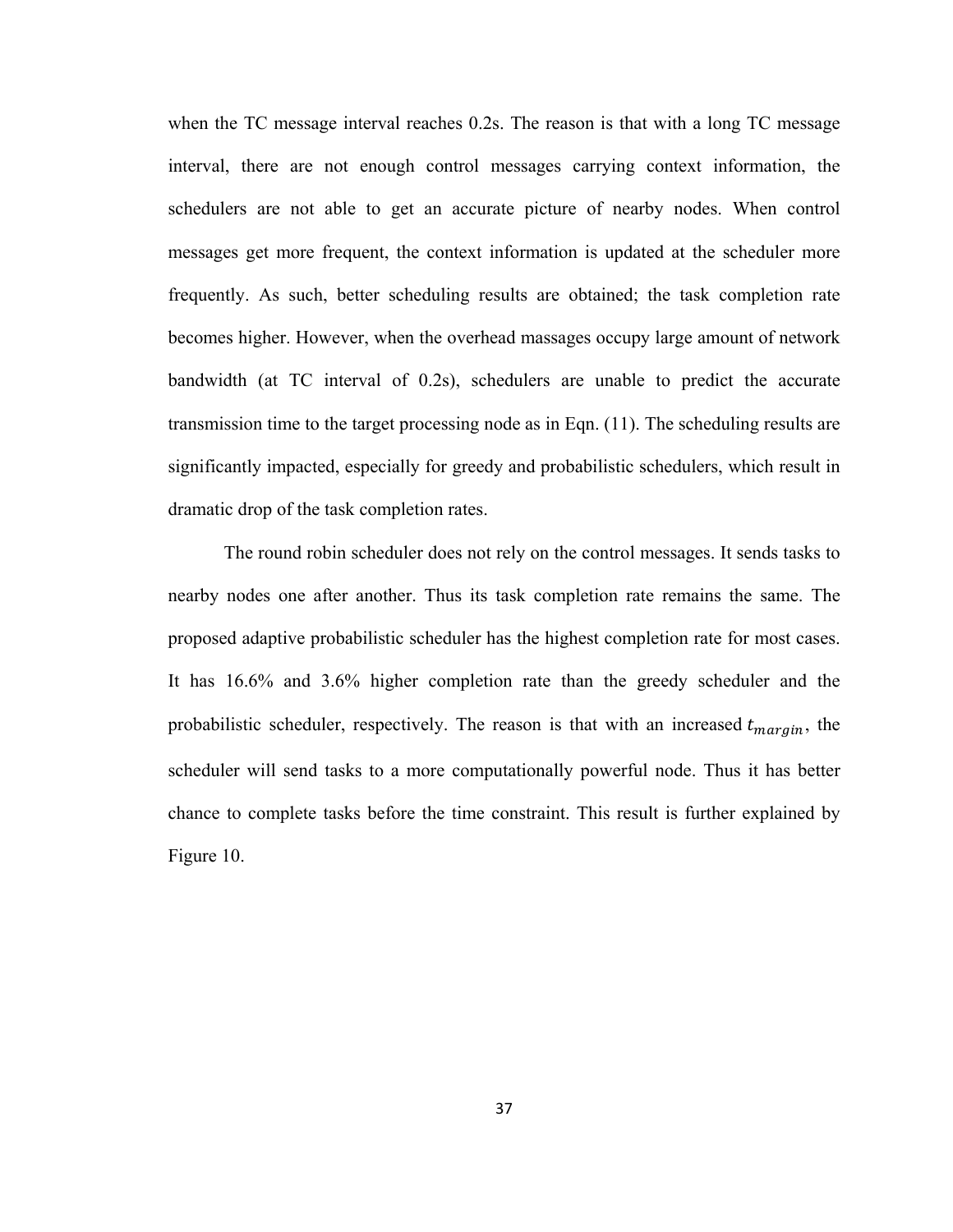

Figure 9, Task completion rate vs. TC message interval

 In Figure 10, the simulation result shows the average waiting time per task at the processing node of the greedy scheduler is much higher than other schedulers. It is because both source nodes always tried to offload tasks to the most energy efficient node. A waiting queue is easily present in the targeting processing node and the long waiting time caused the task not to be able to finish before their deadline. The probabilistic scheduler and the adaptive probabilistic scheduler alleviate this problem by randomly choosing the processing node to reduce the chance that multiple tasks are offloaded to the same processing node. When confliction does happen, the latter has a better chance to offload to a more powerful node so that it has an even lower average waiting time, which is 2-4 times shorter than the greedy scheduler. The round robin scheduler has the shortest waiting time because it sends the tasks to nearby processing node evenly.

 Figure 10 also demonstrated how TC message interval affects the scheduler's performance. With a shorter TC messages interval, more accurate context information is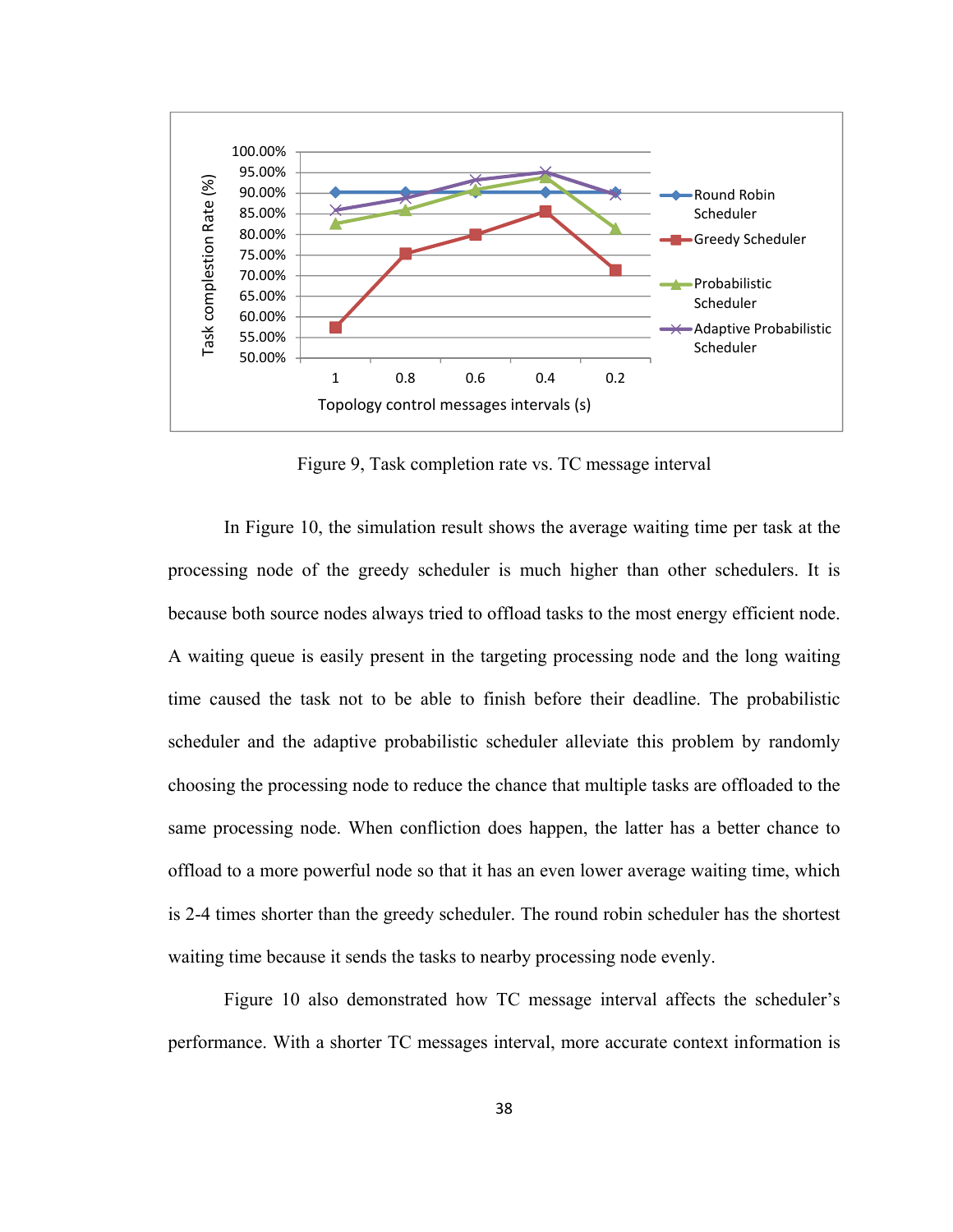achieved. Thus the schedulers are less possible to send the tasks to a node which already has long waiting queue.



Figure 10, Average waiting time per task vs. TC message interval

 Figure 11 shows that the average energy per successful task result is correlated with the task completion rate result. Except for round robin scheduler, the average energy per task of the other three schedulers first decreases as the TC message interval is reduced but increases significantly when the TC message interval reaches 0.2s. Among all four schedulers, the average energy per task of the adaptive probabilistic scheduler is the best. When the TC message interval is 0.4s, the adaptive probabilistic scheduler has the highest completion rate 95.14% and the lowest energy per successful task 1.60 J.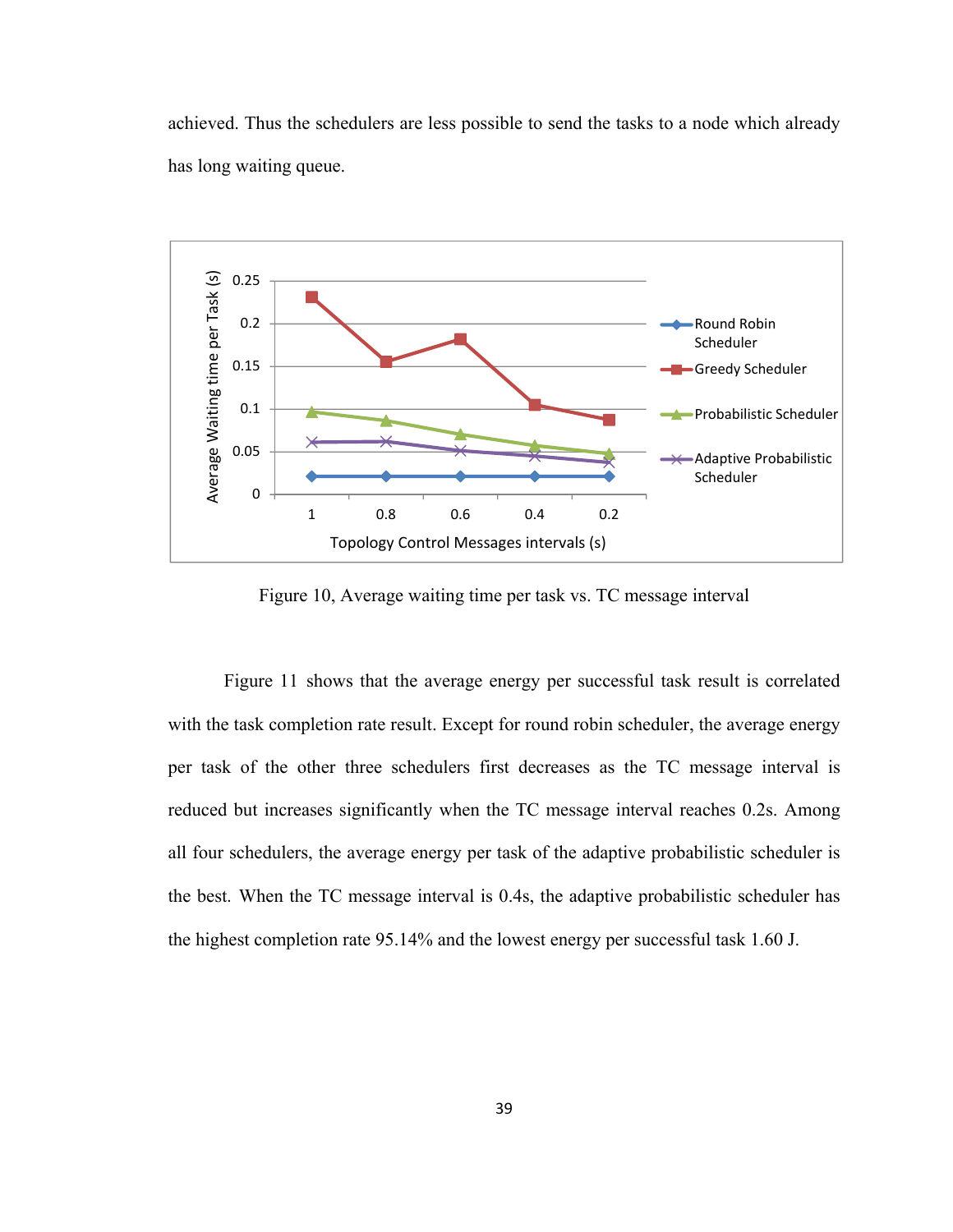

Figure 11, Average energy per successful task vs. TC message interval

#### *C. Different size of network*

 The size of the network also affects the performance of the schedulers. In this experiment, the 0.4s TC message interval is adopted. A large network consists of 4 source nodes and 16 processing nodes. Figure 12 and Figure 13 show that in a large network the completion rate is lower but more energy can be saved. The task completion rate is 5% lower on average for all four schedulers in a large network. This is due to two reasons. The first reason is that the large network requires more hops between the source and the potential processing node. The increased hop count increases the unpredictability of the transmission time. The second reason is that 4 source nodes increase the workload of the network as more tasks need be scheduled at the same time. It makes the efficient scheduling even harder. This is confirmed by the fact that the greedy scheduler has an 8.73% lower task completion rate in large network while the probabilistic scheduler and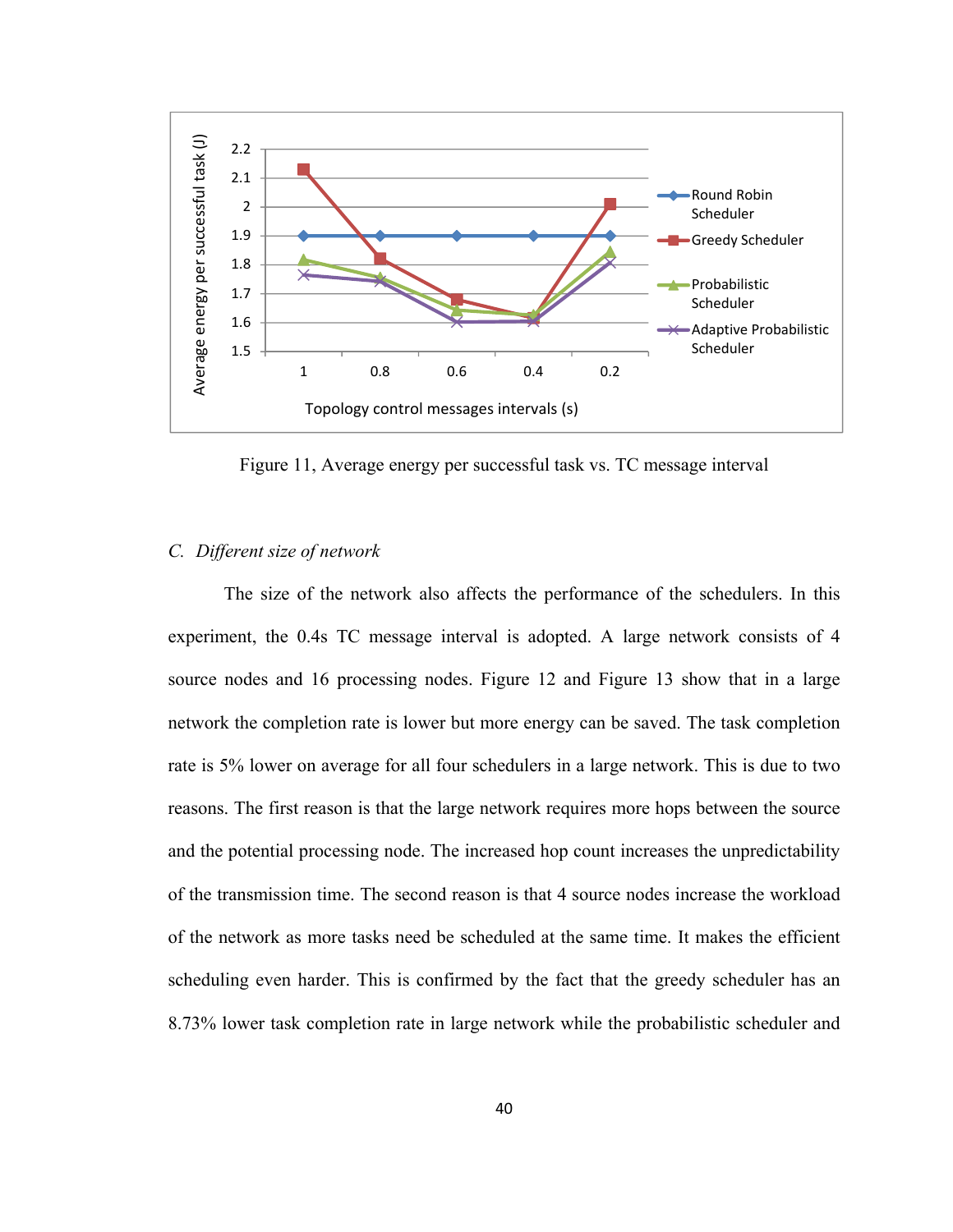the adaptive probabilistic scheduler both only have about 5%. With 4 source nodes, there is a higher chance for the greedy schedulers to send tasks to the same processing node.



Figure 12, Task completion rate in small and large network

 In Figure 13, the average energy per task is 12.5% higher on average for all four schedulers in the large network. The main reasons are greater transmission energy and decreased completion rate. The advantage of the adaptive probabilistic scheduler in large network is more significant. Comparing with other schedulers, the adaptive probabilistic scheduler reduced 29.3% energy per task on average in the large network while 10.9% in the small network. The reason is that there are more energy efficient nodes in the large network. Thus the adaptive probabilistic scheduler can adjust its parameter to choose a target processing node from a larger set of processing nodes to avoid confliction.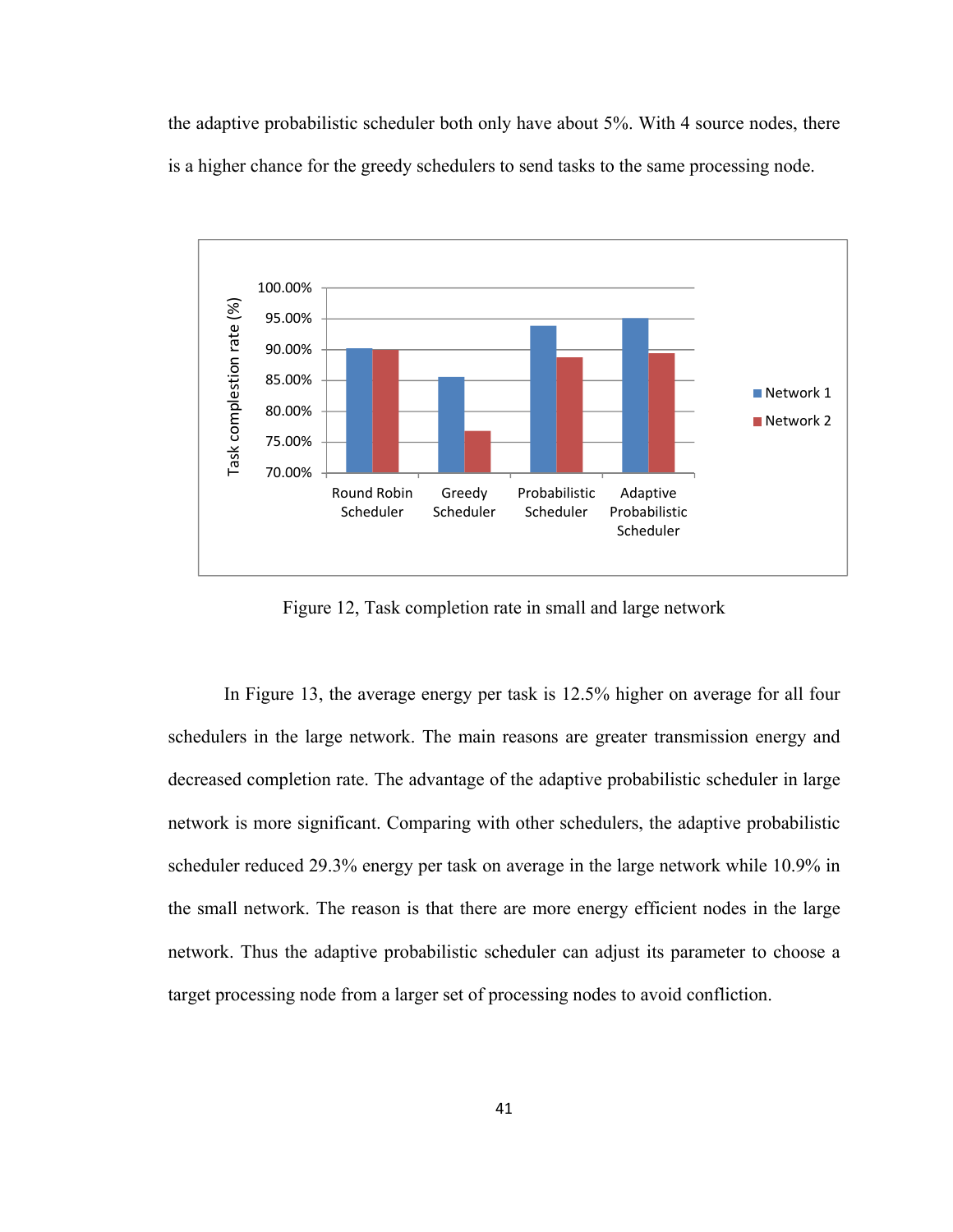

Figure 13, Average energy per successful task in small and large network

#### *D. The impact of node mobility*

 This experiment explains how the performance is affected by the mobility of the network. Figure 14 shows that all four schedulers have a lower task completion rate in the mobile network than in the stationary network. Again, the adaptive probabilistic scheduler has the highest task completion rate in both stationary and mobile networks due to its ability to adjust to the changing context. The reason is mobility increase the context change.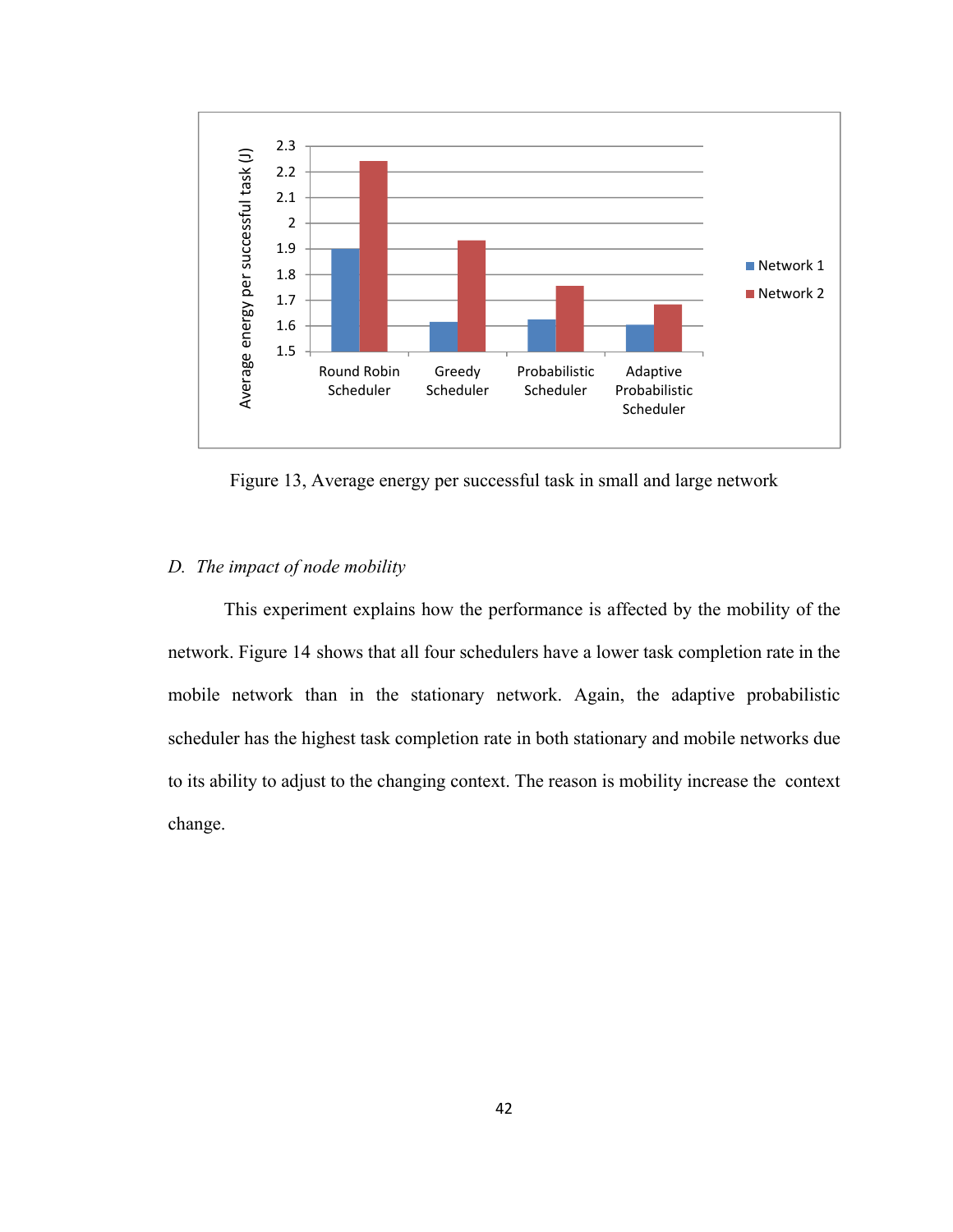

Figure 14, Task completion rate in stationary and mobile network

 Similar situation happens to the average energy per task. The round robin scheduler consumes 1.4% more energy in the mobile network than in the stationary network. The greedy scheduler consumes 6.57% more. The probabilistic scheduler consumes almost the same amount of energy in both networks. The adaptive probabilistic scheduler consumed 1% less energy in the mobile network. This result shows that the average energy per task is not heavily affected by the node mobility as to the task completion rate.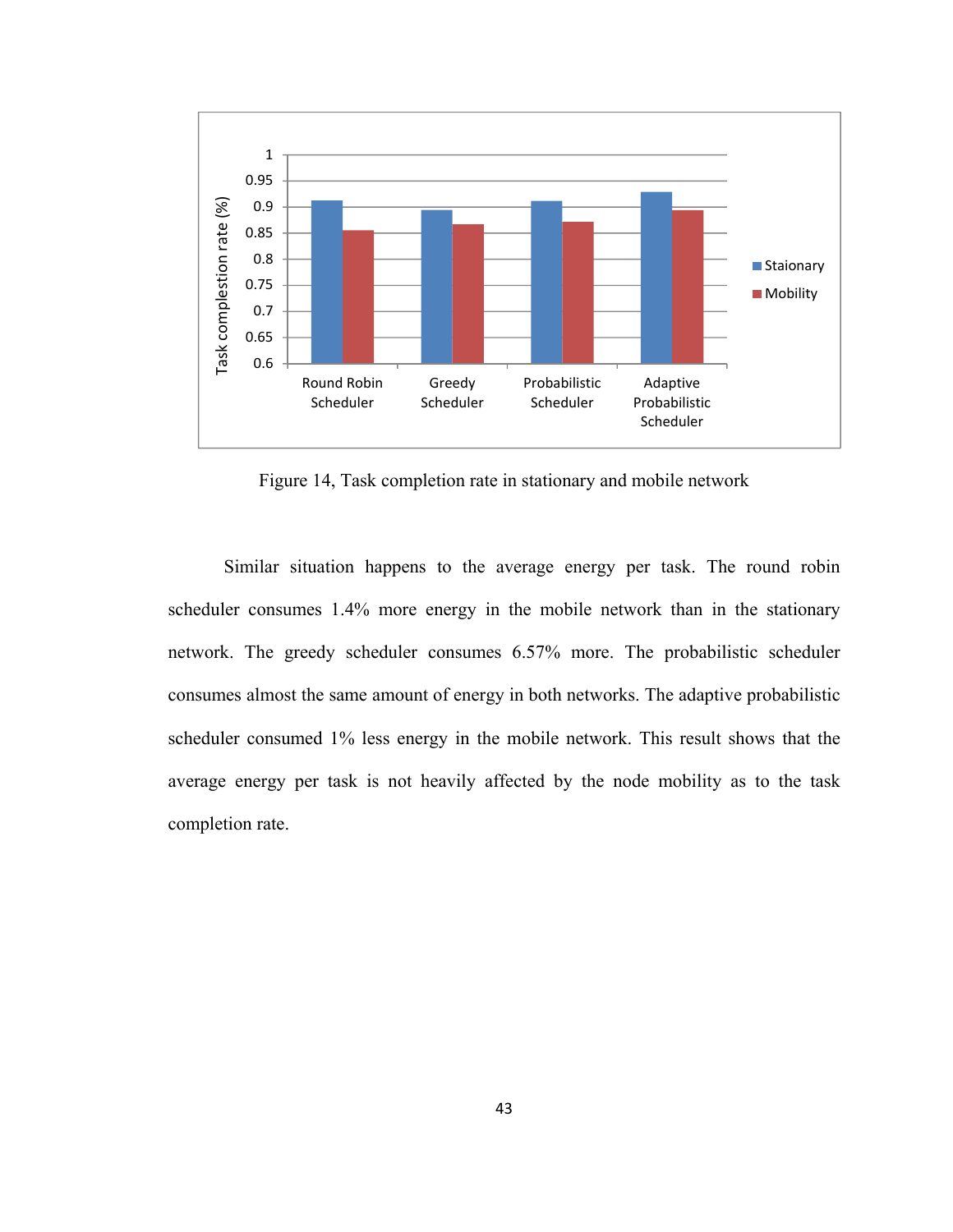

Figure 15, Average energy per successful task in stationary and mobile network

### *E. The impact of different task type*

 In this experiment, we investigate the performance of these four schedulers with different task type. First we fix the task data size then vary the computation amount. There are three workload scenarios: low, medium, and high workload. In low workload case, the task computation amount is uniformly distributed in [50..150] million instructions. In medium and high workload cases, the task computation amount in uniformly distributed in[150..250] million instructions and [250..350] million instructions, respectively. The average computation amount grows linearly from low workload to high workload.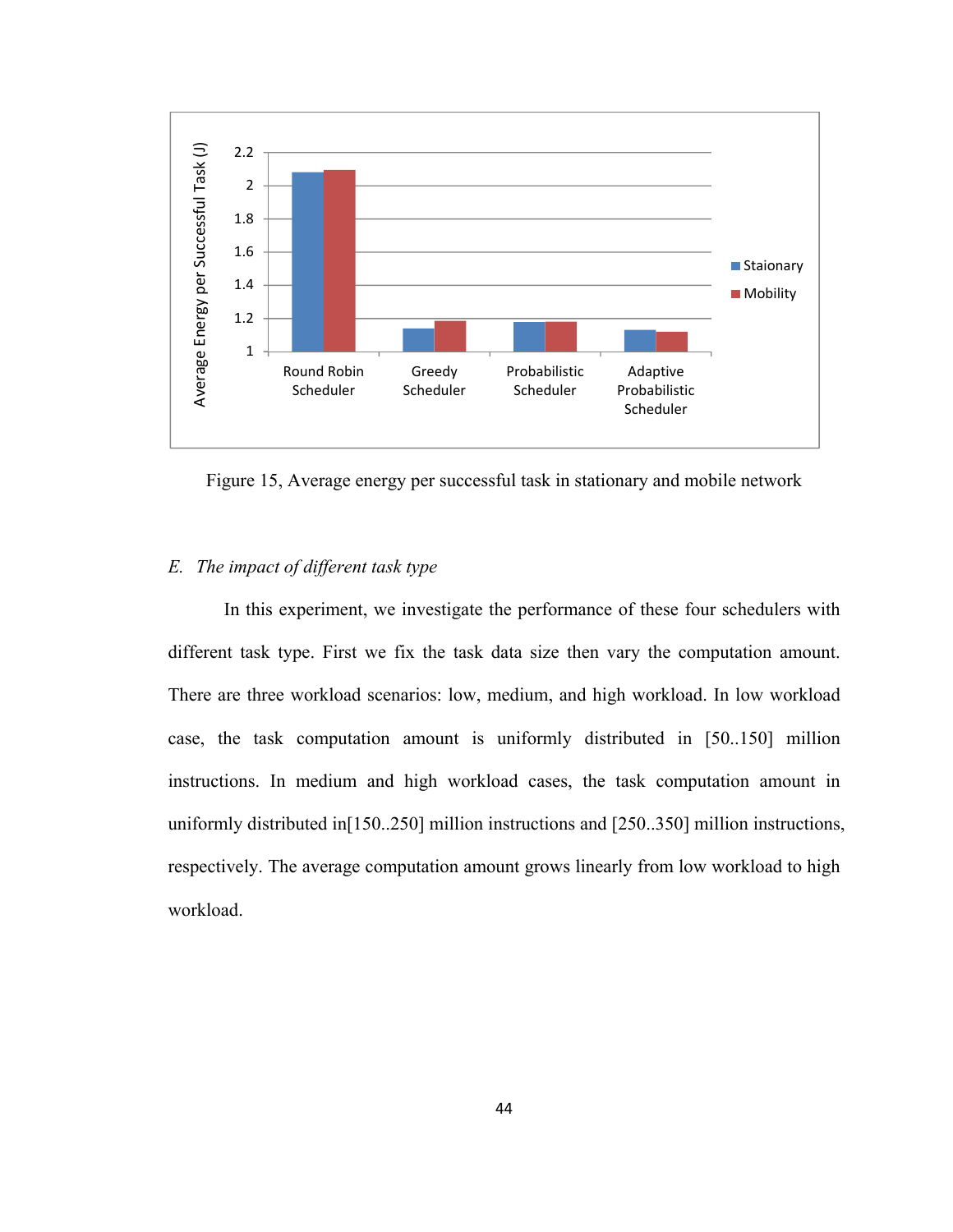|                 | Average computation amount | Data size |
|-----------------|----------------------------|-----------|
|                 | (million Instructions)     | (bytes)   |
| Low workload    | 100                        | 1000      |
| Medium workload | <b>200</b>                 | 1000      |
| High workload   | 300                        | 1000      |

Table 4, Three different workload scenarios

 Figure 16 shows that the task completion rate drops with the increasing workload for all four schedulers. The task completion rate of the round robin scheduler drops abruptly under heavy workload. The reason is that the round robin scheduler does not check the context information. This impacts the scheduling results for tasks with heavy computation amount which require more computation time at processing nodes. The greedy scheduler drops linearly. The probabilistic scheduler and the adaptive probabilistic scheduler drop more slowly.



Figure 16, Task completion rate in different workload scenarios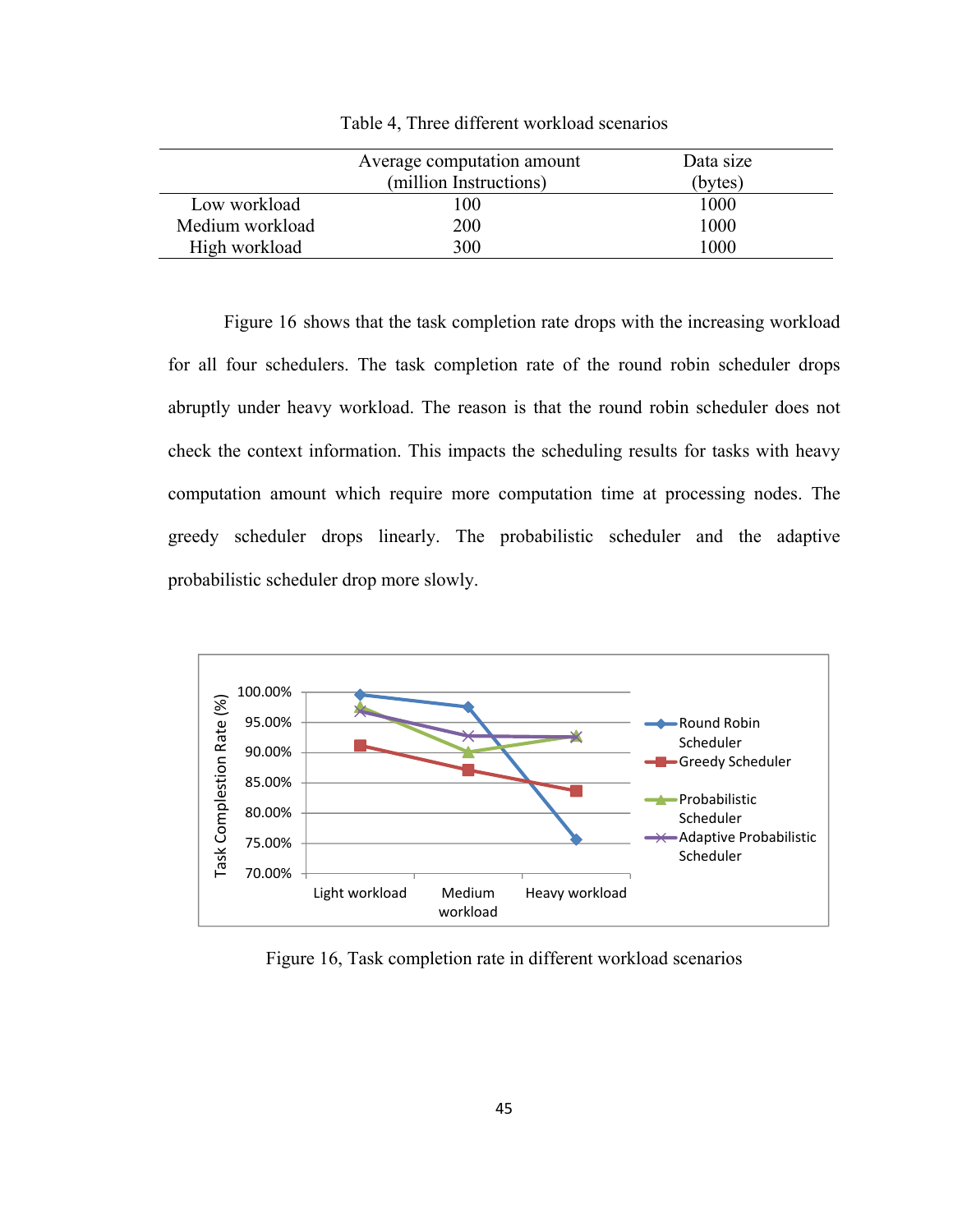Figure 17 shows that the average energy per successful task increases for all four schedulers . The average energy per successful task of the round robin scheduler in heavy workload scenario is 4.33 times as in low workload scenario. The average energy per successful task of the other three schedulers in heavy workload scenario is over 8 times as in low workload scenario. It is related to the square relation between the computational energy consumption and computation size in Eqn. (5).



Figure 17, Average energy per successful task in different workload scenarios

 Next we vary the task data size and fix the computation amount. There are three types of data size: small, medium, and large data size. In small data size case, the task data size is uniformly distributed in [500..1500] bytes. In medium and high workload cases, the task computation amount in uniformly distributed in [3500..4500] bytes and [7500..8500] bytes, respectively.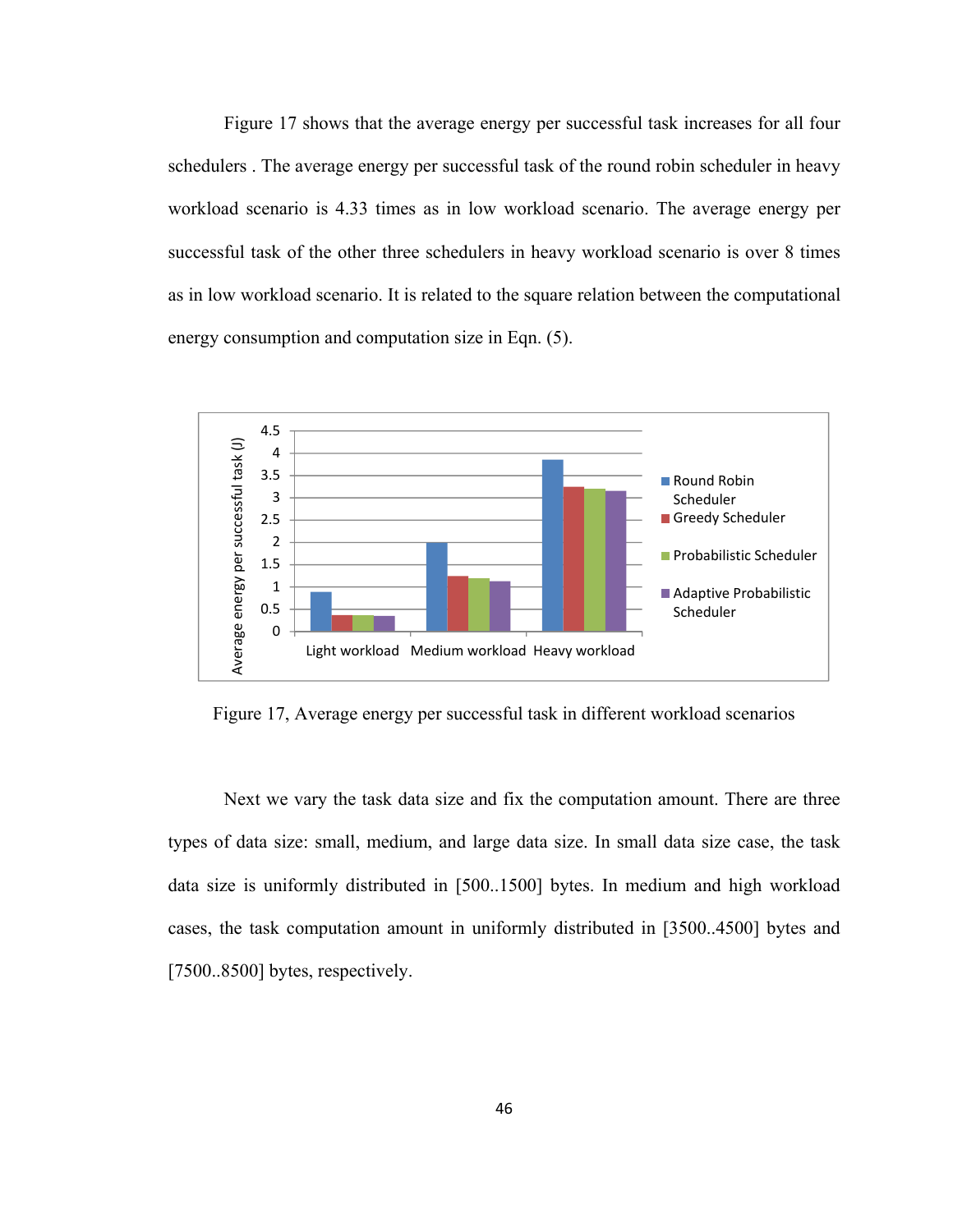|             | Average data size<br>(bytes) | Average computation amount<br>(million Instructions) |
|-------------|------------------------------|------------------------------------------------------|
| Small data  | 1000                         | 100                                                  |
| Medium data | 4000                         | 100                                                  |
| High data   | 8000                         | 100                                                  |

Table 5, Three different data size scenarios

Figure 18 shows that the task completion rate drops when data size increases. All four schedulers have the similar trend. The reason is with a larger data size, tasks need to wait longer time for other tasks finish transmitting because of the shared transmission medium. The inaccuracy of the estimated transmission time in Eqn. (11) increases. From the medium data size to the large data size, the task completion rate of the adaptive probabilistic scheduler only decreases by 9.8%. The task completion rate of the round robin scheduler, the greedy scheduler and the probabilistic scheduler decreases by 12.1%, 16.5% and 12.1%, respectively.



Figure 18, Task completion rate vs. different data size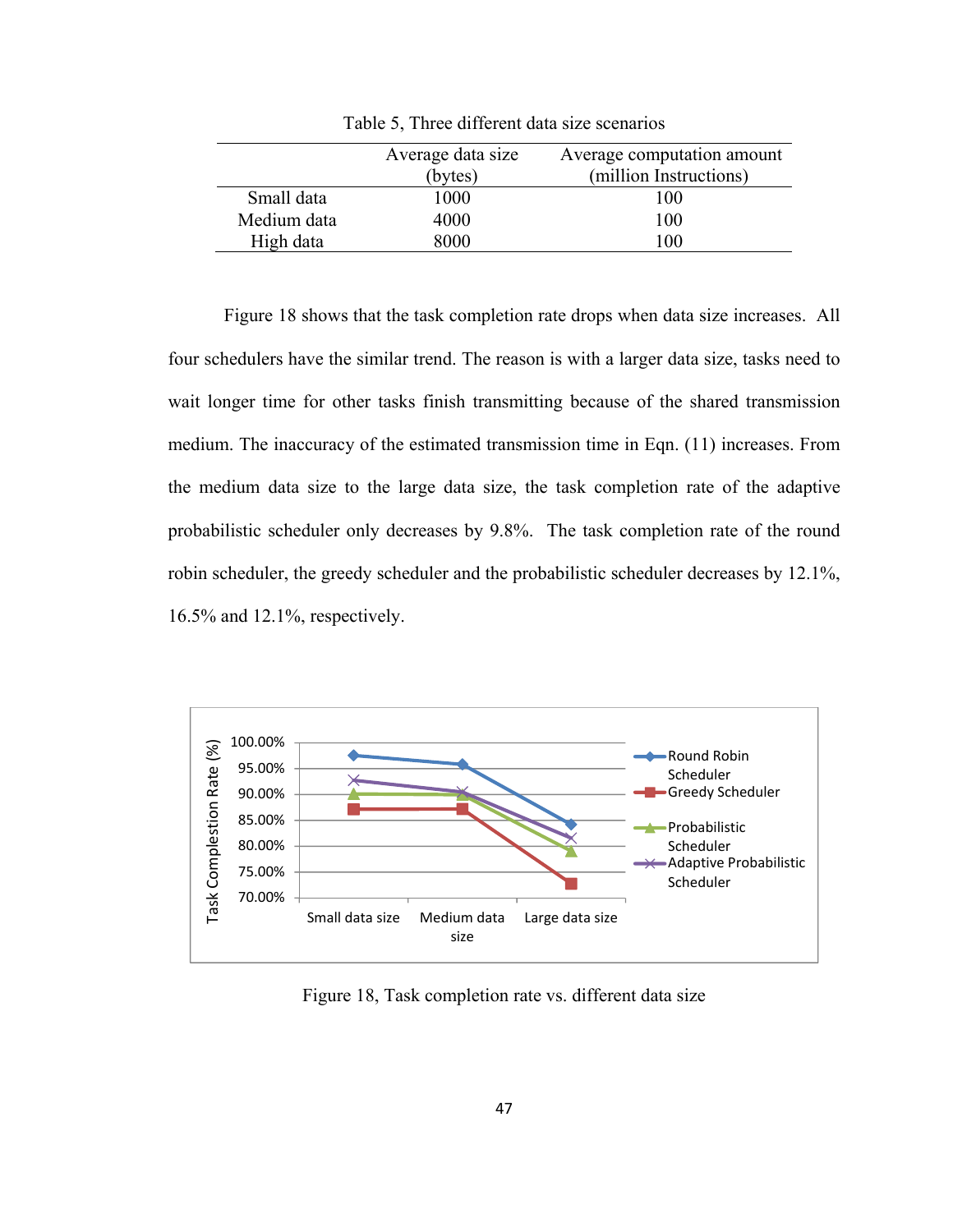Figure 19 shows that with increasing data size, the average energy per successful task of all four schedulers is also increased. This is attributed to the decreased task completion rate and the increased communication energy. From the small data size to the large data size, the average energy per successful task of the round robin scheduler is increased 13.87% from small data size to large data size. The greedy scheduler, the probabilistic scheduler and the adaptive probabilistic scheduler have increase of 20.53%, 23.07% and 25.66%, respectively. The adaptive probabilistic scheduler has the greatest energy increase because it tends to choose the more powerful processing nodes to improve the task completion rate when failed tasks occur, which explains why in Figure 18 the adaptive probabilistic scheduler has the smallest decrease in task completion rate.



Figure 19, Average energy per successful task vs. different data size

#### *F. Summary*

First, the results in this chapter show how control message frequency affects the performance of four schedulers. Next the performance of four schedulers in local mobile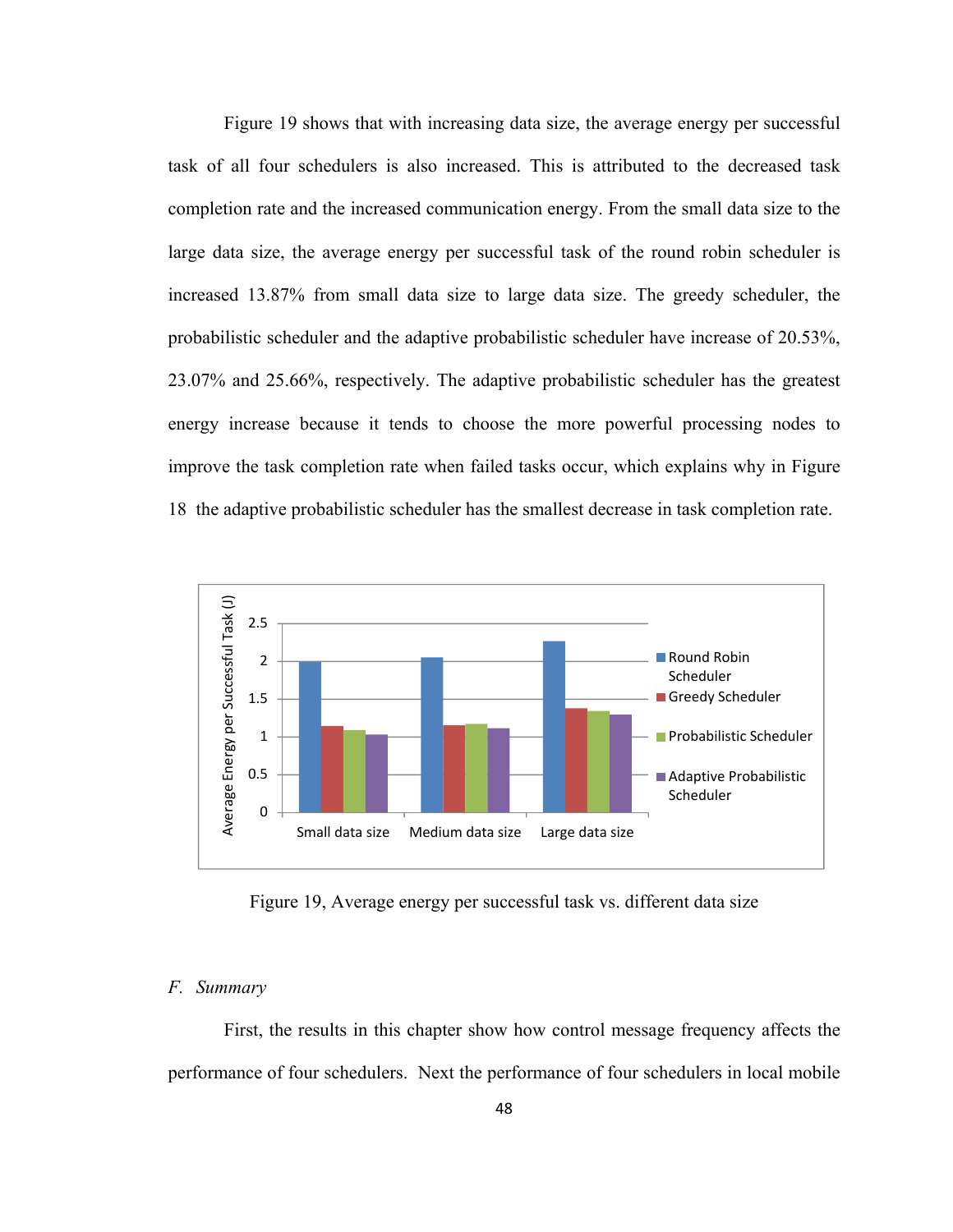clouds with different network scenarios is evaluated. Then the influence of different task types on performance of four schedulers is investigated.

The round robin scheduler does not rely on the context information. It assigns tasks evenly to all nearby processing nodes which yield to a high completion rate as well as high energy consumption. When the computation workload increases, the completion rate of the round robin scheduler drops abruptly. By adjusting the frequency of the control messages which carry the context information, the improvement is obtained in the other three schedulers. The greedy scheduler suffers from low task completion rate because multiple tasks tend to be scheduled to the same processing node. This situation is even more obvious as the number of source nodes increases. The probabilistic scheduler provides higher task completion rate than the greedy scheduler. For most cases it also achieves a low average energy per task compared to the greedy scheduler. It reduces the possibility that more than one task is assigned to the same processing node. The adaptive probabilistic scheduler further improves the task completion rate by dynamically adjusting the set of potential processing nodes. It achieves highest task completion rate and the lowest average energy per successful task, which makes it an efficient task scheduler in local mobile clouds.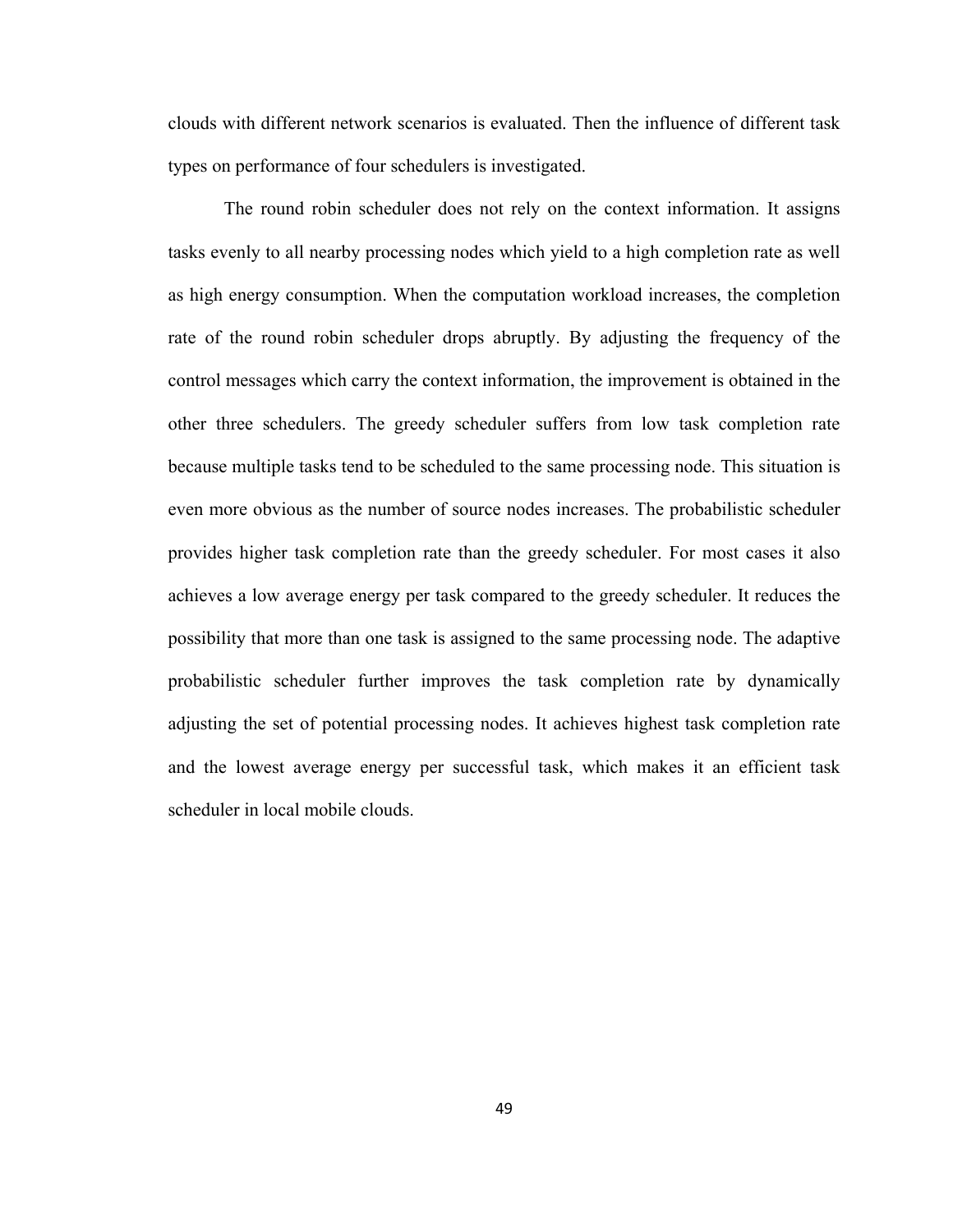#### CHAPTER 6 CONCLUSION AND FUTURE WORK

#### *A. Conclusion*

In this thesis, we propose an adaptive probabilistic task scheduler for real-time applications in local mobile clouds. Based on QoS OLSR, source nodes receive periodical control messages to discover and update nearby resource information. The scheduler first estimates the task completion time and energy consumption at each potential processing node based on the context information collected through the modified QoS OLSR. Next, it schedules the current task to the proper processing node in a probabilistic way. Then it adaptively adjusts its time margin parameter to improve performance under the unpredictable network conditions.

Overall, the observed experimental results confirm that the adaptive probabilistic scheduler is able to reduce the average energy per successful task while maintain a high task completion rate. Furthermore, the performance benefit is more significant when the number of source nodes increases. In addition, the proposed scheduler can adjust itself to work for both stationary and mobile network scenarios. It also shows high adaptability with different task types. The adaptive probabilistic scheduler is a promising approach for real-time applications due to its scalability and flexibility in local mobile cloud.

#### *B. Future work*

Future work will include experiments using the more complex computation model at processing nodes. For example, each processing node may have multiple cores so that multiple tasks can be executed on one processing node simultaneously. How to utilize the parallel computation resources to further improve the scheduling performance is an interesting topic to be investigated.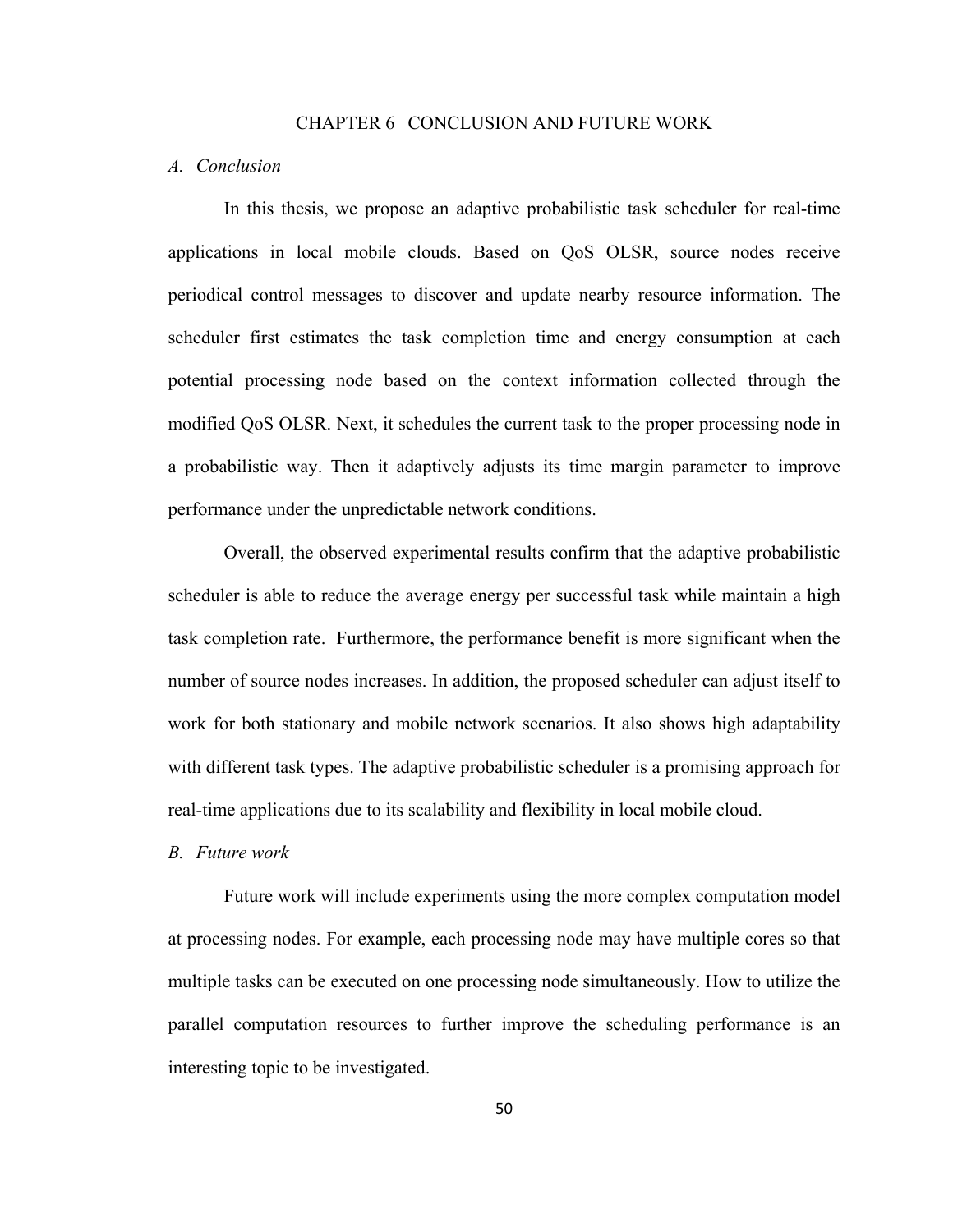Each task is only allowed to be scheduled once in the thesis. Future study could be explored to improve the performance of local mobile clouds by adding a rescheduling phase for tasks with high failure probability. By doing so, we could expect a higher task completion rate.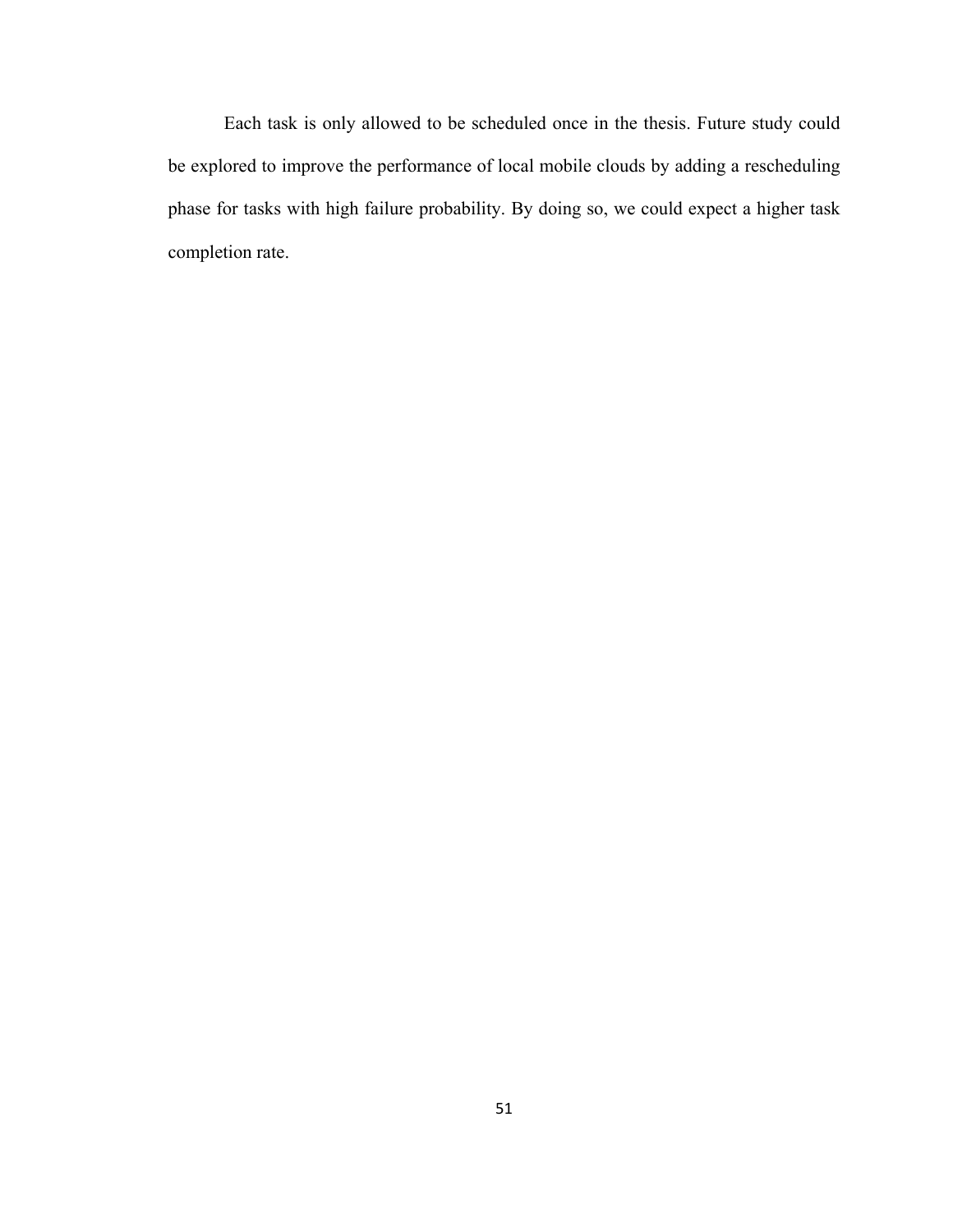#### REFERENCE

- [1] Gartner: the world's leading information technology research and advisory company. [Online]. http://www.gartner.com/
- [2] Eduardo Cuervo et al., "MAUI: making smartphones last longer with code offload," in *Proceedings of the 8th international conference on Mobile systems, applications, and services*, 2010, pp. 49-62.
- [3] Yamini Nimmagadda, Karthik Kumar, Yung-Hsiang Lu, and C. S. George Lee, "Real-time Moving Object Recognition and Tracking Using Computation," in *The 2010 IEEE/RSJ International Conference on Intelligent Robots and Systems*, 2010, pp. 2449-2455.
- [4] Roelof Kemp et al., "eyeDentify: Multimedia Cyber Foraging from a Smartphone," in *ISM '09 Proceedings of the 2009 11th IEEE International Symposium on Multimedia*, 2009, pp. 392- 399.
- [5] Tim Verbelen, Pieter Simoens, De Turck Filip, and Dhoedt Bart, "Cloudlets: Bringing the Cloud to the Mobile User," in *Proceedings of the third ACM workshop on Mobile cloud computing and services*, 2012, pp. 29-36.
- [6] Romano Fantacci, Daniele Tarchi, and Andrea Tassi, "A novel routing algorithm for mobile pervasive computing," in *Global Telecommunication Conferrence*, 2010, pp. 1-5.
- [7] Shu Shi, Cheng-Hsin Hsu, Klara Nahrstedt, and Roy Campbell, "Using graphics rendering contexts to enhance the real-time video coding for mobile cloud gaming," in *MM '11 Proceedings of the 19th ACM international conference on Multimedia*, 2011, pp. 103-112.
- [8] Karthik Kumar, Jibang Liu, Yung-Hsiang Lu, and Bharat Bhargava, "A Survey of Computation Offloading for Mobile Systems," in *Mobile Networks and Applications*, 2013, pp. 129-140.
- [9] Asaf Cidon, Tomer M London, Sachin Katti, Christos Kozyrakis, and Mendel Rosenblum, "MARS: adaptive remote execution for multi-threaded mobile devices," in *MobiHeld '11 Proceedings of the 3rd ACM SOSP Workshop on Networking, Systems, and Applications on Mobile Handhelds, Article No. 1*.
- [10] E.E. Marinelli, "Hyrax: cloud computing on mobile devices using MapReduce," in *Masters Thesis, Carnegie Mellon University*, 2009.
- [11] Suraj Sindia et al., "MobSched: Customizable Scheduler for Mobile Cloud Computing," in *45th Southeastern Symposium on System Theory*, 2013, pp. 129-134.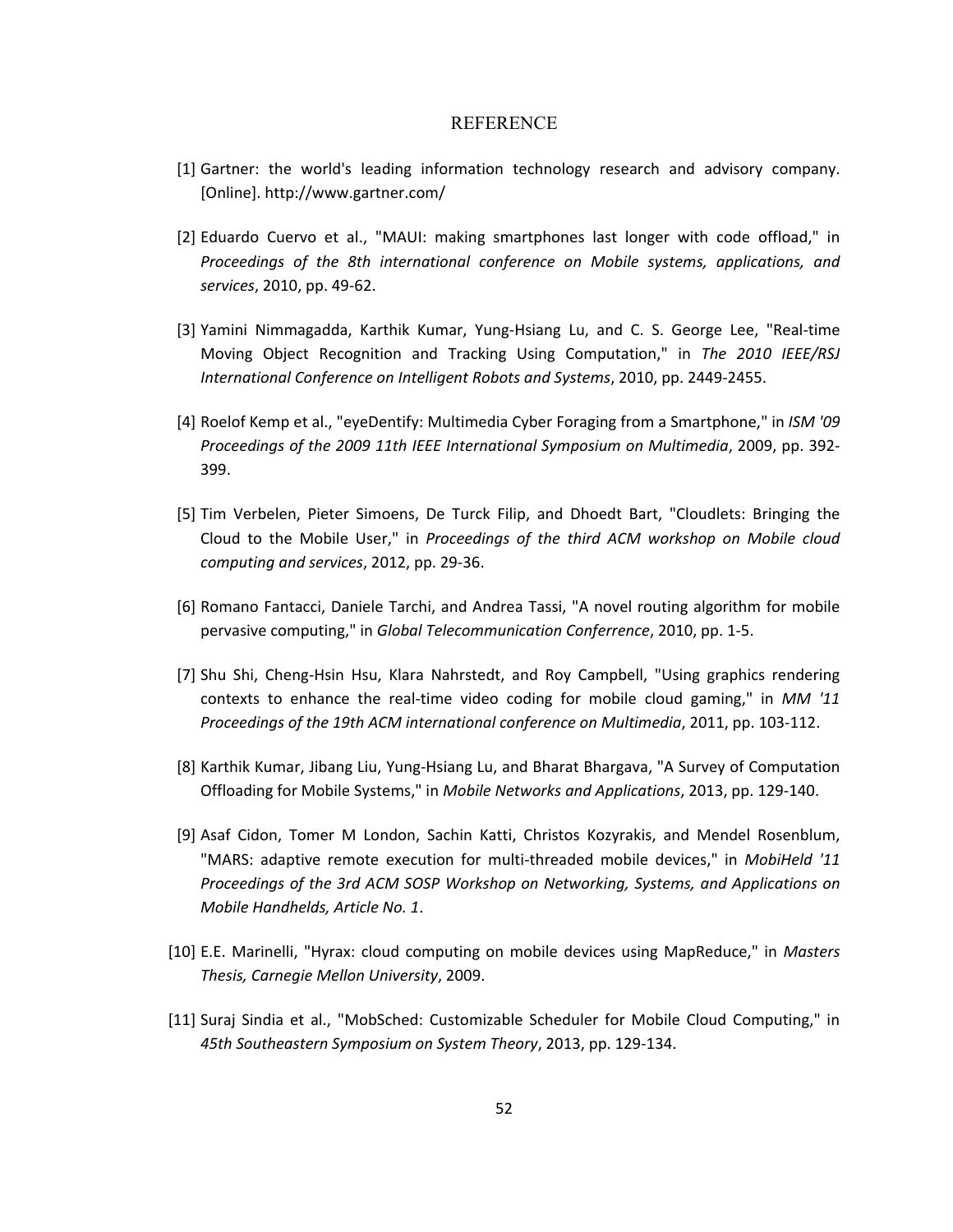- [12] Xiaoshuang Lu, Hossam Hassanein, and Selim Akl, "Energy aware dynamic task allocation in mobile ad hoc networks," in *International Conference on Wireless Networks Communications and Mobile Computing*, 2005, pp. 534-539.
- [13] Omnet++ community site. [Online]. http://www.omnetpp.org/
- [14] Amazon elastic compute cloud (EC2). [Online]. http://aws.amazon.com/ec2/
- [15] Apple iCloud. [Online]. https://www.icloud.com/
- [16] Apple Siri. [Online]. http://www.apple.com/ios/siri/
- [17] Gonzalo Huerta-Canepa and Dongman Lee, "A virtual cloud computing provider for mobile devices," in *Proceeding MCS '10 Proceedings of the 1st ACM Workshop on Mobile Cloud Computing & Services: Social Networks and Beyond, Article No. 6*, 2010.
- [18] Emiliano Miluzzo, Ramón Cáceres, and Yih-Farn Chen, "Vision:mClouds Computing on Clouds of Mobile Devices," in *MCS '12 Proceedings of the third ACM workshop on Mobile cloud computing and services*, June 2012, pp. 9-14.
- [19] Mahadev Satyanarayanan, Paramvir Bahl, Ramón Caceres, and Nigel Davies, "The Case for VM-Based Cloudlets in Mobile Computing," *IEEE Pervasive Computing*, vol. 8, no. 4, pp. 14- 23, October 2009.
- [20] Niranjan Balasubramanian, Aruna Balasubramanian, and Arun Venkataramani, "Energy consumption in mobile phones: a measurement study and implications for network applications," in *IMC '09 Proceedings of the 9th ACM SIGCOMM conference on Internet measurement conference*, 2009, pp. 280-293.
- [21] Apache. Hadoop. [Online]. http://hadoop.apache.org/
- [22] Gonzalo Huerta-Canepa and Dongman Lee, "A virtual cloud computing provider for mobile devices," in *MCS '10 Proceedings of the 1st ACM Workshop on Mobile Cloud Computing & Services: Social Networks and Beyond*, 2010.
- [23] Byung-Gon Chun, Sunghwan Ihm, Petros Maniatis, Mayur Naik, and Ashwin Patti, "CloneCloud: elastic execution between mobile device and cloud," in *EuroSys '11 Proceedings of the sixth conference on Computer systems*, 2011, pp. 301-314.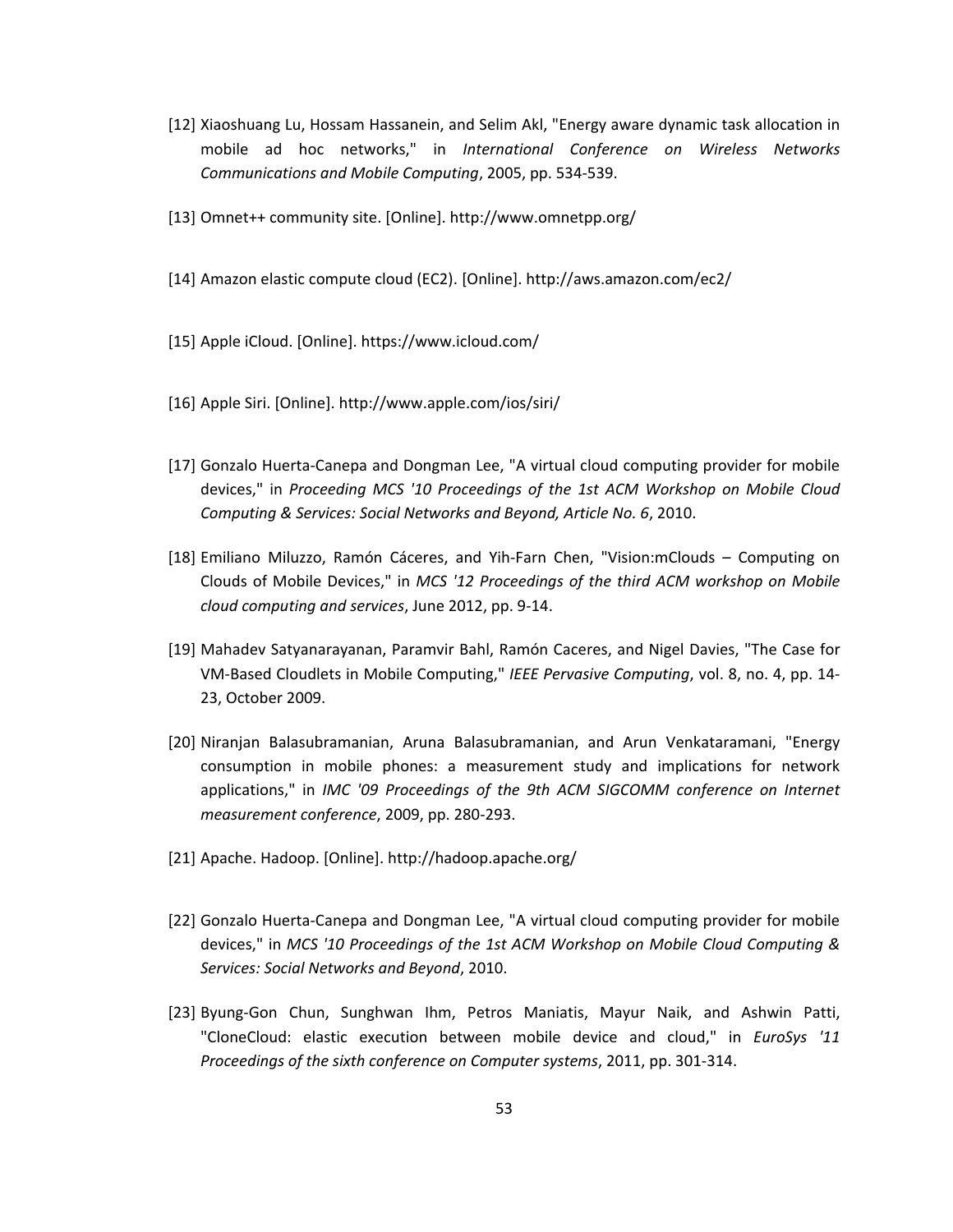- [24] Tolga Soyata, Rajani Muraleedharan-Sreekumaridevi, Colin Funai, Minseok Kwon, and Wendi Heinzelman, "Cloud-Vision: Real-time Face Recognition Using a Mobile-Cloudlet-Cloud Acceleration Architecture," in *17th IEEE Symposium on Computers and Communications*, 2012, pp. 59-66.
- [25] Karthik Kumar and Yung-Hsiang Lu, "Cloud Computing for Mobile Users: Can Offloading Computation Save Energy?," *Computer*, vol. 43, no. 4, pp. 51 - 56, April 2010.
- [26] Ye Huang, Nik Bessies, Peter Norrington, Pierre Kuonen, and Beat Hirsbrunner, "Exploring decentralized dynamic scheduling for grids and clouds using the community-aware scheduling algorithm," *Future Generation Computer Systems*, vol. 29, no. 1, pp. 402-415, January 2011.
- [27] Volker Hamscher, Uwe Schwiegelshohn, Achim Streit, and Ramin Yahyapour, "Evaluation of Job-Scheduling Strategies for Grid Computing," in *GRID '00 Proceedings of the First IEEE/ACM International Workshop on Grid Computing*, 2000, pp. 191-202.
- [28] Vijay Subramani, Rajkumar Kettimuthu, Srividya Srinivasan, and P Sadayappan, "Distributed job scheduling on computational Grids using multiple simultaneous requests," in *Proceedings of 11th IEEE International Symposium on High Performance Distributed Computing* , 2002, pp. 359 - 366.
- [29] Josh Broch, David A. Maltz, David B. Johnson, Yih-Chun Hu, and Jorjeta Jetcheva, "A performance comparison of multi-hop wireless ad hoc network routing protocols," in *MobiCom '98 Proceedings of the 4th annual ACM/IEEE international conference on Mobile computing and networking*, 1998, pp. 85-97.
- [30] Ahmed Helmy, "Efficient Resource Discovery in Wireless AdHoc Networks: Contacts Do Help," in *Resource Management in Wireless Networking*.: New York : Springer, 2005, vol. 16, pp. 419-471.
- [31] Hakim Badis and Khaldoun Al Agha, "QOLSR, QoS routing for ad hoc wireless networks using OLSR," *Wiley European Transactions on Telecommunications*, vol. 15, no. 4, pp. 427-442, 2005.
- [32] T Clausen and P Jacquet. (2003, October) Optimized link state routing protoco (OLSR). [Online]. http://www.ietf.org/rfc/rfc3626.txt
- [33] Ahmad Afsahi Ryan E. Grant, "Power-Performance Efficiency of Asymmetric Multiprocessors for Multi-threaded Scientific Applications," in *IPDPS'06 Proceedings of the 20th international conference on Parallel and distributed processing*, 2006, pp. 25-29.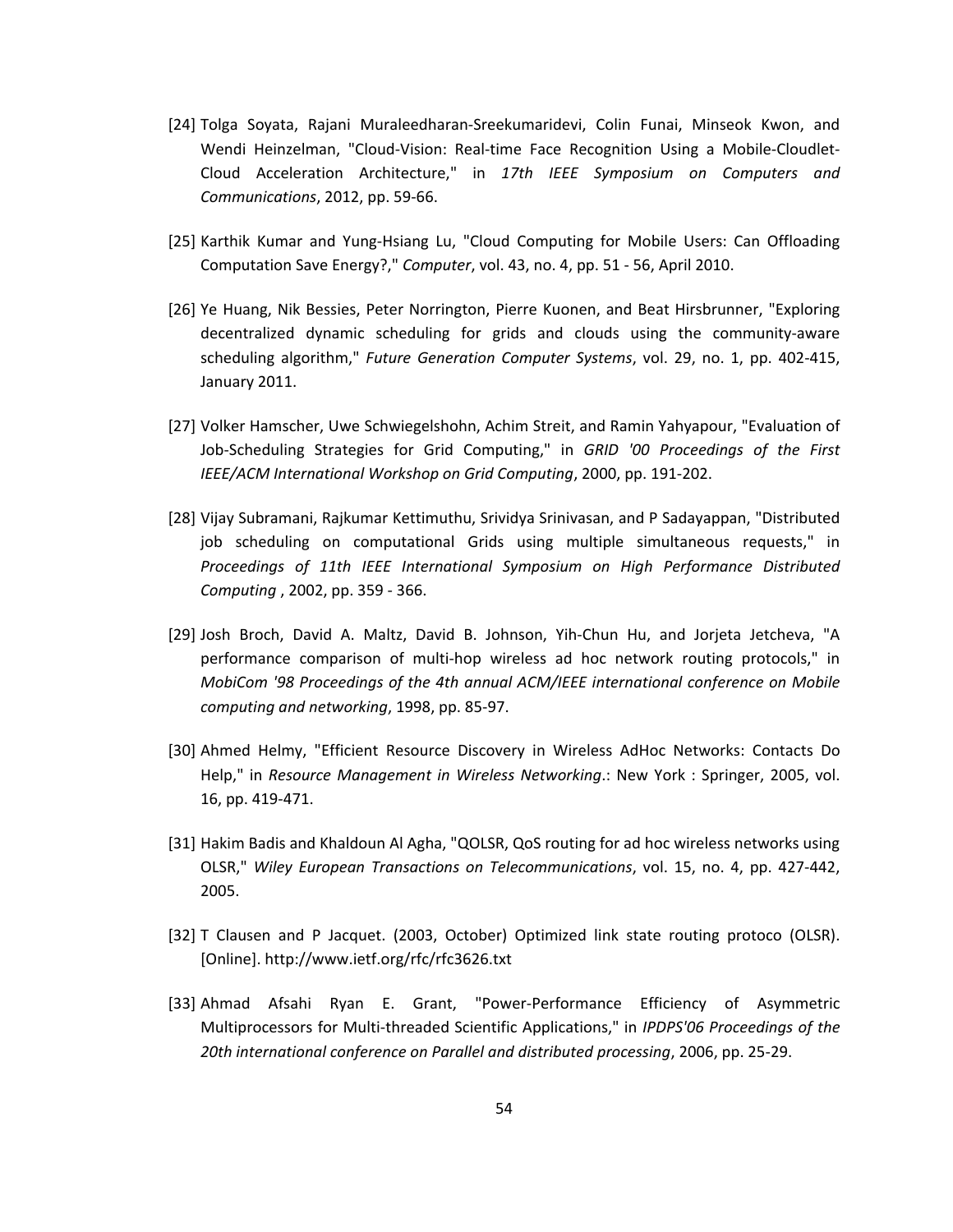- [34] Murali Annavaram, Ed Grochowski, and John Shen, "Mitigating Amdahl's Law through EPI Throttling," in *Proceedings of the 32nd annual international symposium on Computer Architecture*, 2005, pp. 298-309.
- [35] P. Jacquet T. Clausen. (2003, October) Optimized Link State Routing Protocol (OLSR). [Online]. http://www.ietf.org/rfc/rfc3626.txt
- [36] Christian Frank and Holger Karl, "Consistency challenges of service discovery in mobile ad hoc networks," in *MSWiM '04 Proceedings of the 7th ACM international symposium on Modeling, analysis and simulation of wireless and mobile systems*, 2004, pp. 105-114.
- [37] Stefanos Zachariadis, Cecilia Mascolo, and Wolfgang Emmerich, "The SATIN Component System-A Metamodel for Engineering Adaptable Mobile Systems," *IEEE Transactions on Software Engineering*, vol. 32, no. 11, pp. 910-927, November 2006.
- [38] Trevor Mudge, "Power: A First-Class Architectural Design Constraint," *Computer*, vol. 34, no. 4, pp. 52-58, April 2001.
- [39] C Lee, A Helal, N Desai, and B Arslan, "Konark: A System and Protocols for Device Independent, Peer-to-Peer Discovery and Delivery of Mobile Services," *the IEEE Transaction on Systems, Man and Cybernatics*, vol. 33, no. 6, pp. 682-696, November 2003.
- [40] M. Reza Rahimi, Nalini Venkatasubramanian, Sharad Mehrotra, and Athanasios V. Vasilakos, "MAPCloud: Mobile Applications on an Elastic and Scalable 2-Tier Cloud Architecture," in *UCC '12 Proceedings of the 2012 IEEE/ACM Fifth International Conference on Utility and Cloud Computing*, 2012, pp. 83-90.
- [41] Mahadev Satyanarayanan, "Mobile computing: the next decade," in *MCS '10 Proceedings of the 1st ACM Workshop on Mobile Cloud Computing & Services: Social Networks and Beyond, Article No. 5*, 2010.